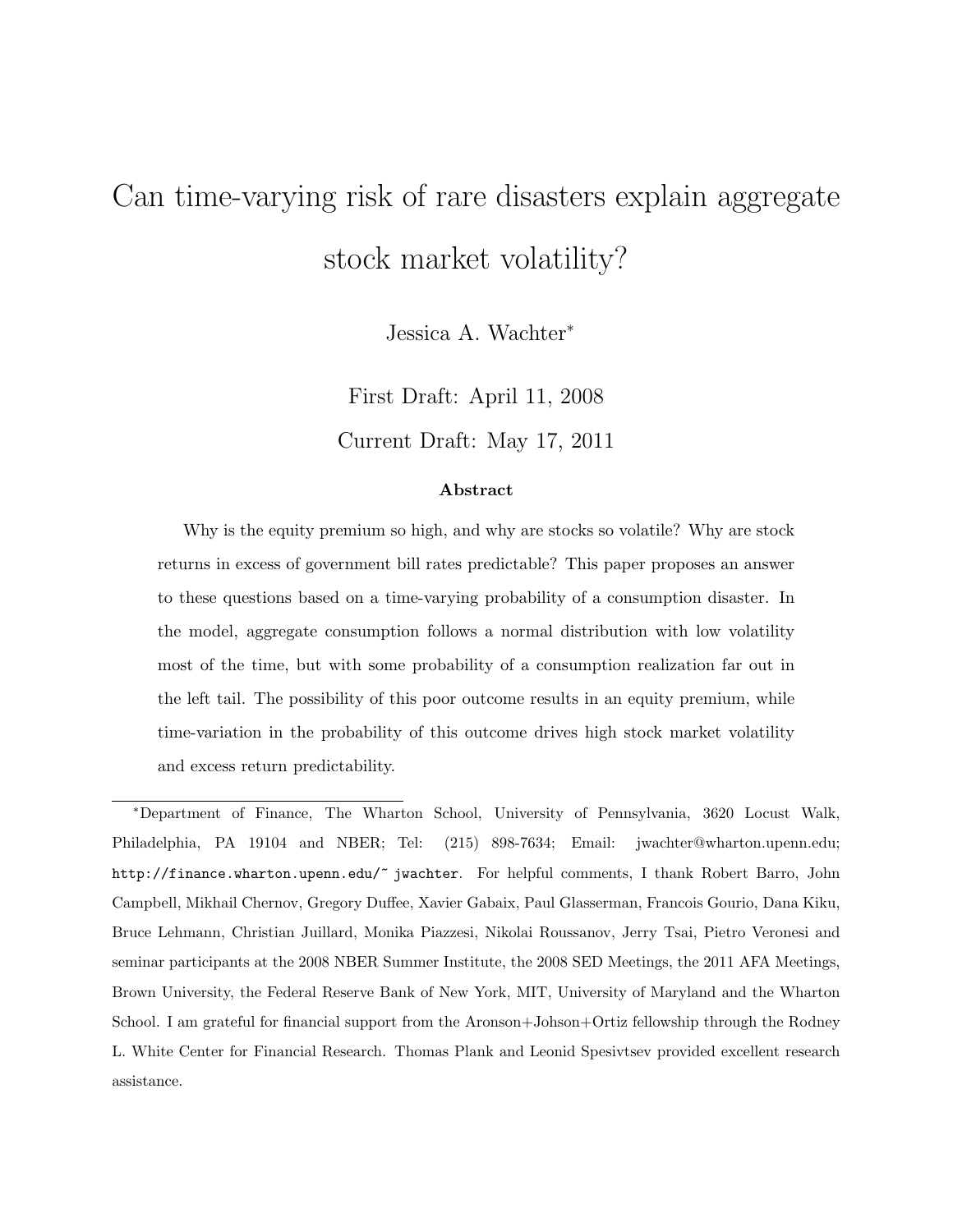# Can time-varying risk of rare disasters explain aggregate stock market volatility?

#### Abstract

Why is the equity premium so high, and why are stocks so volatile? Why are stock returns in excess of government bill rates predictable? This paper proposes an answer to these questions based on a time-varying probability of a consumption disaster. In the model, aggregate consumption follows a normal distribution with low volatility most of the time, but with some probability of a consumption realization far out in the left tail. The possibility of this poor outcome results in an equity premium, while time-variation in the probability of this outcome drives high stock market volatility and excess return predictability.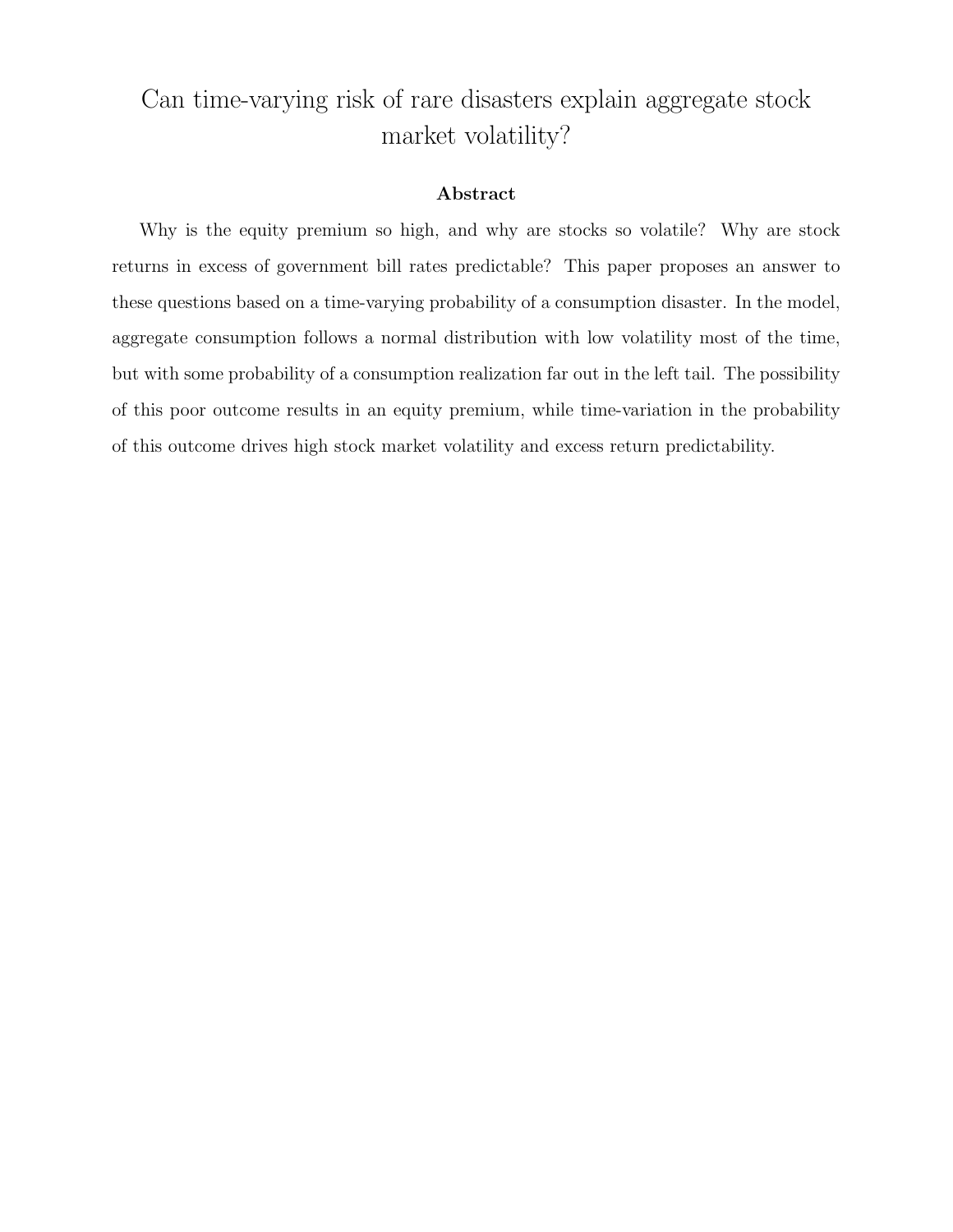### 1 Introduction

The magnitude of the expected excess return on stocks relative to bonds (the equity premium) constitutes one of the major puzzles in financial economics. As Mehra and Prescott (1985) show, the fluctuations observed in the consumption growth rate over U.S. history predict an equity premium that is far too small, assuming reasonable levels of risk aversion.<sup>1</sup> One proposed explanation is that the return on equities is high to compensate investors for the risk of a rare disaster (Reitz (1988)). An open question has therefore been whether the risk is sufficiently high, and the rare disaster sufficiently severe, to quantitatively explain the equity premium. Recently, however, Barro (2006) shows that it is possible to explain the equity premium using such a model when the probability of a rare disaster is calibrated to international data on large economic declines.

While the models of Reitz (1988) and Barro (2006) advance our understanding of the equity premium, they fall short in other respects. Most importantly, these models predict that the volatility of stock market returns equals the volatility of dividends. Numerous studies have shown, however, that this is not the case. In fact, there is excess stock market volatility; the volatility of stock returns far exceeds that of dividends (e.g. Shiller (1981), LeRoy and Porter (1981), Keim and Stambaugh (1986), Campbell and Shiller (1988), Cochrane (1992), Hodrick (1992)). While the models of Barro and Reitz address the equity premium puzzle, they do not address this volatility puzzle.

In the original model of Barro (2006), agents have power utility and the endowment process is subject to large and relatively rare consumption declines (disasters). This paper proposes two modifications. First, rather than being constant, the probability of a disaster is stochastic and varies over time. Second, the representative agent, rather than having power utility preferences, has recursive preferences. I show that such a model can generate volatility of stock returns close to that in the data at reasonable values of the underlying parameters. Moreover, the model implies reasonable values for the mean and volatility of

<sup>&</sup>lt;sup>1</sup>Campbell (2003) extends this analysis to multiple countries.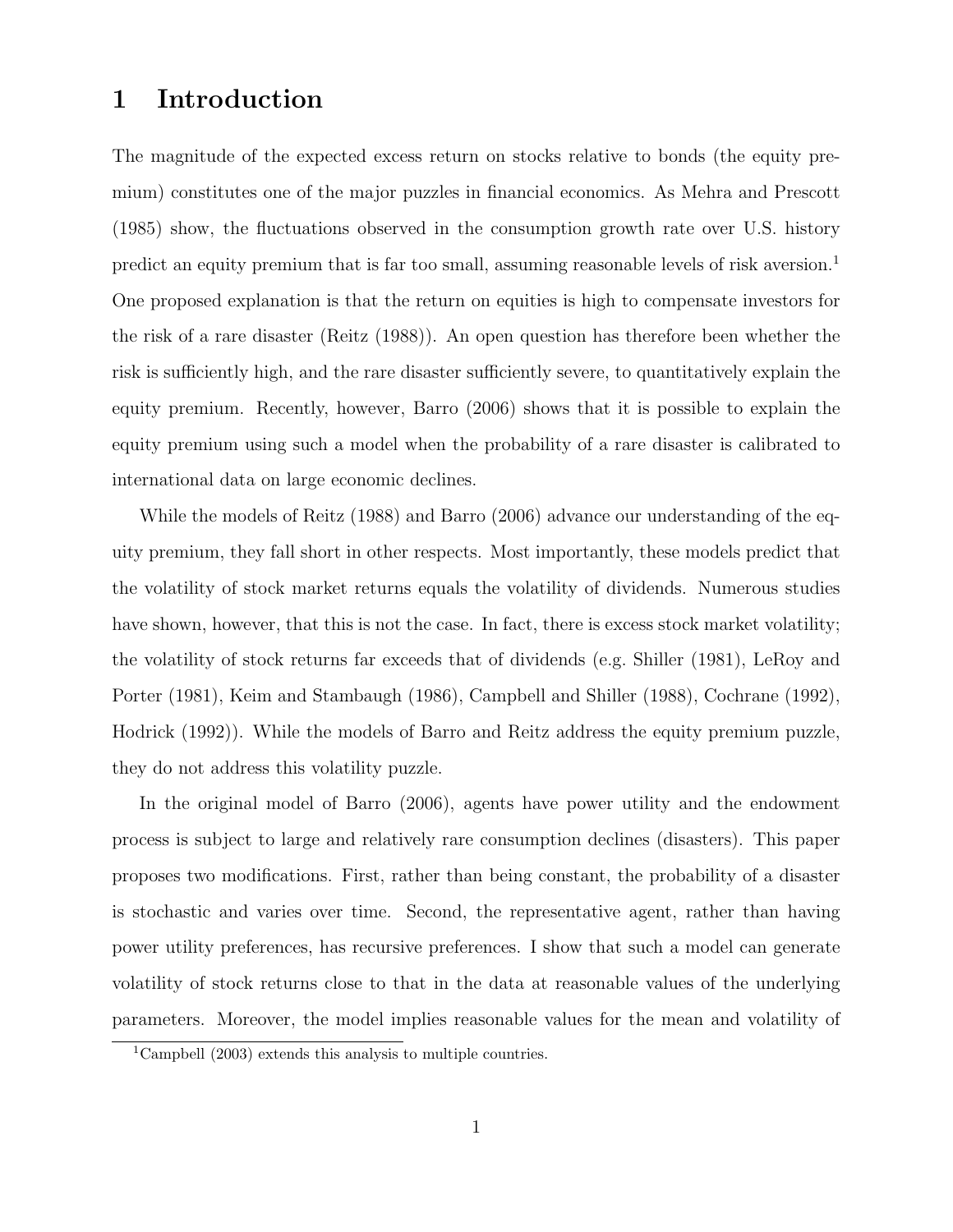the government bills.

Both time-varying disaster probabilities and recursive preferences are necessary to fit the model to the data. The role of time-varying disaster probabilities is clear, the role of recursive preferences perhaps less so. Recursive preferences, introduced by Kreps and Porteus (1978) and Epstein and Zin (1989) retain the appealing scale-invariance of power utility, but allow for separation between the willingness to take on risk and the willingness to substitute over time. Power utility requires that these are driven by the same parameter, leading to the counterfactual prediction that a high price-dividend ratios predicts a high excess return. Increasing the agent's willingness to substitute over time reduces the effect of the disaster probability on the riskfree rate. With recursive preferences, this can be accomplished without simultaneously reducing the agent's risk aversion.

The model in this paper allows for time-varying disaster probabilities and recursive utility with unit elasticity of intertemporal substitution (EIS). The assumption that the EIS is equal to 1 allows the model to be solved in closed form up to an indefinite integral. A time-varying disaster probability is modeled by allowing the intensity for jumps to follow a square-root process (Cox, Ingersoll, and Ross (1985)). The solution for the model reveals that allowing the probability of a disaster to vary not only implies a time-varying equity premium, it also increases the level of the equity premium. The dynamic nature of the model therefore leads the equity premium to be higher than what static considerations alone would predict.

This model can quantitatively match high equity volatility and the predictability of excess stock returns by the price-dividend ratio. Generating long-run predictability of excess stock returns without generating counterfactual long-run predictability in consumption or dividend growth is a central challenge for general equilibrium models of the stock market. This model meets the challenge: while stock returns are predictable, consumption and dividend growth are only predictable ex post if a disaster actually occurs. Because disasters occur rarely, the amount of consumption predictability is quite low, just as in the data. A second challenge for models of this type is to generate volatility in stock returns without counterfactual volatility in the government bill rate. This model meets this challenge as well. The model is capable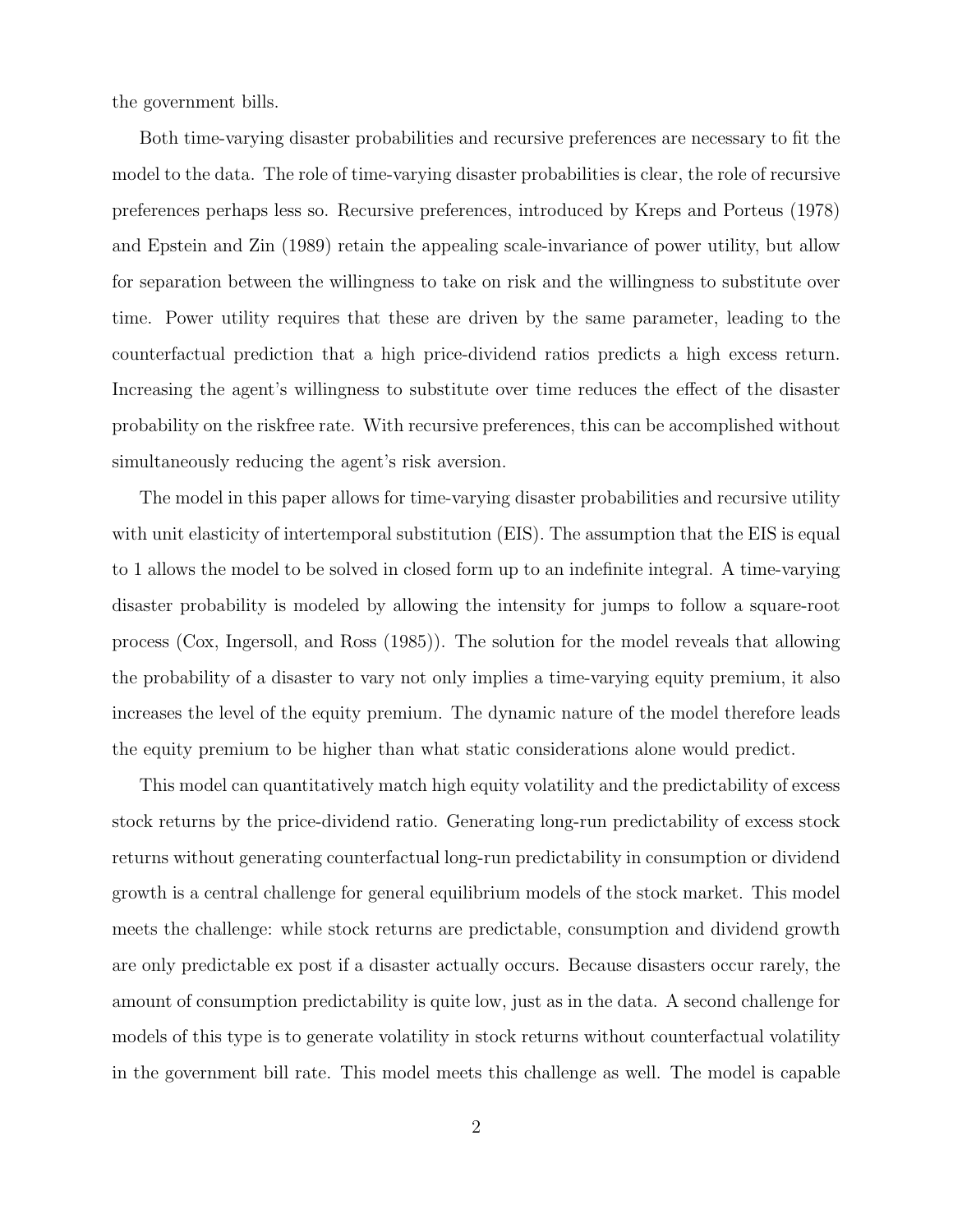of matching the low volatility of the government bill rate because of two competing effects. When the risk of a disaster is high, rates of return fall because of precautionary savings. However, the probability of government default (either outright or through inflation) rises. Investors therefore require greater compensation to hold government bills.

As I describe above, adding dynamics to the rare disaster framework allows for a number of new insights. Note however, that the dynamics in this paper are relatively simple. A single state variable (the probability of a rare disaster) drives all of the results in the model. This is parsimonious, but also unrealistic: it implies, for instance, that the price-dividend ratio and the riskfree rate are perfectly negatively correlated. It also implies a degree of co-movement among assets that would not hold in the data. In Section 2.4, I suggest ways in which this weakness might be overcome while still maintaining tractability.

Several recent papers also address the potential of rare disasters to explain the aggregate stock market. Gabaix (2008a) assumes power utility for the representative agent, while also assuming the economy is driven by a linearity-generating process (see Gabaix (2008b)) that combines time-variation in the probability of a rare disaster with time-variation in the degree to which dividends respond to a disaster. This set of assumptions allows him to derive closed-form solutions for equity prices as well as prices for other assets. In Gabaix's numerical calibration, only the degree to which dividends respond to the disaster varies over time. Therefore the economic mechanism driving stock market volatility in Gabaix's model is quite different than the one considered here. Barro (2009) and Martin (2008) propose models with a constant disaster probability and recursive utility. In contrast, the model considered here focuses on the case of time-varying disaster probabilities. Longstaff and Piazzesi (2004) propose a model in which consumption, and the ratio between consumption and the dividend are hit by contemporaneous downward jumps; the ratio between consumption and dividends then reverts back to a long-run mean. They assume a constant jump probability and power utility. In contemporaneous independent work, Gourio (2008) specifies a model in which the probability of a disaster varies between two discrete values. He solves this model numerically assuming recursive preferences. A related approach is taken by Veronesi (2004), who assumes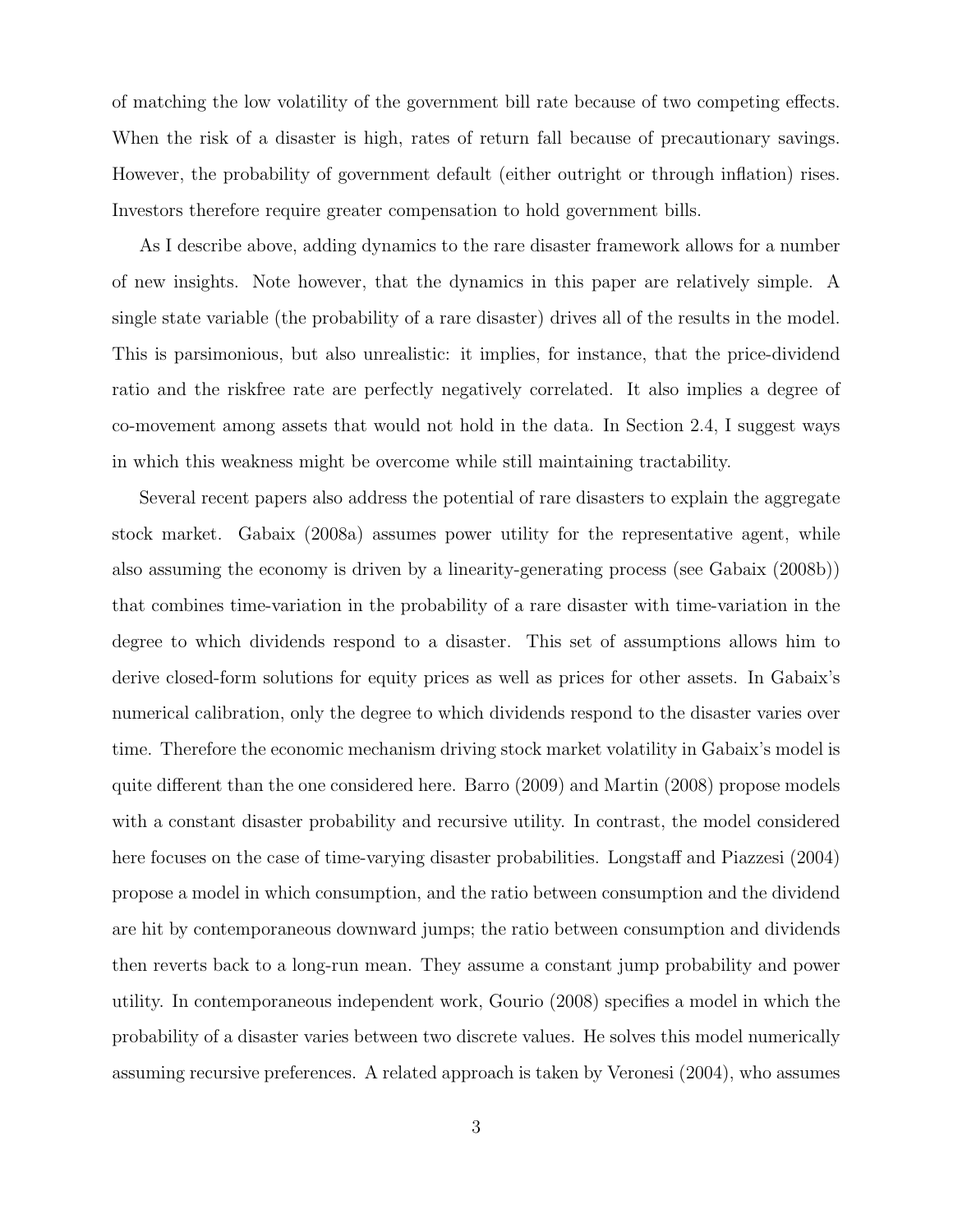that the drift of dividends follows a Markov switching process, with a small probability of falling into a low state. While the physical probability of a low state is constant, the representative investor's subjective probability is time-varying due to learning. Veronesi assumes exponential utility; this allows for the inclusion of learning but makes it difficult to assess the magnitude of the excess volatility generated through this mechanism.

In this paper, the conditional distribution of consumption growth becomes highly nonnormal when a disaster is relatively likely. Thus the paper also relates to a literature that examines the effects of non-normalities on risk premia. Harvey and Siddique (2000a) and Dittmar (2002) examine the role of higher-order moments on the cross-section; unlike the present paper they take the market return as a given. Harvey and Siddique (1999) show empirically that the market return exhibits time-varying skewness, while Harvey and Siddique (2000b) demonstrate a relation between time-varying skewness and expected returns, consistent with the predictions in this paper. Similarly to the present paper, Weitzman (2007) constructs an endowment economy with non-normal consumption growth. His model differs from the present one in that he assumes independent and identically distributed consumption growth (with a Bayesian agent learning about the unknown variance), and he focuses on explaining the equity premium.

Finally, this paper draws on a literature that derives asset pricing results assuming endowment processes that include jumps, with a focus on option pricing (an early reference is Naik and Lee (1990)). Liu, Pan, and Wang (2005) consider an endowment process in which jumps occur with a constant intensity; their focus is on uncertainty aversion but they also consider recursive utility. My model departs from theirs in that the probability of a jump varies over time. Drechsler and Yaron (2008) show that a model with jumps in the volatility of the consumption growth process can explain the behavior of implied volatility and its relation to excess returns. Eraker and Shaliastovich (2008) also model jumps in the volatility of consumption growth; they focus on fitting the implied volatility curve. Both papers assume of EIS greater than one and derive approximate analytical and numerical solutions. Santa-Clara and Yan (2006) consider time-varying jump intensities, but restrict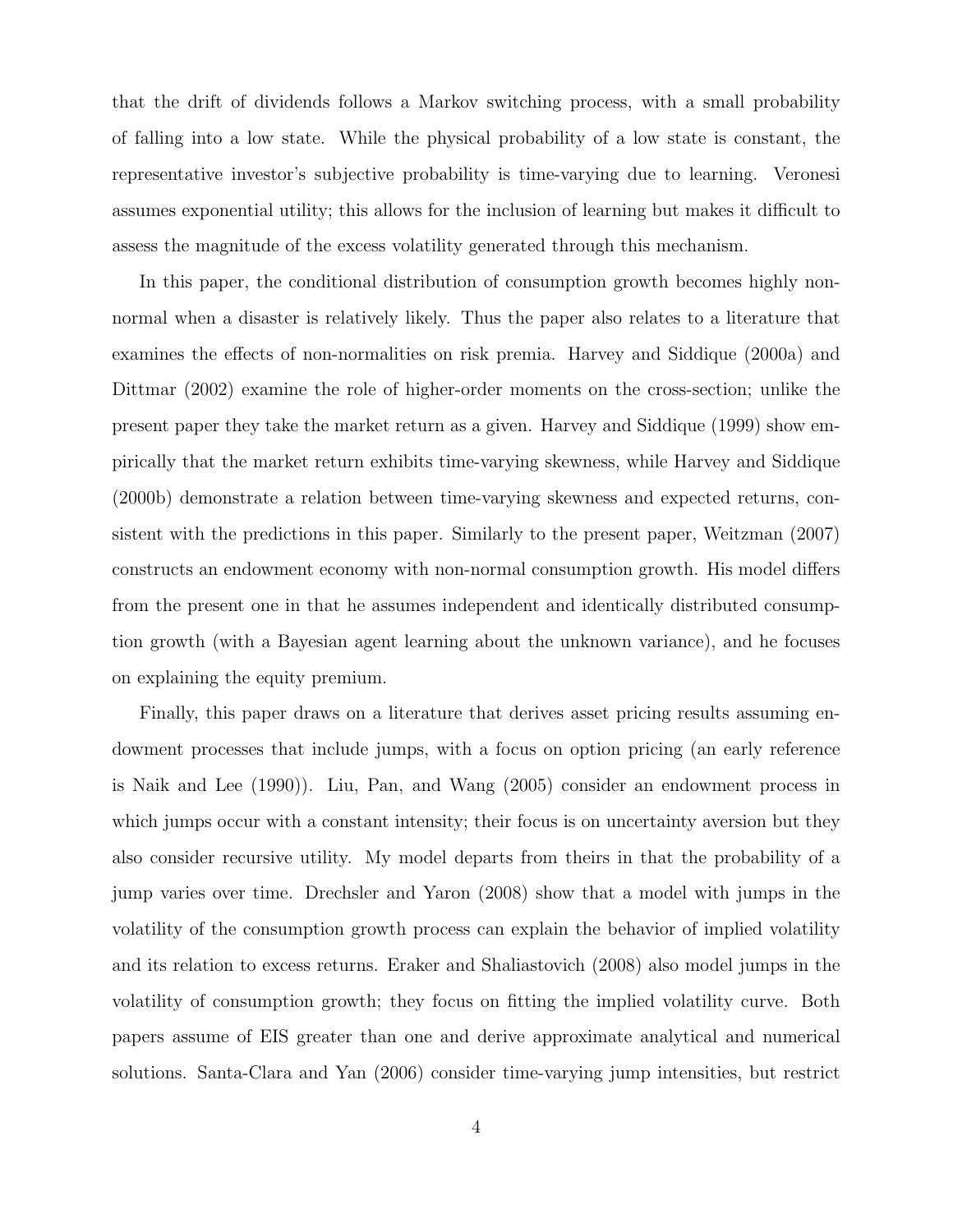attention to a model with power utility and implications for options. In contrast, the model considered here focuses on recursive utility and implications for the aggregate market.

### 2 Model

#### 2.1 Assumptions

I assume an endowment economy with an infinitely-lived representative agent. This set-up is standard, but I assume a novel process for the endowment. Aggregate consumption (the endowment) solves the following stochastic differential equation

$$
dC_t = \mu C_{t-} dt + \sigma C_{t-} dB_t + (e^{Z_t} - 1)C_{t-} dN_t, \tag{1}
$$

where  $B_t$  is a standard Brownian motion and  $N_t$  is a Poisson process with time-varying intensity  $\lambda_t$ <sup>2</sup> This intensity follows the process

$$
d\lambda_t = \kappa(\bar{\lambda} - \lambda_t) dt + \sigma_\lambda \sqrt{\lambda_t} dB_{\lambda, t},
$$
\n(2)

where  $B_{\lambda,t}$  is also a standard Brownian motion, and  $B_t$ ,  $B_{\lambda,t}$  and  $N_t$  are assumed to be independent. I assume  $Z_t$  is a random variable whose time-invariant distribution  $\nu$  is independent of  $N_t$ ,  $B_t$  and  $B_{\lambda,t}$ . I use the notation  $E_{\nu}$  to denote expectations of functions of  $Z_t$ taken with respect to the *v*-distribution. The t subscript on  $Z_t$  will be omitted when not essential for clarity.

Assumptions (1) and (2) define  $C_t$  as a mixed jump-diffusion process. The diffusion term  $\mu C_t$ − dt +  $\sigma C_t$ − dB<sub>t</sub> represents the behavior of consumption in normal times, and implies that, when no disaster takes place, log consumption growth over an interval  $\Delta t$  is normally distributed with mean  $(\mu - \frac{1}{2})$  $\frac{1}{2}\sigma^2$ ) $\Delta t$  and variance  $\sigma^2 \Delta t$ . Disasters are captured by the Poisson process  $N_t$ , which allows for large instantaneous changes ("jumps") in  $C_t$ . Roughly speaking,

<sup>&</sup>lt;sup>2</sup>In what follows, all processes will be right continuous with left limits. Given a process  $x_t$ , the notation  $x_{t-}$  will denote  $\lim_{s \uparrow t} x_s$ , while  $x_t$  denotes  $\lim_{s \downarrow t} x_s$ .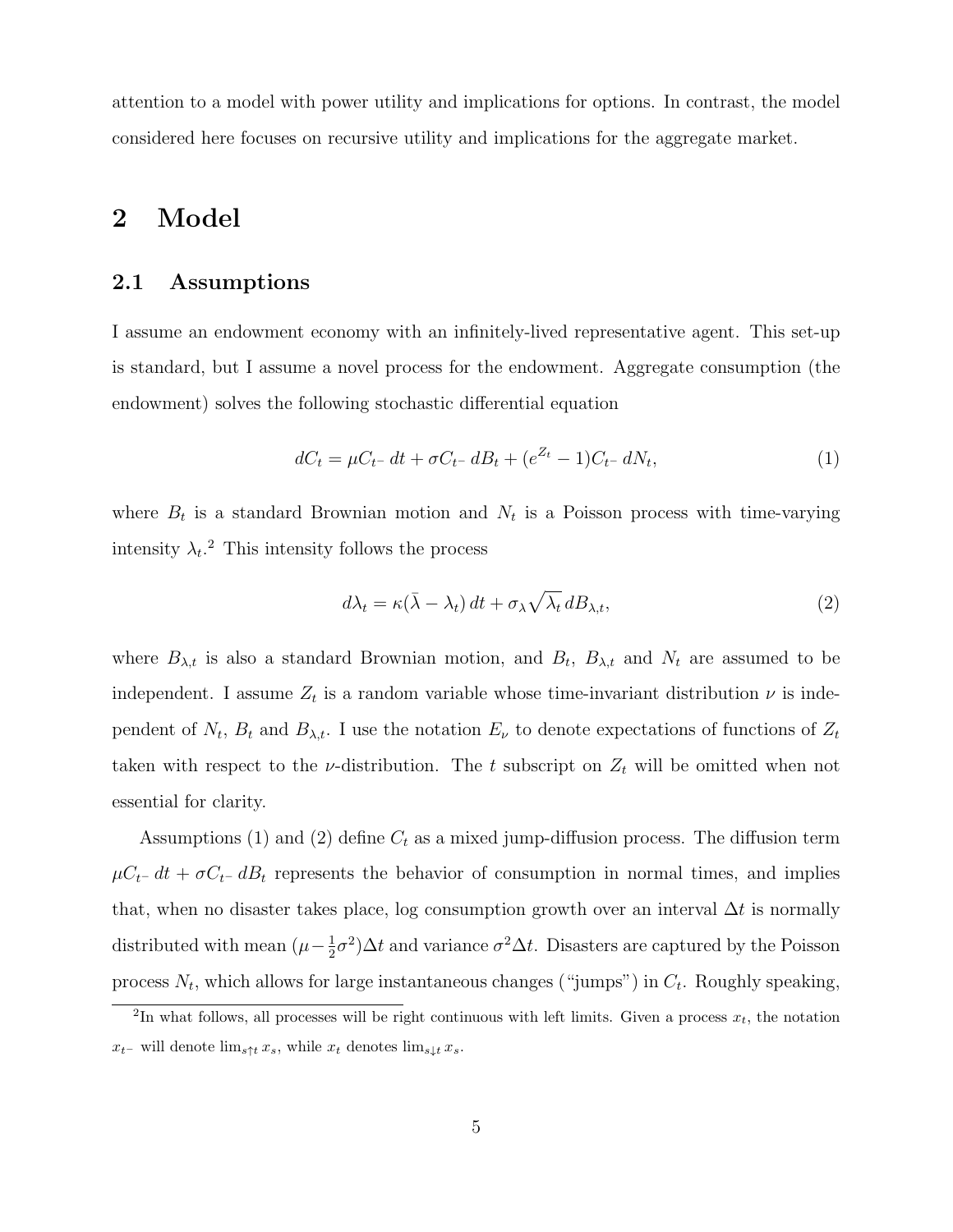$\lambda_t$  can be thought of as the disaster probability over the course of the next year.<sup>3</sup> In what follows, I will refer to  $\lambda_t$  either as the disaster intensity or the disaster probability depending on the context; these terms should be understood to have the same meaning. The instantaneous change in log consumption, should a disaster occur, is given by  $Z_t$ . Because the focus of the paper is on disasters,  $Z_t$  will be assumed to be negative throughout.

In the model, a disaster is therefore a large negative shock to consumption. The model is silent on the reason for such a decline in economic activity; examples include a fundamental change in government policy, a war, a financial crisis and a natural disaster. Given this paper's focus on time-variation in the likelihood of a disaster, it is probably most realistic to think of the disaster as caused by human beings (namely, the first three examples given above, rather than a natural disaster). The recent financial crisis in the United States illustrates such time-variation: Following the series of events in the fall of 2008, there was much discussion of a second Great Depression, brought on by a freeze in the financial system. The conditional probability of a disaster seemed higher, say, than in 2006.

As Cox, Ingersoll, and Ross (1985) discuss, the solution to (2) has a stationary distribution provided that  $\kappa > 0$  and  $\bar{\lambda} > 0$ . This stationary distribution is Gamma with shape parameter  $2\kappa\bar{\lambda}/\sigma_{\lambda}^2$  and scale parameter  $\sigma_{\lambda}^2/(2\kappa)$ . The top panel of Figure 1 shows the probability density function corresponding to the stationary distribution. The bottom panel shows the probability that  $\lambda_t$  exceeds x as a function of x (the y-axis uses a log scale). That is, the panel shows the difference between 1 and the cumulative distribution function for  $\lambda_t$ . As this figure shows, the stationary distribution of  $\lambda_t$  is highly skewed. The skewness arises from the square root term multiplying the Brownian shock in (2): This square root term implies that high realizations of  $\lambda_t$  make the process more volatile, and thus further high realizations more likely than they would be under a standard auto-regressive process.

<sup>&</sup>lt;sup>3</sup>More precisely, the probability of k jumps over the course of a short interval  $\Delta t$  is approximately equal to  $e^{-\lambda_t \Delta t} \frac{(\lambda_t \Delta t)^k}{k!}$  $\frac{\Delta t}{k!}$ , where t will be measured in units of years. In the calibrations that follow, the average value of  $\lambda_t$  will be 0.0355, implying a 0.0249 probability of a single jump over the course of a year, a 0.00044 probability of two jumps, and so forth.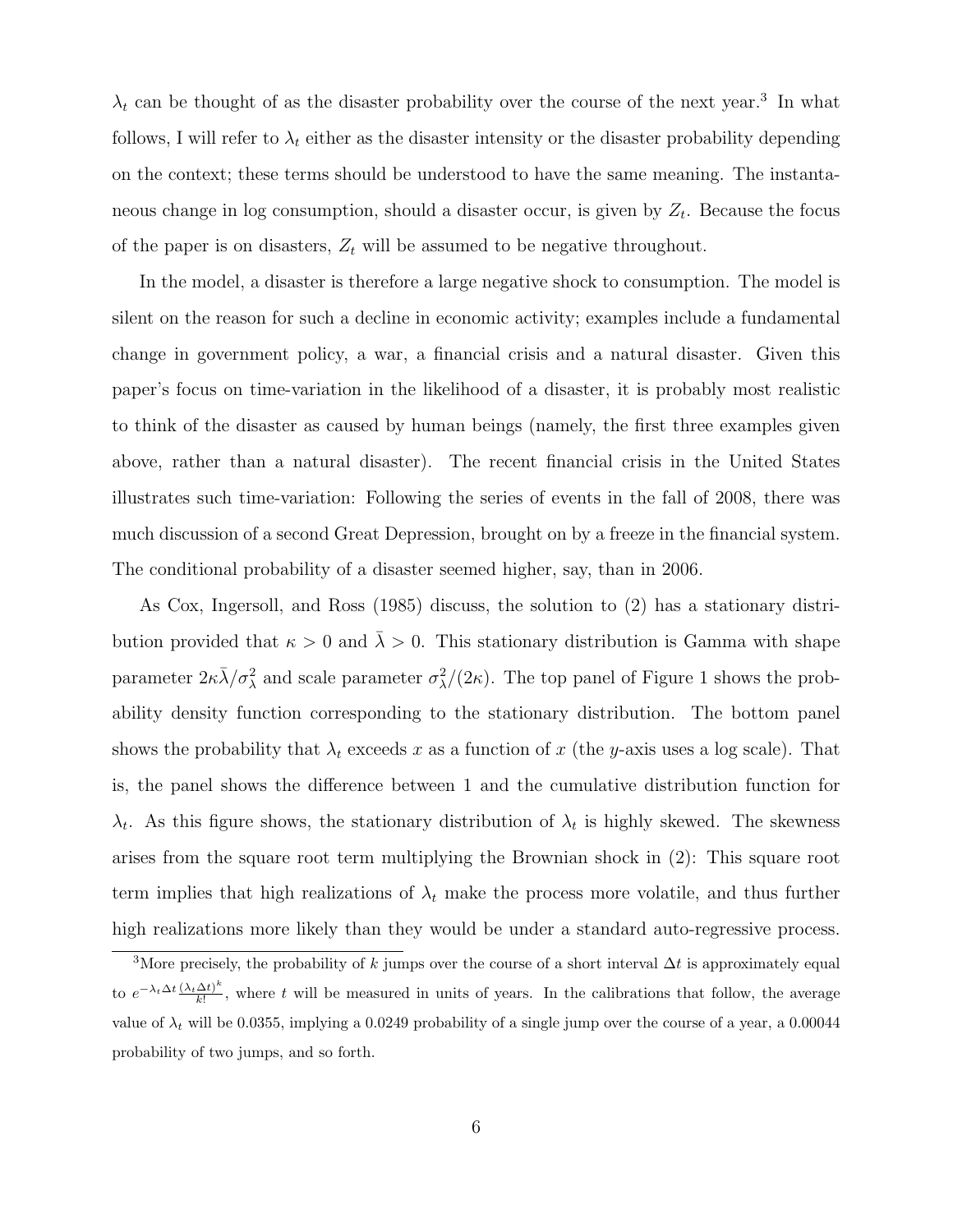The model therefore implies that there are times when "rare" disasters can occur with high probability, but that these times are themselves unusual.

I assume the continuous-time analogue of the utility function defined by Epstein and Zin (1989) and Weil (1990), that generalizes power utility to allow for preferences over the timing of the resolution of uncertainty. The continuous-time version is formulated by Duffie and Epstein (1992); I make use of a limiting case of their model that sets the parameter associated with the intertemporal elasticity of substitution equal to one. Define the utility function  $V_t$  for the representative agent using the following recursion:

$$
V_t = E_t \int_t^{\infty} f(C_s, V_s) ds,
$$
\n(3)

where

$$
f(C,V) = \beta(1-\gamma)V\left(\log C - \frac{1}{1-\gamma}\log((1-\gamma)V)\right). \tag{4}
$$

Note that  $V_t$  represents continuation utility, i.e. utility of the future consumption stream. The parameter  $\beta$  is the rate of time preference. I follow common practice in interpreting  $\gamma$ as relative risk aversion. As  $\gamma$  approaches one, (4) can be shown to be ordinally equivalent to logarithmic utility. I assume throughout that  $\beta > 0$  and  $\gamma > 0$ . Most of the discussion will focus on the case of  $\gamma > 1$ .

#### 2.2 The value function and the riskfree rate

Let W denote the wealth of the representative agent and  $J(W, \lambda)$  the value function. In equilibrium, it must be the case that  $J(W_t, \lambda_t) = V_t$ . Conjecture that the price-dividend ratio for the consumption claim is constant. Namely, let  $S_t$  denote the value of a claim to aggregate consumption, then

$$
\frac{S_t}{C_t} = l. \tag{5}
$$

for some constant l. The process for consumption and the conjecture (5) imply that  $S_t$ satisfies

$$
dS_t = \mu S_{t-} dt + \sigma S_{t-} dB_t + (e^{Z_t} - 1)S_{t-} dN_t.
$$
\n(6)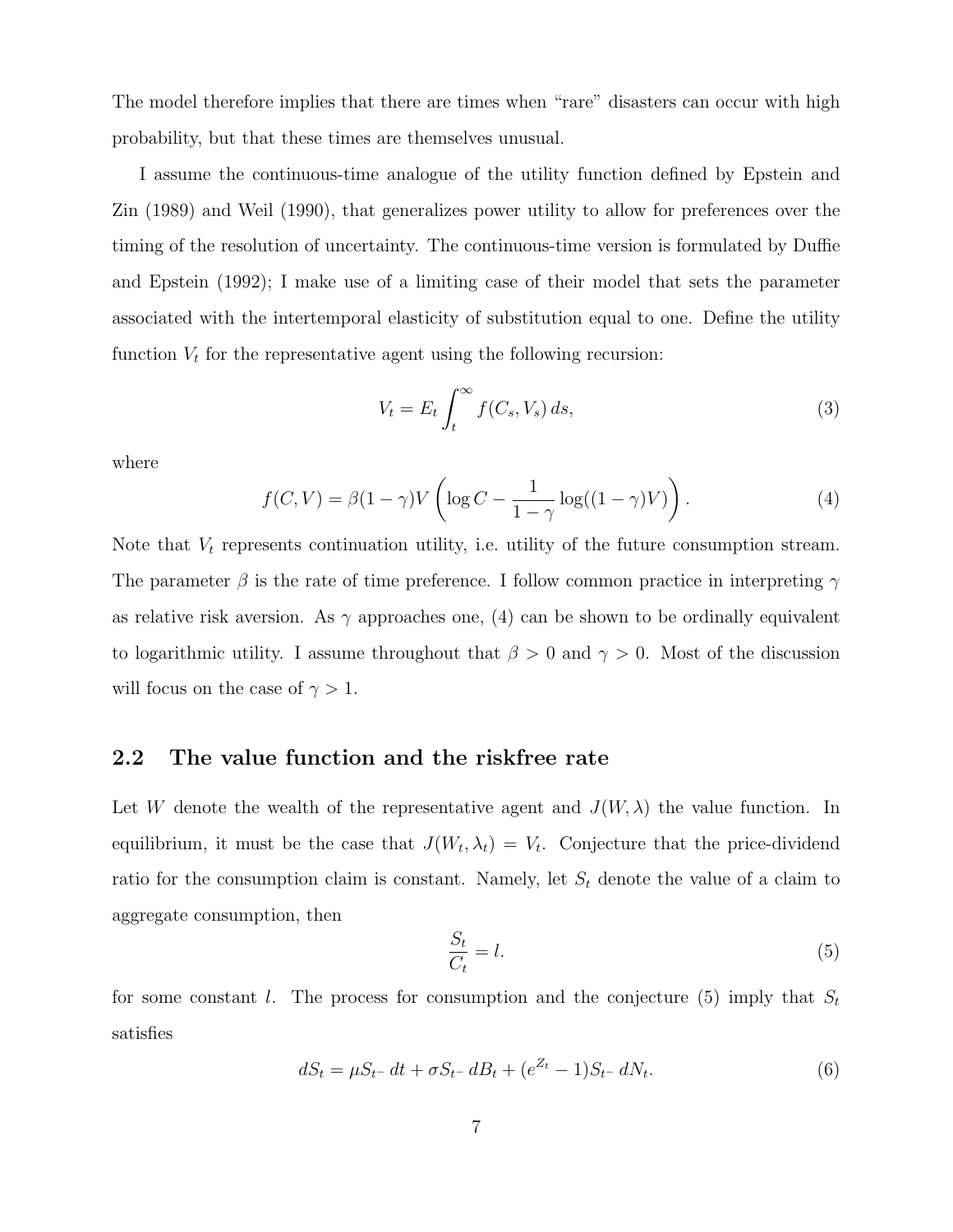Let  $r_t$  denote the instantaneous riskfree rate.

To solve for the value function, consider the Hamilton-Jacobi-Bellman equation for an investor who allocates wealth between  $S_t$  and the riskfree asset. Let  $\alpha_t$  be the fraction of wealth in the risky asset  $S_t$ , and (with some abuse of notation), let  $C_t$  be the agent's consumption. Wealth follows the process

$$
dW_t = (W_{t-} \alpha_t (\mu - r_t + l^{-1}) + W_{t-} r_t - C_{t-}) dt + W_{t-} \alpha_t \sigma dB_t + \alpha_t (e^{Z_t} - 1) W_{t-} dN_t.
$$

At the optimum, the instantaneous expected change in the value function, plus flow utility must equal zero (Duffie and Epstein (1992)). That is, optimal consumption and portfolio choice must satisfy the equation:

$$
\sup_{\alpha_t, C_t} \left\{ J_W \left( W_t \alpha_t (\mu - r_t + l^{-1}) + W_t r_t - C_t \right) + J_\lambda \kappa (\bar{\lambda} - \lambda_t) + \frac{1}{2} J_{WW} W_t^2 \alpha_t^2 \sigma^2 + \frac{1}{2} J_{\lambda \lambda} \sigma_\lambda^2 \lambda_t + \lambda_t E_\nu \left[ J(W_t (1 + \alpha_t (e^{Z_t} - 1)), \lambda_t) - J(W_t, \lambda_t) \right] \right\}
$$
  
+  $f(C_t, J) = 0$ , (7)

where  $J_i$  denotes the first derivative of  $J$  with respect to variable  $i$ , for  $i$  equal to  $\lambda$  or  $W$ , and  $J_{ij}$  the second derivative of J with respect to i and j. Note that the instantaneous return on wealth invested in the risky asset is determined by the dividend yield  $l^{-1}$  as well as by the change in price. Note also that the instantaneous expected change in the value function is given by the drift (determined by Ito's Lemma) plus the expected change due to jumps.

As Appendix A.1 shows, the form of the value function and the envelope condition  $f_C = J_W$  imply that that the wealth-consumption ratio  $l = \beta^{-1}$ . Moreover, the value function takes the form

$$
J(W, \lambda) = \frac{W^{1-\gamma}}{1-\gamma} I(\lambda).
$$
 (8)

The function  $I(\lambda)$  is given by

$$
I(\lambda) = e^{a+b\lambda},\tag{9}
$$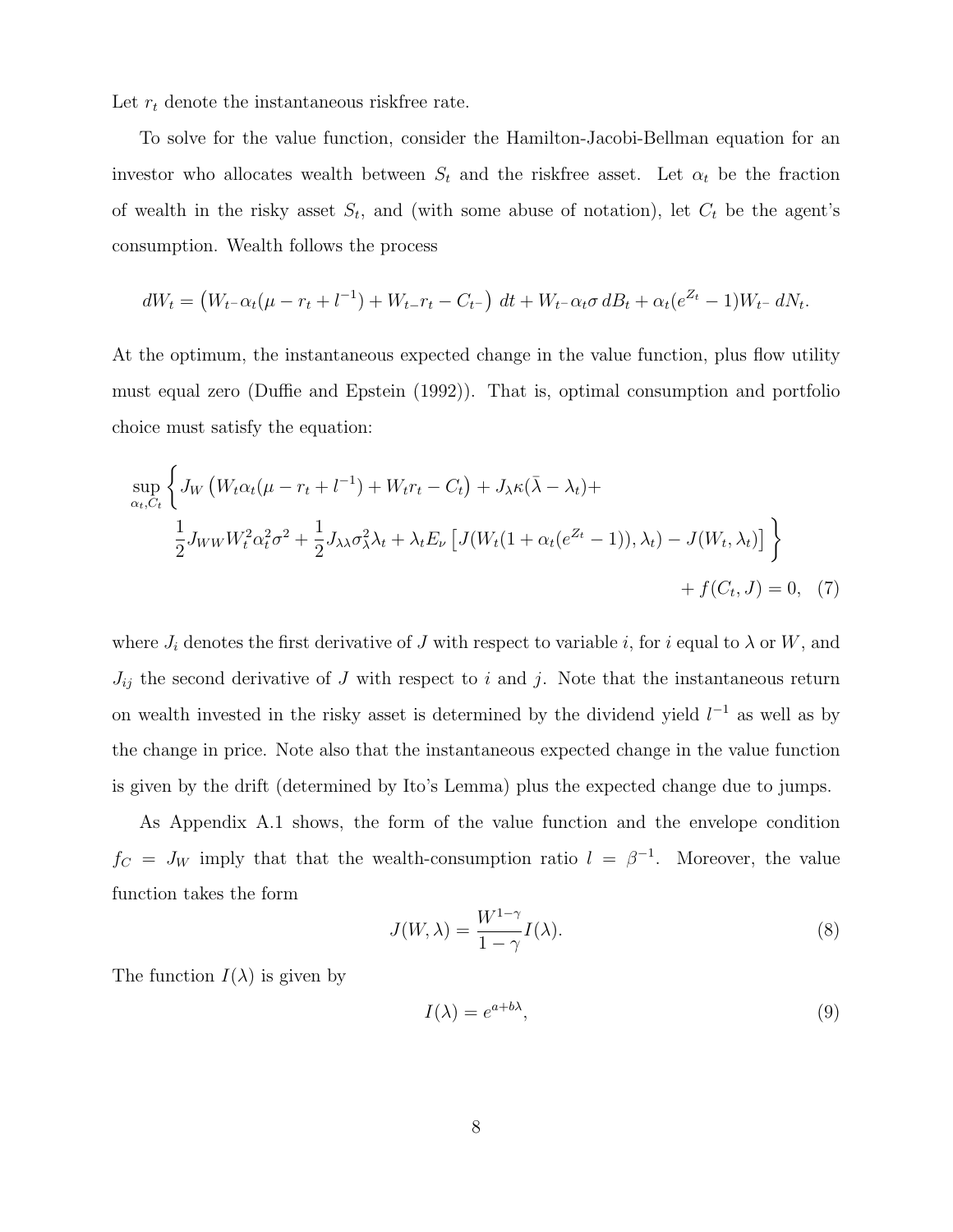where

$$
a = \frac{1-\gamma}{\beta} \left( \mu - \frac{1}{2}\gamma \sigma^2 \right) + (1-\gamma) \log \beta + b \frac{\kappa \bar{\lambda}}{\beta}, \tag{10}
$$

$$
b = \frac{\kappa + \beta}{\sigma_{\lambda}^2} - \sqrt{\left(\frac{\kappa + \beta}{\sigma_{\lambda}^2}\right)^2 - 2\frac{E_{\nu}\left[e^{(1-\gamma)Z} - 1\right]}{\sigma_{\lambda}^2}}.
$$
(11)

It follows from (11) that, for  $\gamma > 1$ ,  $b > 0.4$  Therefore, by (8), an increase in disaster risk reduces utility for the representative agent. As Section 2.4 shows, the price of the dividend claim falls when the disaster probability rises. The agent requires compensation for this risk (because utility is recursive, marginal utility depends on the value function), and thus time-varying disaster risk increases the equity premium.

Appendix A.1 shows that the riskfree rate is given by

$$
r_{t} = \underbrace{\beta + \mu - \gamma \sigma^{2}}_{\text{standard model}} + \underbrace{\lambda_{t} E_{\nu} \left[ e^{-\gamma Z} \left( e^{Z} - 1 \right) \right]}_{\text{dissaster risk}}.
$$
\n(12)

The term above the first bracket in (12) is the same as in the standard model without disaster risk;  $\beta$  represents the reflects the role of discounting,  $\mu$  intertemporal smoothing and  $\gamma$  precautionary savings. The term multiplying  $\lambda_t$  in (12) arises from the risk of a disaster. Because  $e^Z < 1$ , the riskfree rate is decreasing in  $\lambda$ . An increase in the probability of a rare disaster increases the representative agent's desire to save, and thus lowers the riskfree rate. The greater is risk aversion, the greater is this effect.

#### 2.3 Risk of default

Disasters often coincide with at least a partial default on government securities. This point is of empirical relevance if one tries to match the behavior of the riskfree asset to the rate of return on government securities in the data. I therefore allow for partial default on government debt, and consider the rate of return on this defaultable security. I assume that, in the event of disaster, there will be a default on government liabilities with probability q.

<sup>&</sup>lt;sup>4</sup>Note that  $\kappa > 0$  and  $\beta > 0$  are standing assumptions.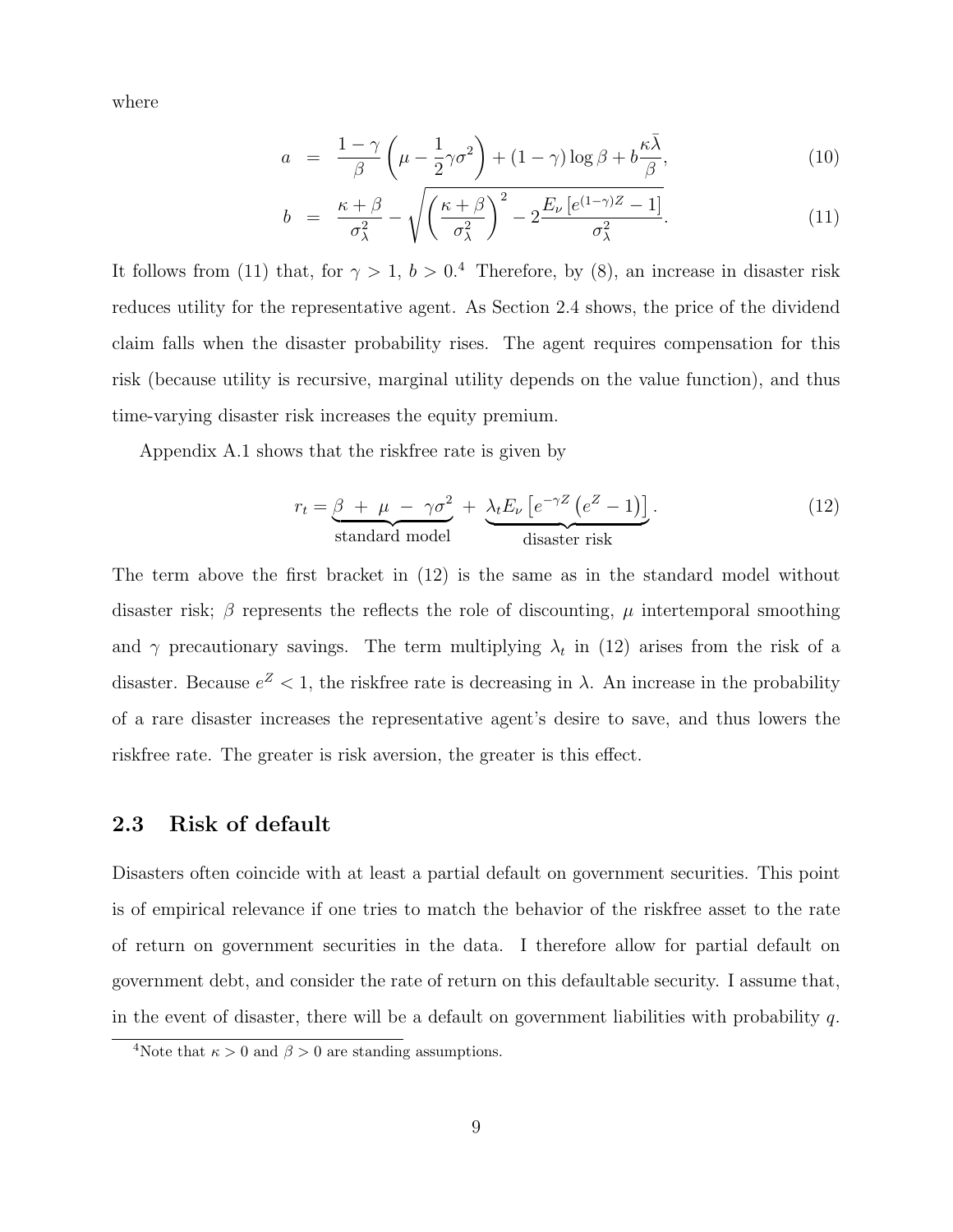I follow Barro (2006) in assuming that in the event of default, the percent loss is equal to the percent fall in consumption.

Specifically, let  $r_t^L$  denote the interest rate that investors would receive if default does not occur. As shown in Appendix A.7, the equilibrium relation between  $r_t^L$  and  $r_t$  is

$$
r_t^L = r_t + \lambda_t E_\nu \left[ e^{-\gamma Z_t} - 1 \right] - \lambda_t \left( (1 - q) E_\nu \left[ e^{-\gamma Z_t} - 1 \right] + q E_\nu \left[ e^{(1 - \gamma) Z_t} - 1 \right] \right). \tag{13}
$$

Let  $r<sup>b</sup>$  denote the instantaneous expected return on government debt. Then

$$
r_t^b = r_t^L + \lambda_t q E_\nu \left[ e^Z - 1 \right]. \tag{14}
$$

Figure 3 shows the face value of government debt,  $r_t^L$ , the instantaneous expected return on government debt  $r_t^b$  and the riskfree rate  $r_t$  as a function of  $\lambda_t$ . Because of the required compensation for default,  $r_t^L$  lies above  $r_t$ . The expected return lies between the two because the actual cash flow that investors receive from the government bill will be below  $r_t^L$  if default occurs.

All three rates decrease in  $\lambda_t$  because, at these parameter values, a higher  $\lambda_t$  induces a greater desire to save. However,  $r_t^L$  and  $r_t^b$  are less sensitive to changes in  $\lambda$  than  $r_t$  because of an opposing effect: the greater is  $\lambda_t$ , the greater is the risk of default, and therefore the greater the return investors demand for holding the government bill. Because of a small cash flow effect,  $r_t^b$  decreases more than  $r_t^L$ , but still less than  $r_t$ .

#### 2.4 The dividend claim

This section describes prices and expected returns on the aggregate stock market. Let  $D_t$ denote the dividend. I model dividends as levered consumption, i.e.  $D_t = C_t^{\phi}$  as in Abel (1999) and Campbell (2003). Ito's Lemma implies

$$
\frac{dD_t}{D_{t-}} = \mu_D \, dt + \phi \sigma \, dB_t + (e^{\phi Z_t} - 1) \, dN_t,\tag{15}
$$

where  $\mu_D = \phi \mu + \frac{1}{2}$  $\frac{1}{2}\phi(\phi-1)\sigma^2$ . For  $\phi>1$ , dividends fall by more than consumption in the event of a disaster. This is consistent with the U.S. experience (for which accurate data on dividends are available) as discussed in Longstaff and Piazzesi (2004).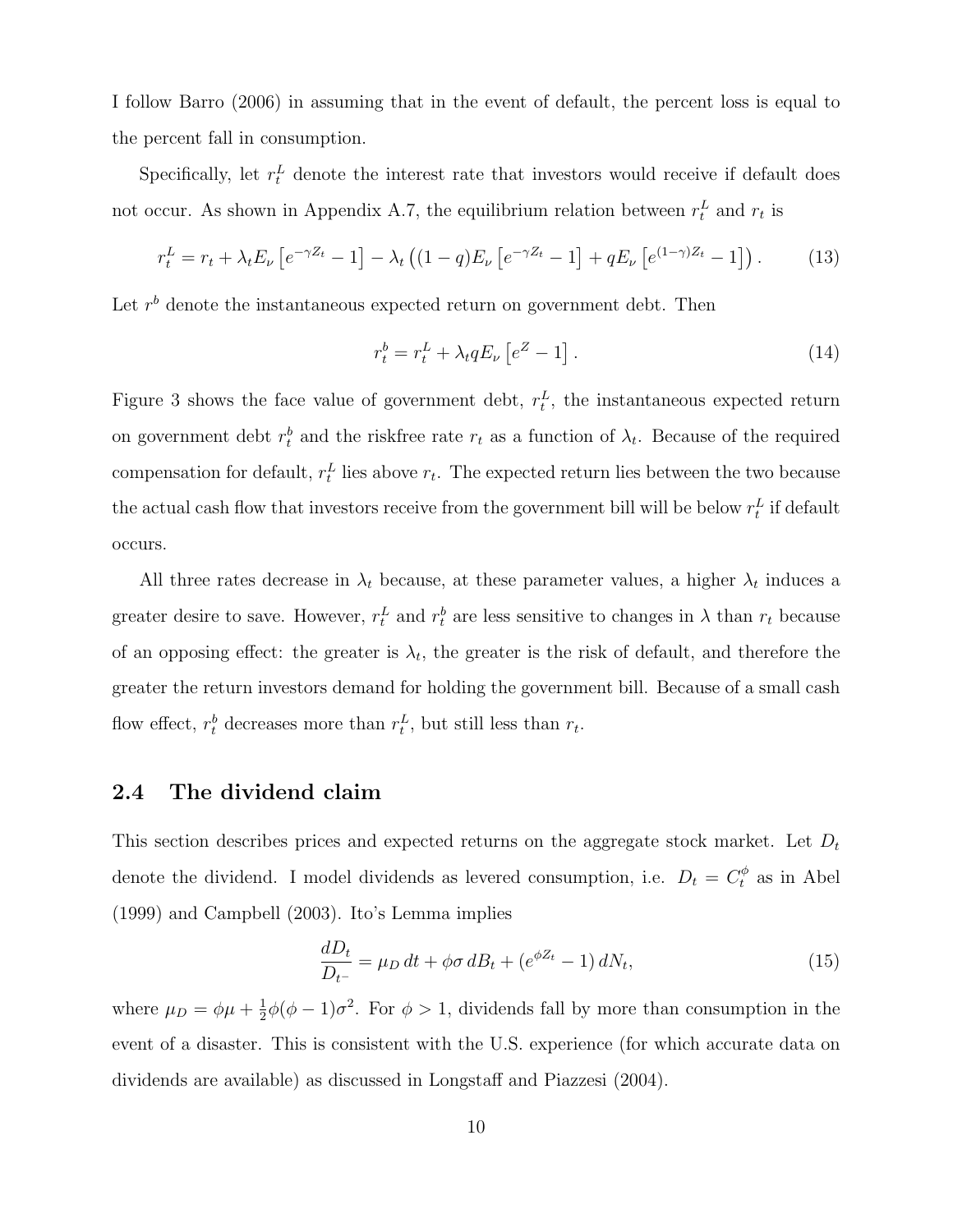While dividends and consumption are driven by the same shocks, (15) does allow dividends and consumption to wander arbitrarily far from one another. This could be avoided by modeling the consumption-dividend ratio as a stationary but persistent process, as in, e.g. Lettau and Ludvigson (2005), Longstaff and Piazzesi (2004) and Menzly, Santos, and Veronesi (2004). In order to focus on the novel implications of time-varying disaster risk, I do not take this route here.

It is convenient to price the claim to aggregate dividends by first calculating the stateprice density. Unlike the case of time-additive utility, the case of recursive utility implies that the state-price density depends on the value function. In particular, Duffie and Skiadas (1994) show that the state-price density  $\pi_t$  is equal to

$$
\pi_t = \exp\left\{ \int_0^t f_V(C_s, V_s) \, ds \right\} f_C(C_t, V_t), \tag{16}
$$

where  $f_C$  and  $f_V$  denote derivatives of f with respect to the first and second argument respectively.

Let  $F_t = F(D_t, \lambda_t)$  denote the price of the claim to future dividends. Absence of arbitrage then implies that  $F_t$  is the integral of future dividend flow, discounted using the state-price density:

$$
F(D_t, \lambda_t) = E_t \left[ \int_t^{\infty} \frac{\pi_s}{\pi_t} D_s ds \right].
$$
 (17)

Standard techniques allow (17) to be written as a differential equation in  $D_t$  and  $\lambda_t$ . This differential equation can be solved in closed-form (up to an indefinite integral). Namely,

$$
F(D_t, \lambda_t) = D_t G(\lambda_t),\tag{18}
$$

where the price-dividend ratio  $G(\lambda_t)$  take the form

$$
G(\lambda) = \int_0^\infty \exp\left\{a_\phi(\tau) + b_\phi(\tau)\lambda\right\} d\tau.
$$
 (19)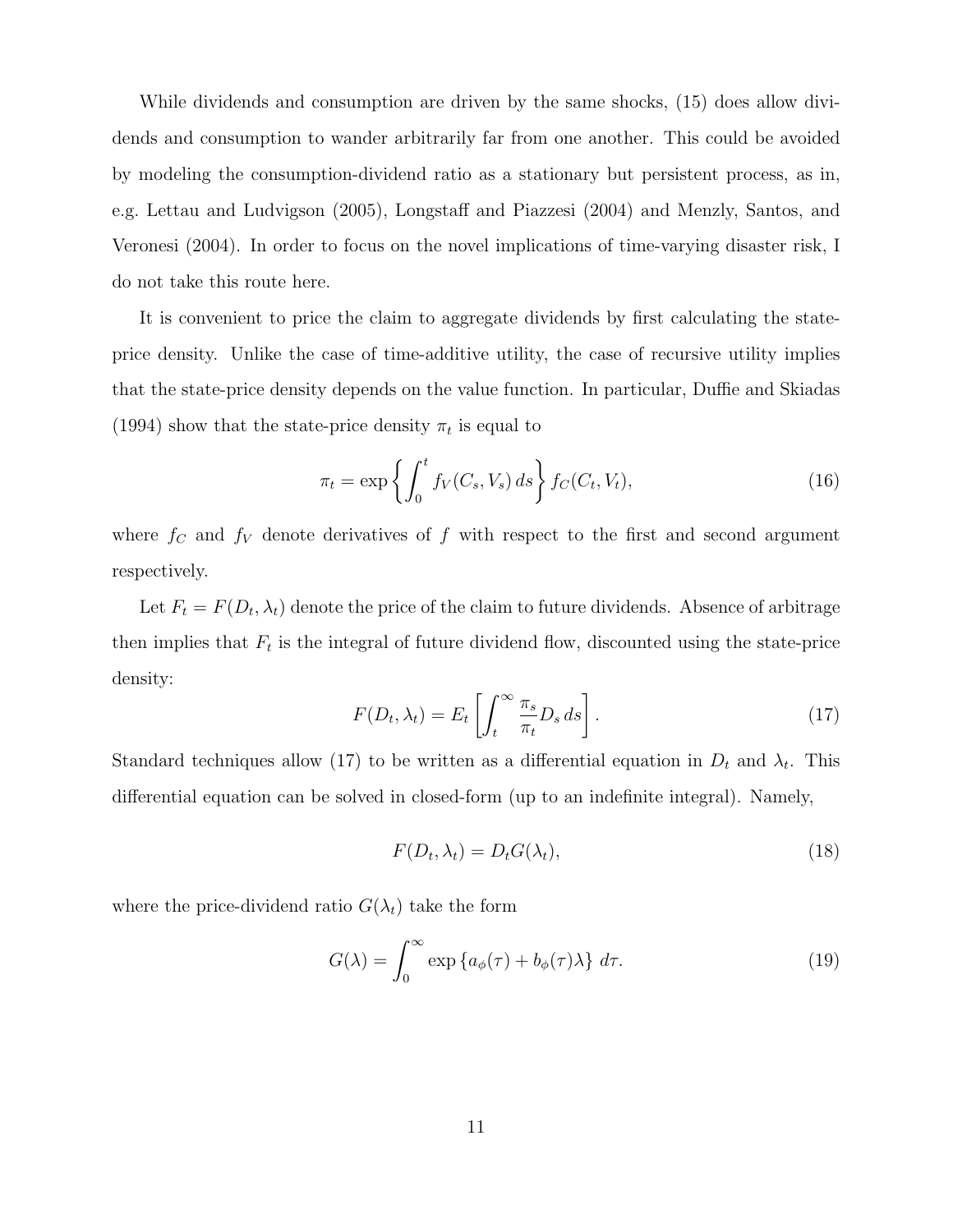The functions  $a_{\phi}(\tau)$  and  $b_{\phi}(\tau)$  have solutions

$$
a_{\phi}(\tau) = \left(\mu_D - \mu - \beta + \gamma \sigma^2 (1 - \phi) - \frac{\kappa \bar{\lambda}}{\sigma_{\lambda}^2} (\zeta_{\phi} + b \sigma_{\lambda}^2 - \kappa) \right) \tau - \frac{2\kappa \bar{\lambda}}{\sigma_{\lambda}^2} \log \left( \frac{(\zeta_{\phi} + b \sigma_{\lambda}^2 - \kappa) (e^{-\zeta_{\phi}\tau} - 1) + 2\zeta_{\phi}}{2\zeta_{\phi}} \right)
$$
(20)

$$
b_{\phi}(\tau) = \frac{2E_{\nu}\left[e^{(1-\gamma)Z} - e^{(\phi-\gamma)Z}\right]\left(1 - e^{-\zeta_{\phi}\tau}\right)}{(\zeta_{\phi} + b\sigma_{\lambda}^{2} - \kappa)\left(1 - e^{-\zeta_{\phi}\tau}\right) - 2\zeta_{\phi}},\tag{21}
$$

where

$$
\zeta_{\phi} = \sqrt{\left(b\sigma_{\lambda}^2 - \kappa\right)^2 + 2E_{\nu}\left[e^{(1-\gamma)Z} - e^{(\phi-\gamma)Z}\right]\sigma_{\lambda}^2}.\tag{22}
$$

See Appendix A.3 for details.

Appendix A.3 shows that, for  $\phi > 1$ ,  $a_{\phi}(\tau)$  and  $b_{\phi}(\tau)$  are well-defined for all values of τ. Moreover,  $b_{\phi}(\tau)$  is negative. This result is important for the model to give an accurate description of stock market behavior. It implies that when risk premia are high (namely when disaster risk is high), valuations are low. Thus the price-dividend ratio predicts realized excess returns with a positive sign.

The fact that higher risk premia go along with lower prices would seem like a natural implication of the model. After all, don't higher risk premia imply higher discount rates, and don't higher discount rates imply lower prices? The problem with this argument is that it ignores the effect of disaster risk on the riskfree rate. As shown in Section 2.2, higher disaster risk implies a lower riskfree rate. As is true more generally for dynamic models of the price-dividend ratio (Campbell and Shiller (1988)), the net effect depends on the interplay of three forces: the effect of the disaster risk on risk premia, on the riskfree rate and on future cash flows. A precise form of this statement is given in Section 2.6.

The result that  $b_{\phi}(\tau)$  is negative implies that, indeed, the risk premium and cash flow effect dominate the riskfree rate effect. Thus the price-dividend ratio will predict excess returns with the correct sign. Appendix A.3 shows that this is true in general for reasonable values of the parameters, namely for  $\phi > 1$ . Section 2.7 contrasts this result with what holds in a dynamic model with power utility.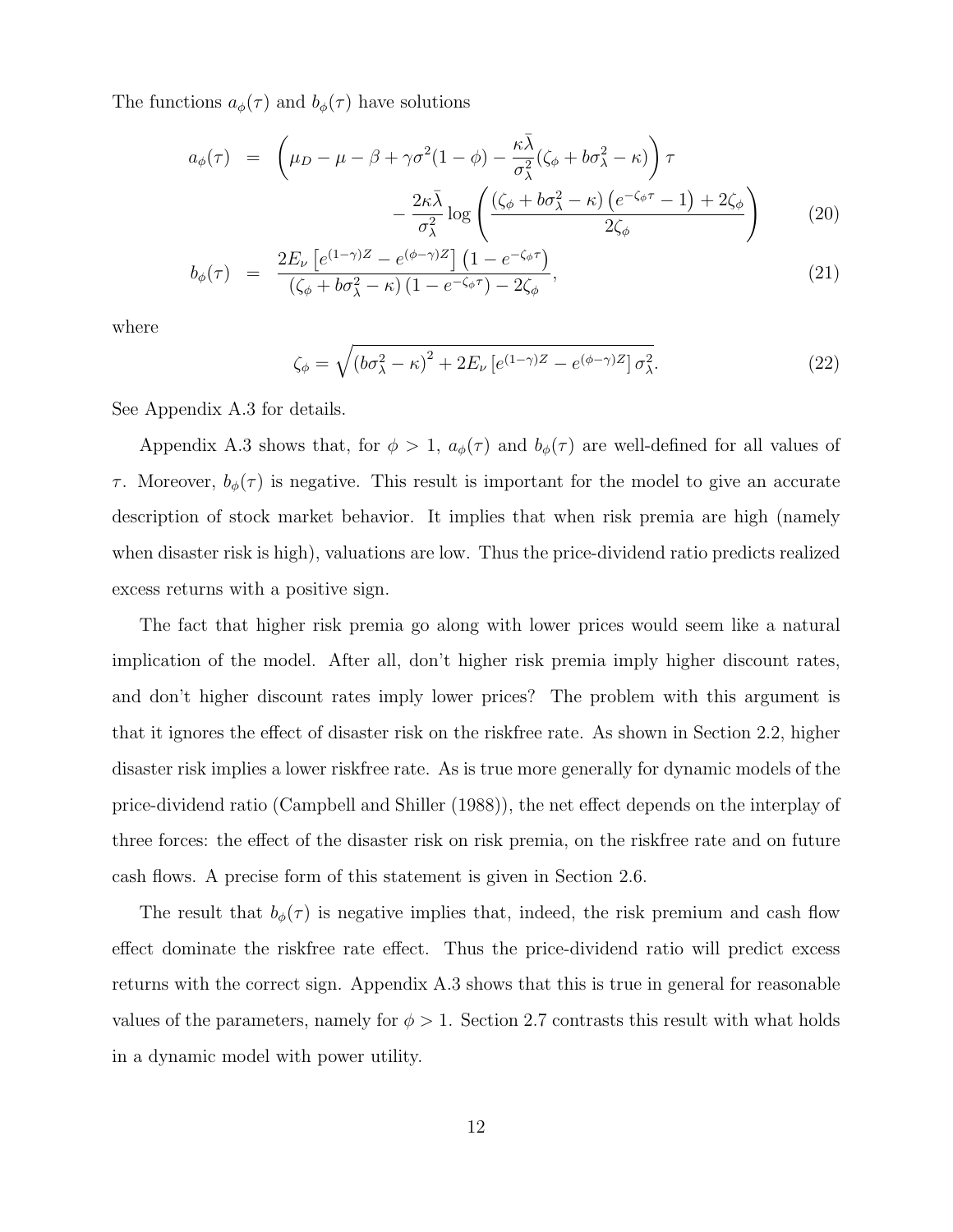The results in this section also suggest the following testable implications: Stock market valuations should fall when the risk of a rare disaster rises. The risk of a rare disaster is unobservable, but, given a comprehensive data set, one can draw conclusions based on disasters that have actually occurred. In fact, recent work by Barro and Ursua (2009) addresses a closely related question: Given a large decline in the stock market, how much more likely is a decline in consumption than otherwise? Barro and Ursua augment the data set of Barro and Ursua (2008) with data on national stock markets. They look at cumulative multi-year returns on stocks that coincide with macroeconomic contractions. Their sample has 30 countries and 3037 annual observations; there are 232 stock-market crashes (defined as cumulative returns of -25%) and 100 macroeconomic contractions (defined as the average of the decline in consumption and in GDP). There is a 3.8% chance of moving from "normalcy" into a state with a contraction of  $10\%$  or more. This number falls to  $1\%$ , if one conditions on a lack of a stock market crash. If one considers major depressions (defined as a decline in fundamentals of 25% or more), there is a 0.89% chance of moving from normalcy into a depression. Conditioning on no stock market crash reduces the probability to 0.07%.

Also closely related is recent work by Berkman, Jacobsen, and Lee (2010), who study the correlation between political crises and stock returns. Berkman et al. make use of the International Crisis Behavior (ICB) database, a detailed database of international political crises occurring during the period 1918–2006. Rather than dating the start of a crisis with a military action itself, the database identifies a start of a crisis with with a change in the probability of a threat.<sup>5</sup> A regression of the return on the world market on the number of such crises in a given month yields statistically significant results. Results are particularly strong for the starting year of a crisis, for violent crises, and for crises rated as most severe. The authors also find a statistically significant effect on valuations: the correlation between the number of crises and the earnings-price ratio on the S&P 500 is positive and statistically significant, as is the correlation between the crisis severity index and the earnings-price ratio.

<sup>5</sup>See Berkman et al. for a discussion of the prior empirical literature on the relation between political instability and stock market returns.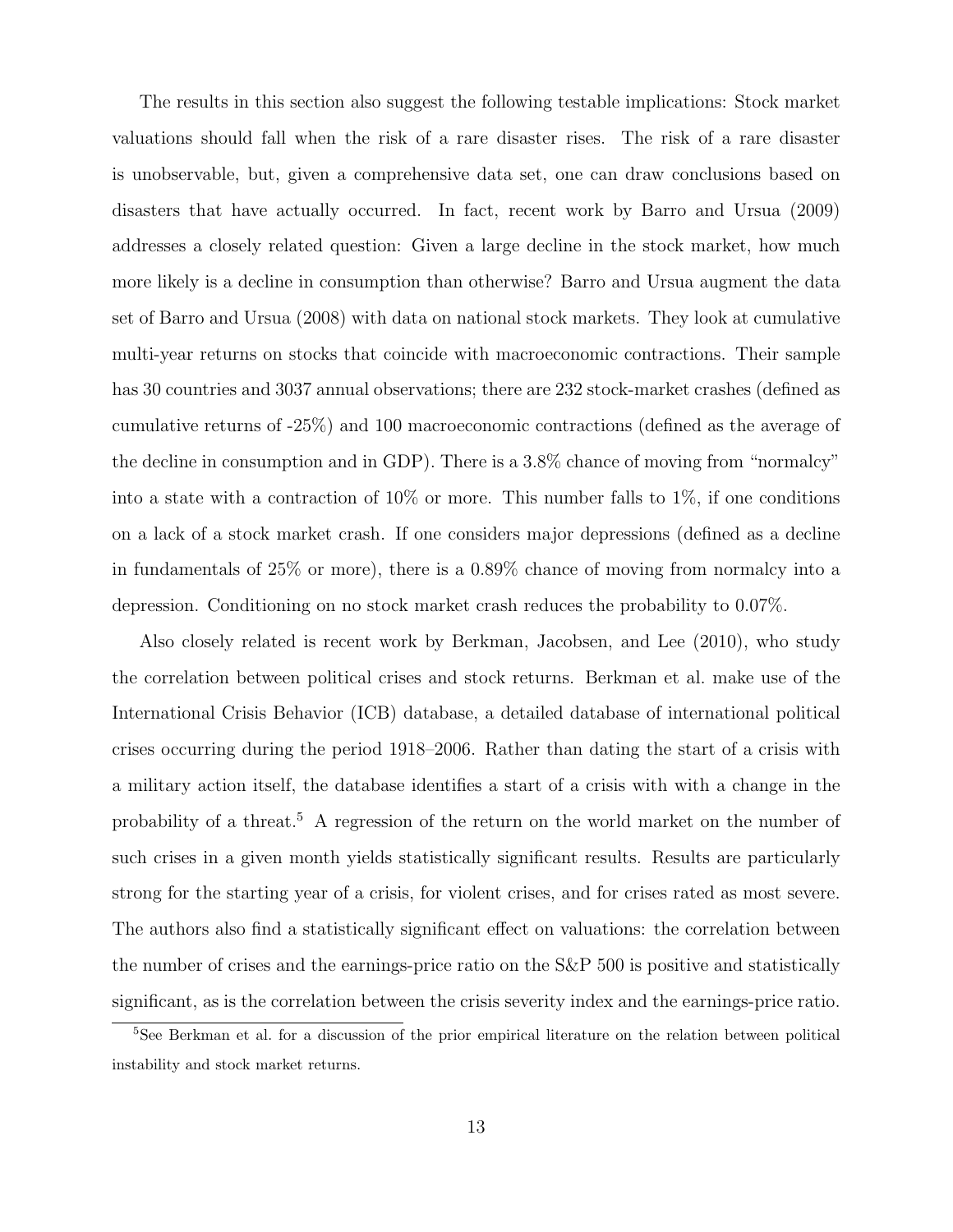Similar results hold for the dividend yield.

Comparing the results in this section and in Section 2.2 indicate that both the riskfree rate and the price-dividend ratio are driven by the disaster probability  $\lambda_t$ ; this follows from the fact that there is a single state variable. This perfect correlation could be broken by assuming that consumption is subject to two types of disaster, each with its own time-varying intensity, and further assuming that one type has a stronger effect on dividends (as modeled through high  $\phi$ ) than the other. The real interest rate and the price-dividend ratio would be correlated with both intensities, but to different degrees, and thus would not be perfectly correlated with one another. The correlation between nominal rates and the price-dividend ratio could be further reduced by introducing a third type of consumption disaster. The three types could differ across two dimensions: the impact on dividends and the impact on expected inflation. The expected inflation process would affect the prices of nominal bonds but would not (directly) affect stocks. The resulting model could be constructed to be as tractable as the present one.

#### 2.5 The equity premium

The equity premium arises from the co-movement of the agent's marginal utility with the price process for stocks. There are two sources of this co-movement: Co-movement during normal times (diffusion risk), and co-movement in times of disaster (jump risk). To be precise, it follows from Ito's Lemma that the price process for the aggregate market can be written as

$$
\frac{dF_t}{F_{t-}} = \mu_{F,t} dt + \sigma_{F,t} [dB_t \ dB_{\lambda,t}]^\top + (e^{\phi Z} - 1) \ dN_t,\tag{23}
$$

where the drift  $\mu_{F,t}$  is defined in Appendix A.3 and the diffusion term  $\sigma_{F,t}$  is given by

$$
\sigma_{F,t} = \left[ \phi \sigma \left( G'(\lambda_t) / G(\lambda_t) \right) \sigma_\lambda \sqrt{\lambda_t} \right]. \tag{24}
$$

Similarly, the state-price density follows the process

$$
\frac{d\pi_t}{\pi_{t-}} = \mu_{\pi,t} dt + \sigma_{\pi,t} [dB_t dB_{\lambda,t}]^\top + (e^{-\gamma Z_t} - 1) dN_t,
$$
\n(25)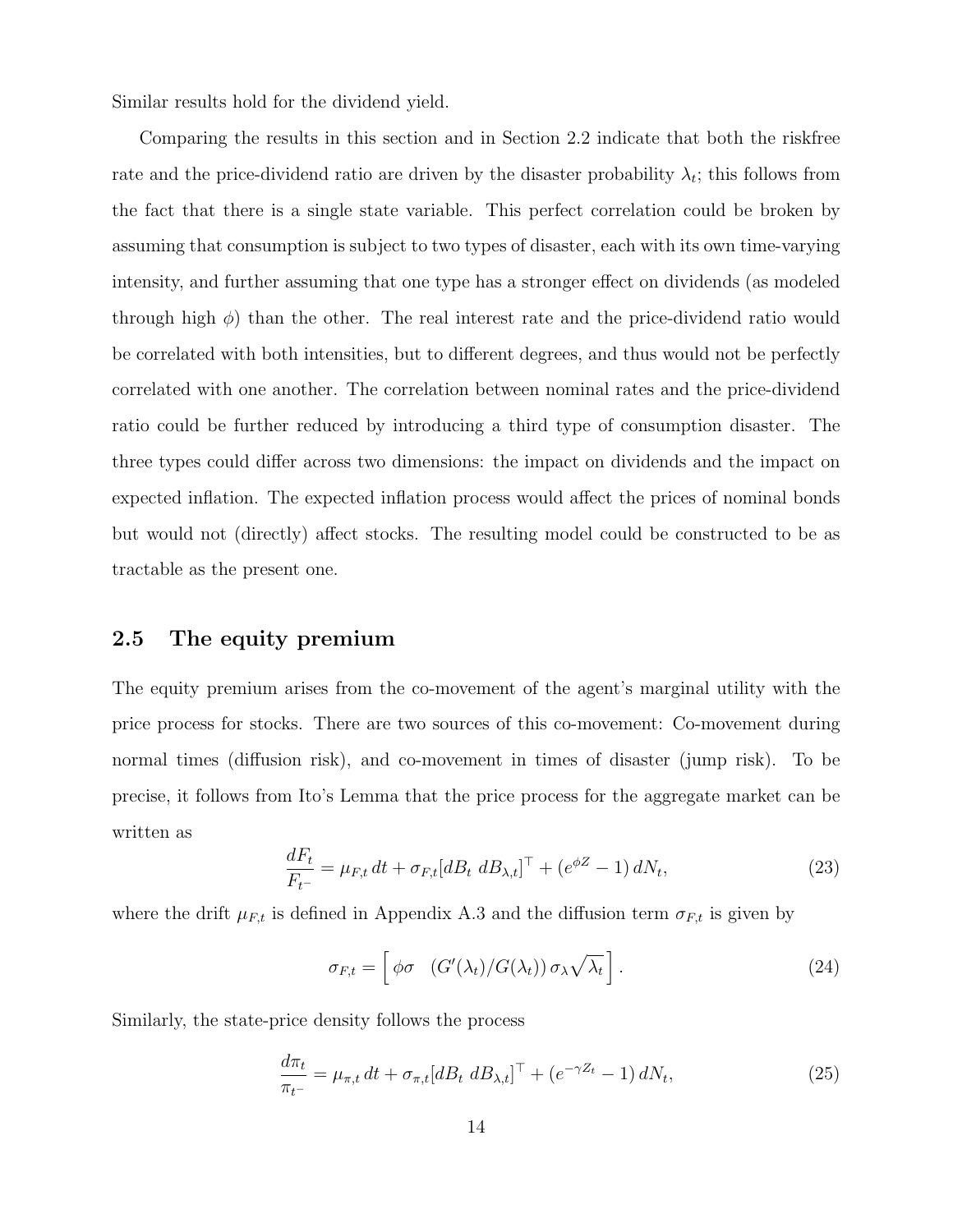where

$$
\sigma_{\pi,t} = \left[ -\gamma \sigma \quad b\sigma_\lambda \sqrt{\lambda_t} \right] \tag{26}
$$

as shown in Appendix A.2. Finally, define

$$
r_t^e = \mu_{F,t} + \frac{D_t}{F_t} + \lambda_t E_\nu \left[ e^{\phi Z} - 1 \right]. \tag{27}
$$

Then  $r_t^e$  can be understood to be the instantaneous return on equities.<sup>6</sup> The instantaneous equity premium is therefore  $r_t^e - r_t$ .

Appendix A.3 shows that the equity premium can be written as

$$
r_t^e - r_t = -\sigma_{\pi, t}\sigma_{F, t}^\top + \lambda_t E_\nu \left[ (e^{-\gamma Z} - 1)(1 - e^{\phi Z}) \right]
$$
 (28)

The first term represents the portion of the equity premium that is compensation for diffusion risk (which includes time-varying  $\lambda_t$ ). The second term is the compensation for jump risk. While the diffusion term represents the co-movement between the state-price density and prices during normal times, the jump risk term shows the co-movement between the stateprice density and prices during disasters. That is,

$$
E_{\nu} \left[ e^{-\gamma Z} (1 - e^{\phi Z}) + e^{\phi Z} - 1 \right] = E_{\nu} \left[ \left( \frac{F_t - F_{t^{-}}}{F_{t^{-}}} \right) \left( \frac{\pi_t - \pi_{t^{-}}}{\pi_{t^{-}}} \right) \right]
$$

for a time t such that a jump takes place.

Substituting (24) into (28) implies

$$
r_t^e - r_t = \underbrace{\phi \gamma \sigma^2}_{\text{standard model}} - \underbrace{\lambda_t \frac{G'}{G} b \sigma_\lambda^2 + \underbrace{\lambda_t E_\nu \left[ (e^{-\gamma Z} - 1)(1 - e^{\phi Z}) \right]}_{\text{static disaster risk}}
$$
 (29)

The first and third terms are analogous to expressions in Barro (2006): the first term is the equity premium in the standard model with normally distributed consumption growth, while the third term arises from the (static) risk of a disaster. The second term is new

 ${}^{6}$ The first term in (27)) is the percentage drift in prices, the second term is the instantaneous dividend yield, and the third term is the expected decline in prices in the event of a disaster. The first plus the third term constitutes the expected percentage change in prices.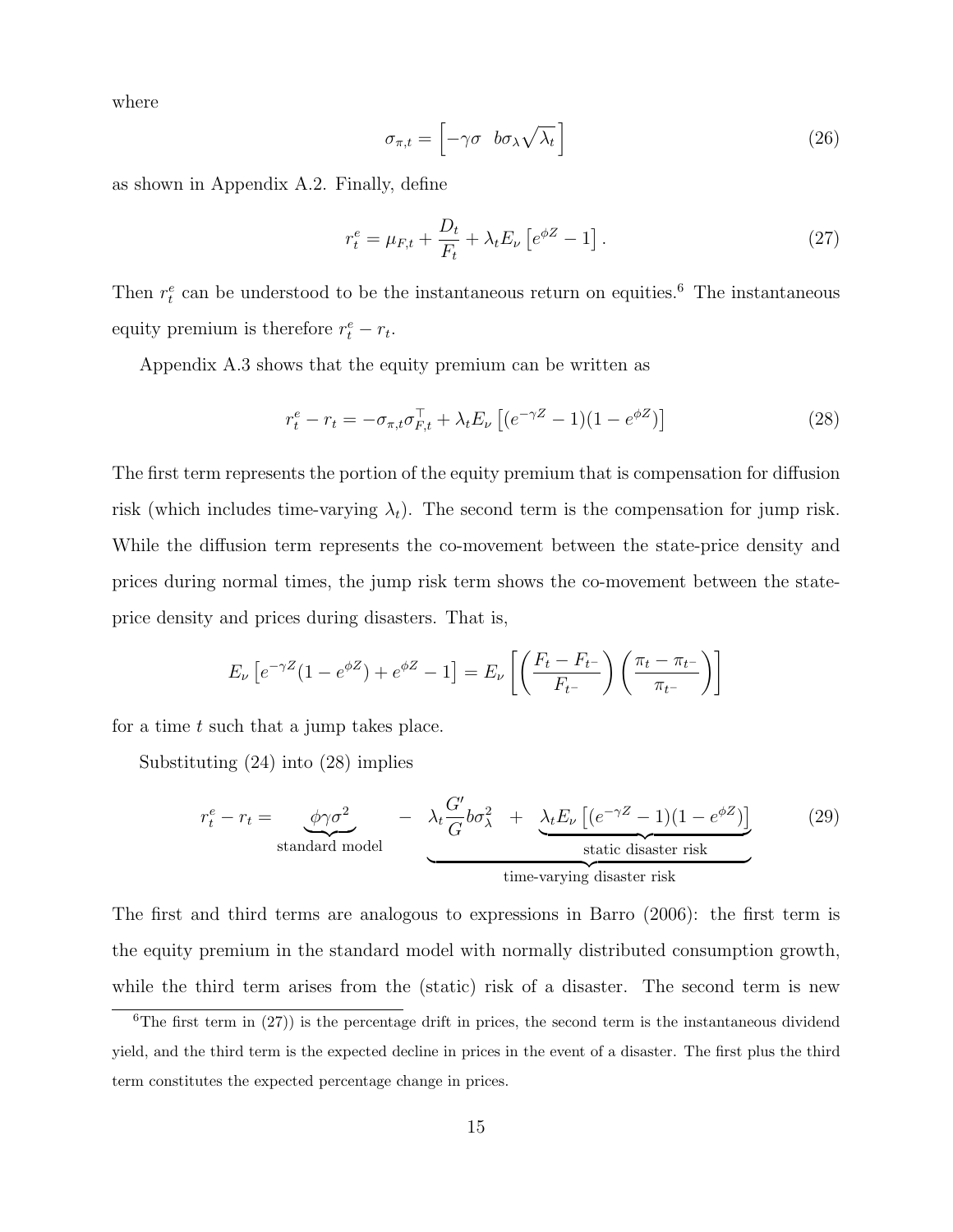to the dynamic model. This is the risk premium due to time variation in disaster risk. Because  $b_{\phi}$  is negative, G' is also negative. Moreover, b is positive, so this term represents a positive contribution to the equity premium. Because both the second and the third terms are positive, an increase in the risk of rare disaster increases the equity premium.<sup>7</sup>

The instantaneous equity premium relative to the government bill rate is equal to (29) plus  $r_t$ , minus  $r_t^b$ .

$$
r_t^e - r_t^b = \phi \gamma \sigma^2 - \lambda_t \frac{G'}{G} b \sigma_\lambda^2 + \lambda_t E_\nu \left[ e^{\phi Z} - e^{(\phi - \gamma)Z} + (1 - q) \left( e^{-\gamma Z} - 1 \right) + q \left( e^{(1 - \gamma)Z} - e^Z \right) \right].
$$
 (31)

This instantaneous equity premium is shown in Figure 4 (solid line). The difference between the dashed line and the solid line represents the component of the equity premium that is new to the dynamic model, and shows that this term is large. The dotted line represents the equity premium in the standard diffusion model without disaster risk and is negligible compared with the disaster risk component. Figure 4 shows that the equity premium is increasing with the disaster risk probability.

Equation (31) and Figure 4 show that the return required for holding equity increases with the probability of a disaster. How does it depend on a more traditional measure of risk, namely the equity volatility? When there is no disaster, instantaneous volatility can be computed directly from (24):

$$
\left(\sigma_{F,t}\sigma_{F,t}^{\top}\right)^{\frac{1}{2}} = \left(\phi^2\sigma^2 + \left(\frac{G'(\lambda_t)}{G(\lambda_t)}\right)^2 \sigma_{\lambda}^2\lambda_t\right)^{\frac{1}{2}}.
$$

Figure 5 shows that volatility is an increasing and concave function of the disaster probability. When the probability of a disaster is close to zero, the variance in the disaster probability

$$
r_t^e - r_t - \lambda_t E_\nu [e^{\phi Z} - 1] = \phi \gamma \sigma^2 - \lambda_t \frac{G'}{G} b \sigma_\lambda^2 + \lambda_t E_\nu [e^{-\gamma Z} (1 - e^{\phi Z})]. \tag{30}
$$

<sup>7</sup>Also of interest is the equity premium conditional on no disasters, which is equal to (29) less the component due to jumps in the realized return (see Equation 27). This conditional equity premium is given by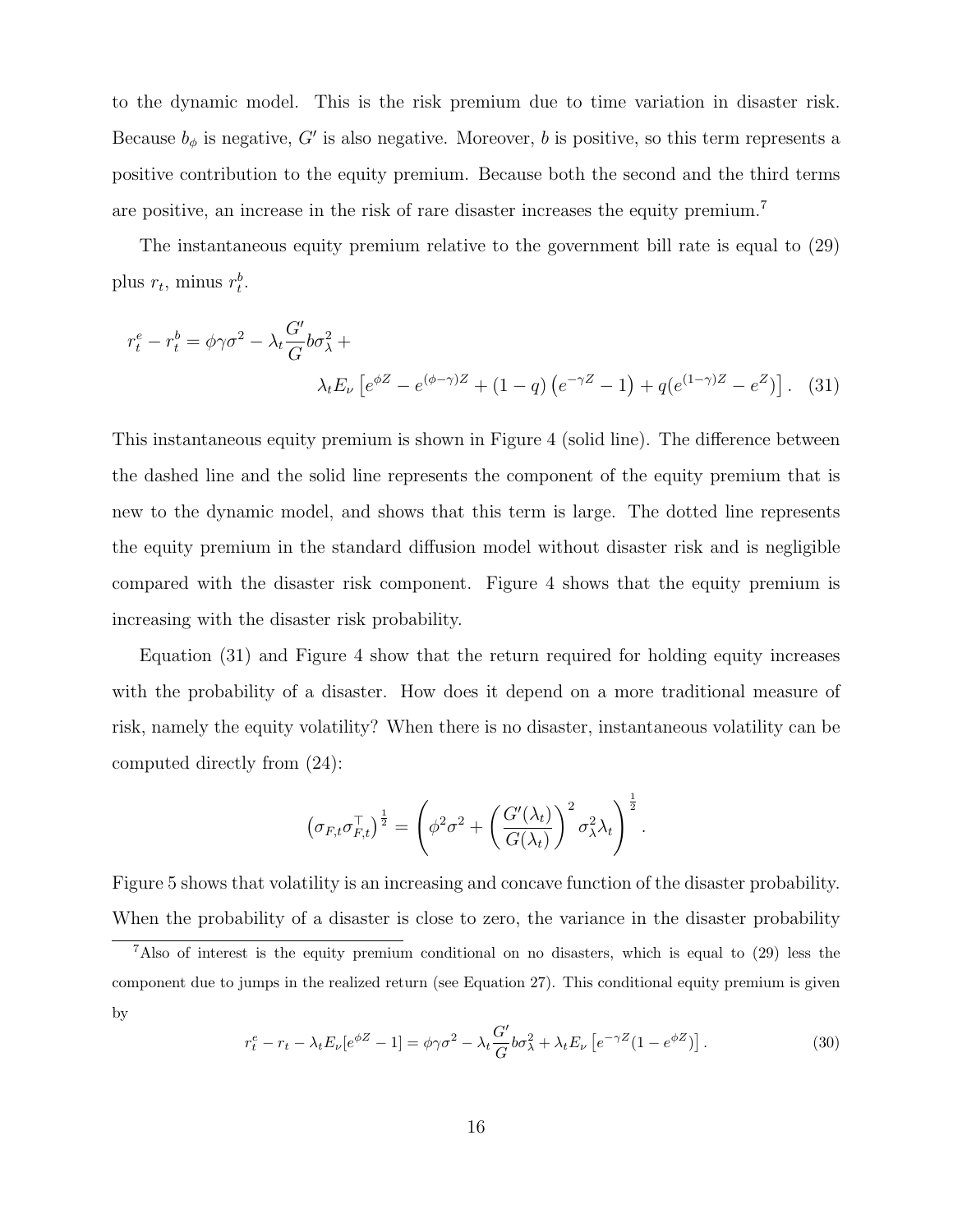is also very small. Thus the volatility is close to that of the dividend claim in non-disaster periods  $(\phi \sigma)$ . As the risk of a rare disaster increases, so does the volatility of the disaster process. The increase in risk rises (approximately) with the square root of  $\lambda$ . Because the equity price falls when the disaster probability increases, the model is consistent with the "leverage effect" found by Black (1976), Schwert (1989) and Nelson (1991).

The above equations show that an increase in the equity premium is accompanied by an increase in volatility. The net effect of a change in  $\lambda$  on the Sharpe ratio (the equity premium divided by the volatility) is shown in Figure 6. Bad times, interpreted in this model as times with high probability of disaster, are times when the investors demand a higher risk-return tradeoff than usual. Harvey (1989) and subsequent papers report empirical evidence that the Sharpe ratio indeed varies countercyclically. Like the model of Campbell and Cochrane (1999), this model is consistent with this evidence.

The time-varying disaster risk model generates a countercyclical Sharpe ratio through two mechanisms. First, the value function varies with  $\lambda_t$ : when disaster risk is high, investors require a greater return on all assets with prices negatively correlated with  $\lambda$ . The component of the equity premium associated with time-varying  $\lambda_t$  thus rises linearly with  $\lambda$  while the volatility rises only with the square root. Second, the component of the equity premium corresponding to disaster risk itself (the last term in (31)) has no counterpart in volatility. This term compensates equity investors for negative events that are not captured by the standard deviation of returns.

#### 2.6 Zero-coupon equity

In order to understand the dynamics of the price-dividend ratio, it is helpful to think of the aggregate as being composed of components that pay a dividend at a specific point in time, namely, zero-coupon equity.

Appendix A.4 shows that the expression

$$
H(D_t, \lambda_t, T - t) = \exp \{a_{\phi}(\tau) + b_{\phi}(\tau) \lambda_t\} D_t
$$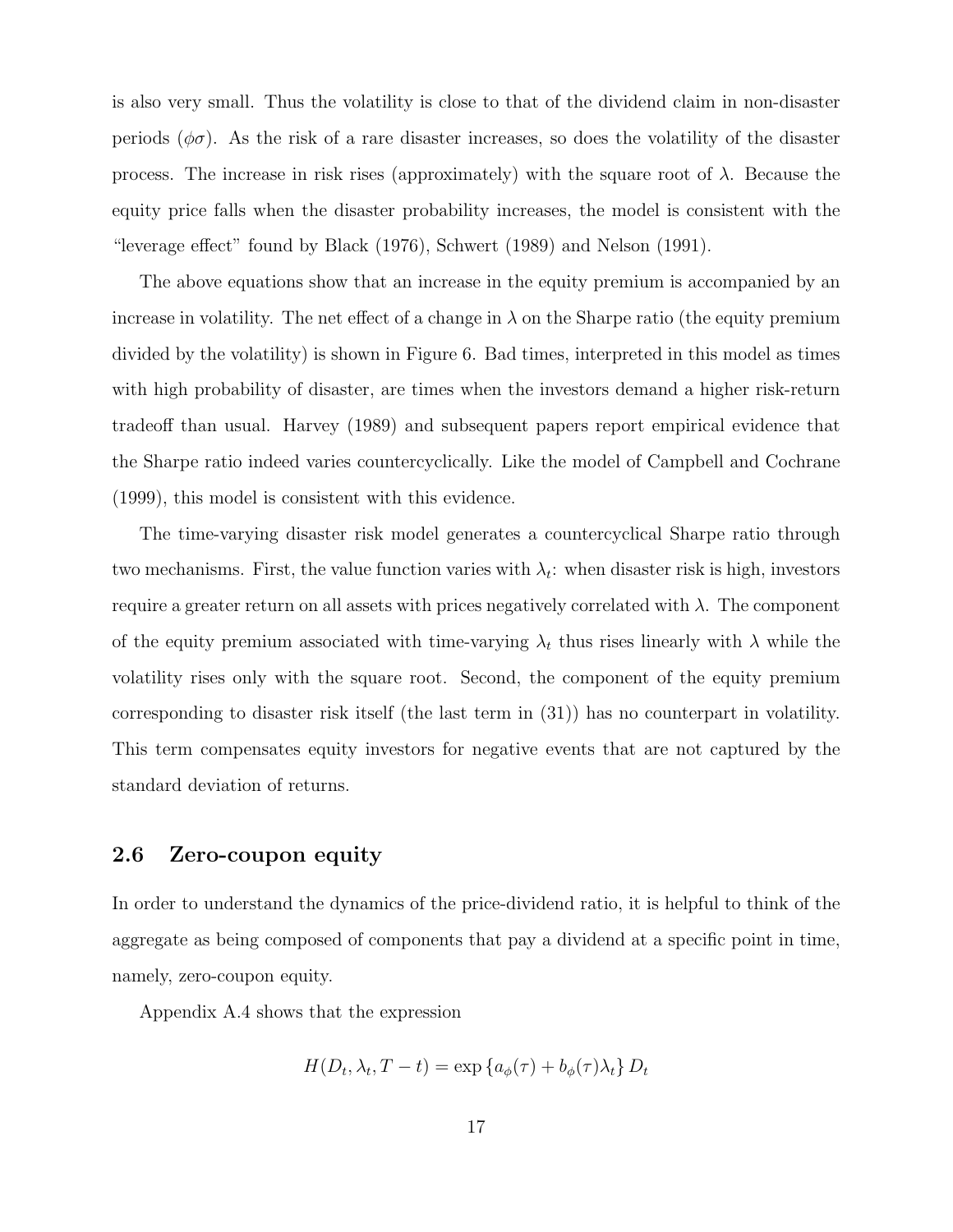is the time-t price of the claim that pays the aggregate dividend at time  $t+\tau$ . It follows that the price of the claim to total dividends, given in (18), is the integral of prices of claims to dividends at single points in time. The risk premium on the zero-coupon claim with maturity  $\tau$  is equal to

$$
r_t^{e,(\tau)} - r_t = \phi \gamma \sigma^2 - \lambda_t \sigma_\lambda^2 b_\phi(\tau) b + \lambda_t E_\nu \left[ (e^{-\gamma Z} - 1)(1 - e^{\phi Z}) \right]. \tag{32}
$$

(see Appendix A.4). Like the equity premium, the risk premium on zero-coupon equity is positive and increasing in  $\lambda_t$ .

Zero-coupon equity can help answer the question of why the price-dividend ratio on the aggregate market is decreasing in  $\lambda_t$ . Because  $b_{\phi}(0) = 0$ , the question can be restated as: why is  $b'_{\phi}(\tau)$  negative for small values of  $\tau$ ?<sup>8</sup> The differential equation for  $b_{\phi}(\tau)$ , given by  $(A.31)$  simplifies considerably in the limit as  $\tau$  approaches zero:

$$
\lim_{\tau \to 0} b'_{\phi}(\tau) = E_{\nu} \left[ e^{(\phi - \gamma)Z} - e^{(1 - \gamma)Z} \right]
$$
\n
$$
= - \underbrace{E_{\nu} \left[ e^{-\gamma Z} (e^{Z} - 1) \right] - E_{\nu} \left[ (e^{-\gamma Z} - 1)(1 - e^{\phi Z}) \right]}_{\text{riskfree rate}} + \underbrace{E_{\nu} \left[ e^{\phi Z} - 1 \right]}_{\text{equity premium}} \quad (33)
$$
\n
$$
\text{expected future dividends}
$$

Equation (33) shows that the change in  $b_{\phi}(\tau)$  can be written in terms of risk premium, riskfree rate and cash flow effects. The first term multiplies  $\lambda_t$  in the equation for the riskfree rate (12). The second term multiplies  $\lambda_t$  in the equation for the risk premium (32) in the limit as  $\tau$  approaches zero. The third term represents the effect of change in  $\lambda_t$  on expected future dividends:  $e^{\phi Z} - 1$  is the percent change in dividends in the event of a disaster. The terms corresponding to the riskfree rate and the risk premium enter with negative signs, because higher discount rates reduce the price. Expected future dividend growth enters with a positive sign because higher expected cash flows raise the price. Indeed, the term corresponding to the equity premium and to expected future dividends together exceed that of the riskfree rate when  $\phi > 1$ .

<sup>&</sup>lt;sup>8</sup>This restatement relies on the fact that  $b_{\phi}(\tau)$  is monotonically decreasing. It is, because as  $\tau$  increases,  $e^{-\zeta_{\phi}\tau}$  falls and  $1-e^{-\zeta_{\phi}\tau}$  rises. The numerator of (21) therefore rises. In the denominator, the term  $(\zeta_{\phi} + b\sigma_{\lambda}^2 - \kappa) (1 - e^{-\zeta_{\phi}\tau})$  rises, and so the denominator falls in absolute value.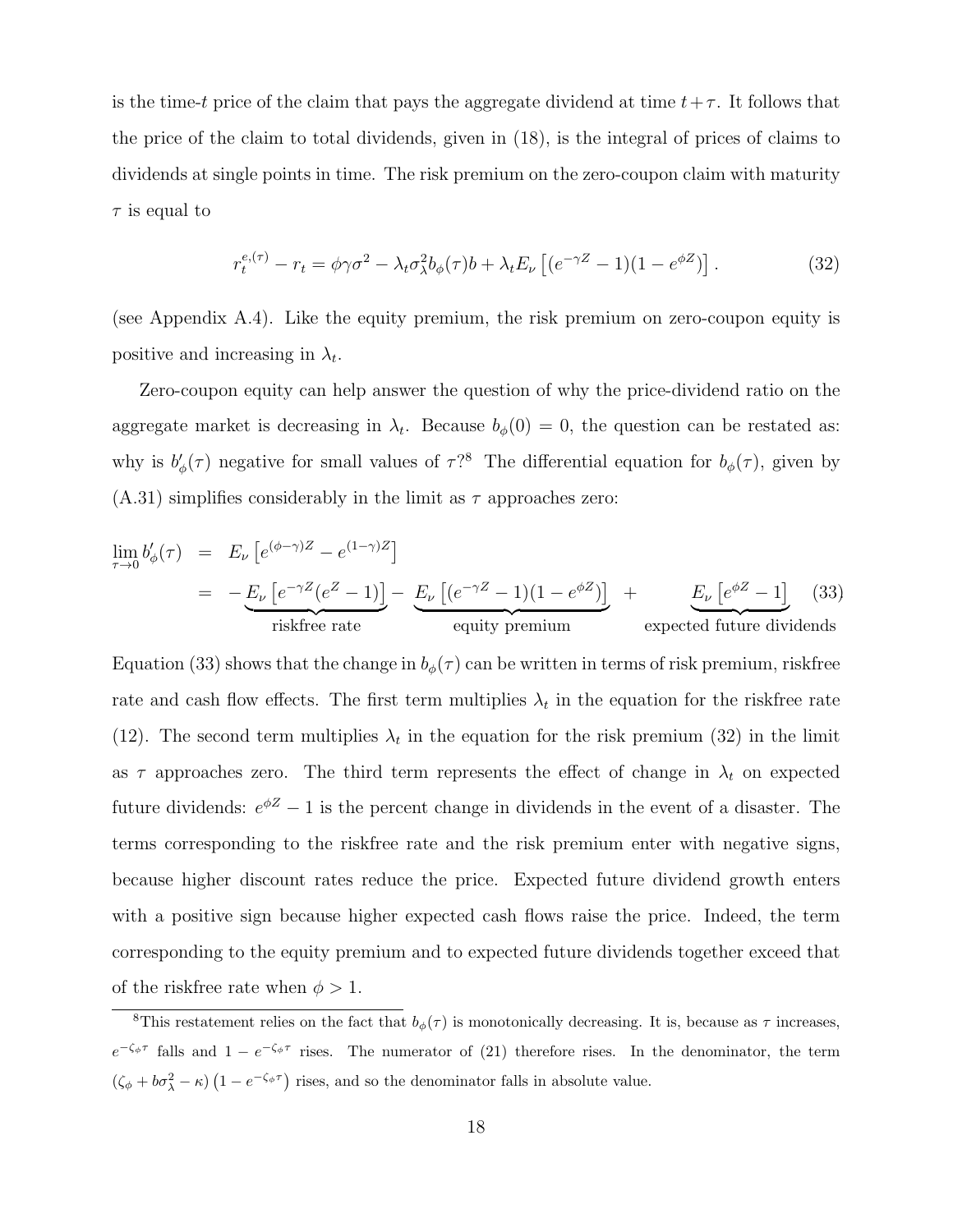As explained in the paragraph above, understanding  $b'_{\phi}(\tau)$  for low values of  $\tau$  is sufficient for understanding why the price-dividend ratio is a decreasing function of  $\lambda_t$ . However, it is also instructive to decompose  $b'_{\phi}(\tau)$  for general values of  $\tau$ . At longer maturities, it is possible for  $\lambda_t$  to change before the claim matures. Thus there are additional terms that account for the effect of future changes in  $\lambda_t$ :

$$
b'_{\phi}(\tau) = -\underbrace{E_{\nu} \left[e^{-\gamma Z}(e^{Z} - 1)\right]}_{\text{riskfree rate}} - \underbrace{\left(-b\sigma_{\lambda}^{2}b_{\phi}(\tau) + E_{\nu} \left[(e^{-\gamma Z} - 1)(1 - e^{\phi Z})\right]\right)}_{\text{equity premium}} + \underbrace{E_{\nu} \left[e^{\phi Z} - 1\right]}_{\text{expected future dividends}} + \underbrace{\frac{1}{2}\sigma_{\lambda}^{2}b_{\phi}(\tau)^{2}}_{\text{Jensen's inequality}} - \underbrace{\kappa b_{\phi}(\tau)}_{\text{mean-reversion}}
$$

The first three terms in this more general decomposition are analogous to those in the simpler (33). The final two terms account for the effect of future changes in  $\lambda_t$ . The first of these is a Jensen's inequality term; all else equal, more volatility in the state variable increases the price-dividend ratio. The second of these represents the fact that, if  $\lambda_t$  is high in the present,  $\lambda_t$  is likely to decrease in the future on account of mean reversion.

This discussion has shown how discount rates and expected future cash flows determine the dynamics of the price-dividend ratio in the model. I conclude this section by considering the limiting properties of zero-coupon equity as the horizon goes to infinity. The above discussion shows that  $b_{\phi}(\tau)$  is negative and decreasing. However,  $b_{\phi}(\tau)$  does converge. It follows from (21)

$$
\lim_{\tau \to \infty} b_{\phi}(\tau) = \frac{2E_{\nu} \left[ e^{(\phi - \gamma)Z} - e^{(1 - \gamma)Z} \right]}{\zeta_{\phi} + \kappa - b\sigma_{\lambda}^{2}}
$$
\n
$$
= -\frac{1}{\sigma_{\lambda}^{2}} \left( \zeta_{\phi} - \kappa + b\sigma_{\lambda}^{2} \right),
$$

where the second line follows from the fact that  $\zeta_{\phi}^2 - (\kappa - b\sigma_{\lambda})^2 = -2E_{\nu} \left[ e^{(\phi - \gamma)Z} - e^{(1-\gamma)Z} \right] \sigma_{\lambda}^2$ . The constant term  $a_{\phi}(\tau)$  does not approach a finite limit itself, but its asymptotic slope is given by

$$
\lim_{\tau \to \infty} \frac{a_{\phi}(\tau)}{\tau} = \mu_D - \mu - \beta + \gamma \sigma^2 (1 - \phi) - \frac{\kappa \bar{\lambda}}{\sigma_{\lambda}^2} \left( \zeta_{\phi} + b \sigma_{\lambda}^2 - \kappa \right). \tag{34}
$$

Appendix A.6 uses these limits to derive properties of interest rates as the horizon goes to infinity.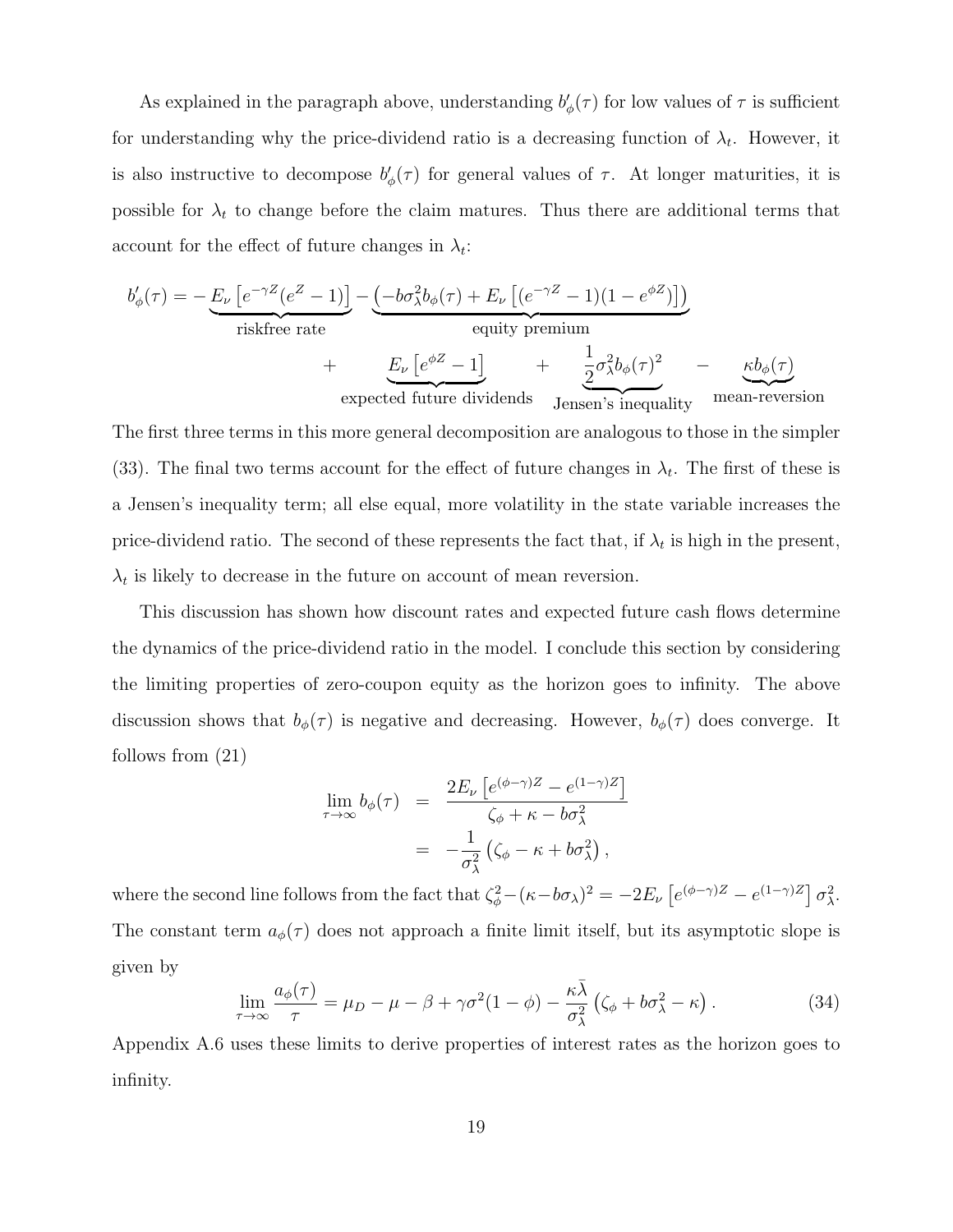#### 2.7 Comparison with power utility

To understand the role played by the recursive utility assumption, it is instructive to consider the properties of a model with time-varying disaster risk and time-additive utility. Consider a model with identical dynamics of consumption and dividends, but where utility is given by

$$
V_t = E_t \int_t^{\infty} e^{-\beta s} \frac{C_s^{1-\gamma}}{1-\gamma} ds.
$$

Appendix B shows that the riskfree rate under this model is equal to

$$
r_t = \beta + \gamma \mu - \frac{1}{2} \gamma (\gamma + 1) \sigma^2 - \lambda_t E_\nu \left[ e^{-\gamma Z} - 1 \right]
$$
 (35)

the equity premium is given by

$$
r_t^e - r_t = \phi \gamma \sigma^2 + \lambda_t E_\nu \left[ e^{-\gamma Z} (1 - e^{\phi Z}) + e^{\phi Z} - 1 \right]
$$
 (36)

and the value of the aggregate market takes the form

$$
F(\lambda, D) = G(\lambda)D,
$$

with

$$
G(\lambda) = \int_0^\infty \exp\left\{ a_{p,\phi}(\tau) + b_{p,\phi}(\tau) \lambda \right\} d\tau.
$$

The functions  $a_{p,\phi}(\tau)$  and  $b_{p,\phi}(\tau)$  satisfy ordinary differential equations given in Appendix B. Most relevant for the current discussion is the solution for  $b_{p,\phi}(\tau)$ :

$$
b_{p,\phi}(\tau) = \frac{2E_{\nu}\left[e^{(\phi-\gamma)Z} - 1\right]\left(e^{-\zeta_{p,\phi}\tau} - 1\right)}{(\zeta_{p,\phi} - \kappa)\left(1 - e^{-\zeta_{p,\phi}\tau}\right) - 2\zeta_{p,\phi}},\tag{37}
$$

where

$$
\zeta_{p,\phi} = \sqrt{\kappa^2 - 2E_\nu \left[e^{(\phi - \gamma)Z} - 1\right] \sigma_\lambda^2}.\tag{38}
$$

It is useful to contrast (37) with its counterpart in the recursive utility model. Under recursive utility,  $b_{\phi}(\tau)$  is negative for  $\phi > 1$ , implying that the price-dividend ratio is decreasing in  $\lambda_t$ . For power utility,  $b_{\phi}(\tau)$  is negative only if  $\phi > \gamma$ ; otherwise it is positive.<sup>9</sup> Under the

<sup>&</sup>lt;sup>9</sup>For  $\phi > \gamma$ , the numerator of (37) is positive, and  $\zeta_{p,\phi} > \kappa$ , so  $2\zeta_{p,\phi} > \zeta_{p,\phi} - \kappa > (\zeta_{p,\phi} - \kappa)(1 - e^{-\zeta_{p,\phi} \tau})$ and the denominator is negative. For  $\phi < \gamma$ , it is necessary to also assume that  $\kappa^2 > 2E_\nu \left[ e^{(\phi - \gamma)Z} - 1 \right] \sigma_\lambda^2$ . The numerator is negative because  $E_{\nu} [e^{(\phi - \gamma)Z} - 1] > 0$ . The denominator is also negative because  $\kappa > \zeta_{p,\phi}$ .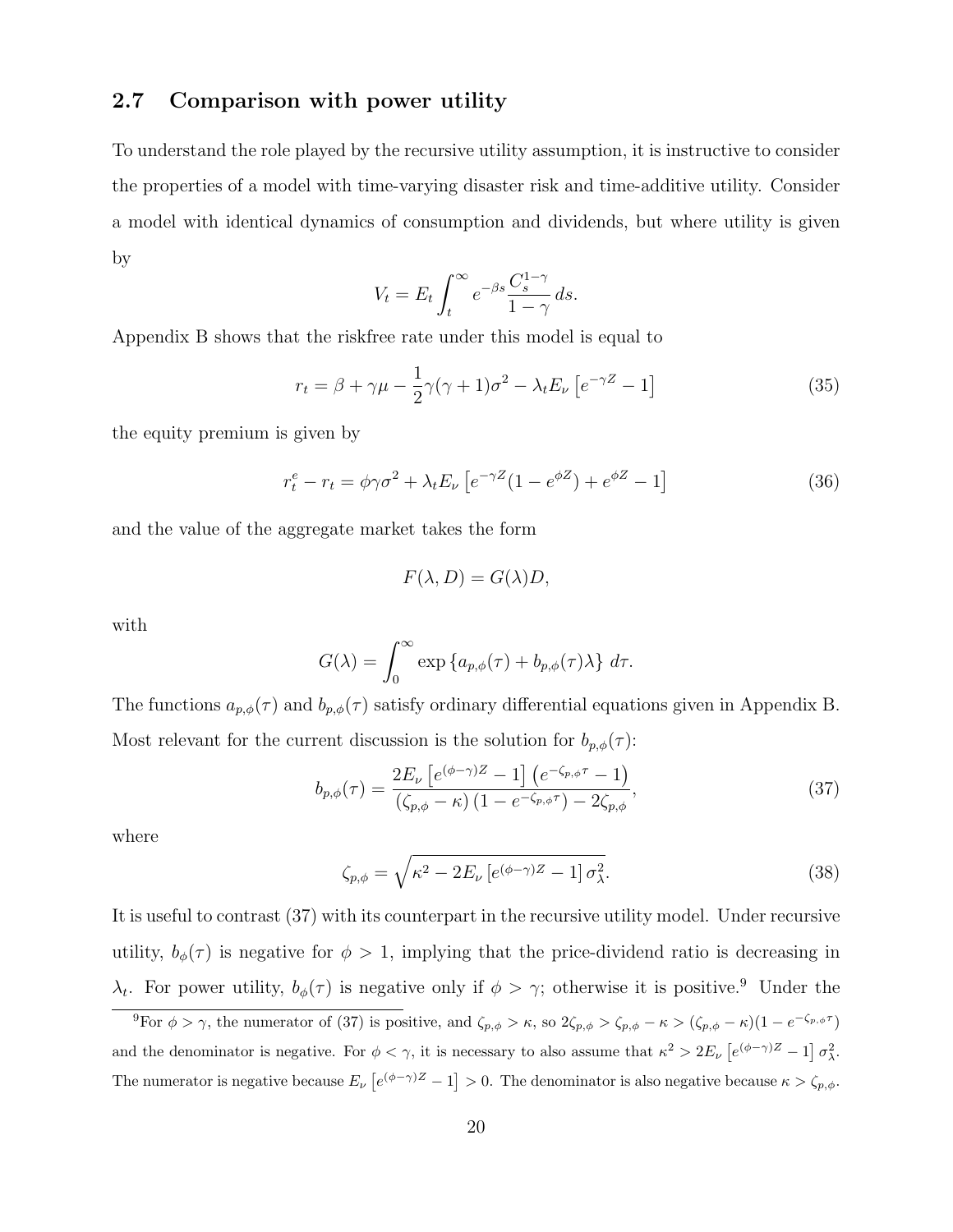reasonable assumption that  $\phi$  is less than  $\gamma$ , the power utility model makes the counterfactual prediction that price-dividend ratios predict excess returns with a positive sign.<sup>10</sup>

What accounts for the difference between the power utility model and the recursive utility model? The answer lies in the behavior of the riskfree rate. Comparing (35) with (12) reveals that the riskfree rate under power utility falls more in response to an increase in disaster risk than under recursive utility with EIS equal to 1. In the power utility model, the riskfree rate effect exceeds the combination of the equity premium and cash flow effect, and, as a result, the price-dividend ratio increases with disaster risk.<sup>11</sup>

# 3 Calibration and Simulation

#### 3.1 Calibration

#### 3.1.1 Distribution of consumption declines

The distribution of the percentage decline,  $1 - e^Z$  is taken directly from the data. That is,  $1 - e^z$  is assumed to have a multinomial distribution, with outcomes given by actual consumption declines in the data. I use the distribution of consumption declines found by Barro and Ursua (2008). Barro and Ursua update the original cross-country dataset of

 $10G$ abaix (2008a) solves a model with disaster risk and power utility assuming linearity generating processes for consumption and dividends. While the theoretical model that Gabaix proposes allows for a time-varying probability of rare disasters, the disaster probability is assumed to be constant in the calibration and dynamics are generated by changing the degree to which dividends respond to a consumption disaster. As this discussion shows, incorporating time-varying probabilities into Gabaix's calibrated model would likely reduce the model's ability to match the data.

<sup>11</sup>As in the recursive utility model, examining  $b'_{p,\phi}(\tau)$  in the limit as  $\tau$  approaches zero allows a more precise statement of these trade-offs. For power utility:

$$
\lim_{\tau \to 0} b'_{p,\phi}(\tau) = E_{\nu} \left[ e^{(\phi - \gamma)Z} - 1 \right]
$$
\n
$$
= - \underbrace{E_{\nu} \left[ e^{-\gamma Z} - 1 \right]}_{\text{riskfree rate}} - \underbrace{E_{\nu} \left[ (e^{-\gamma Z} - 1)(1 - e^{\phi Z}) \right]}_{\text{equity premium}} + \underbrace{E_{\nu} \left[ e^{\phi Z} - 1 \right]}_{\text{expected future dividends}},
$$

which is greater than zero when  $\gamma > \phi$ .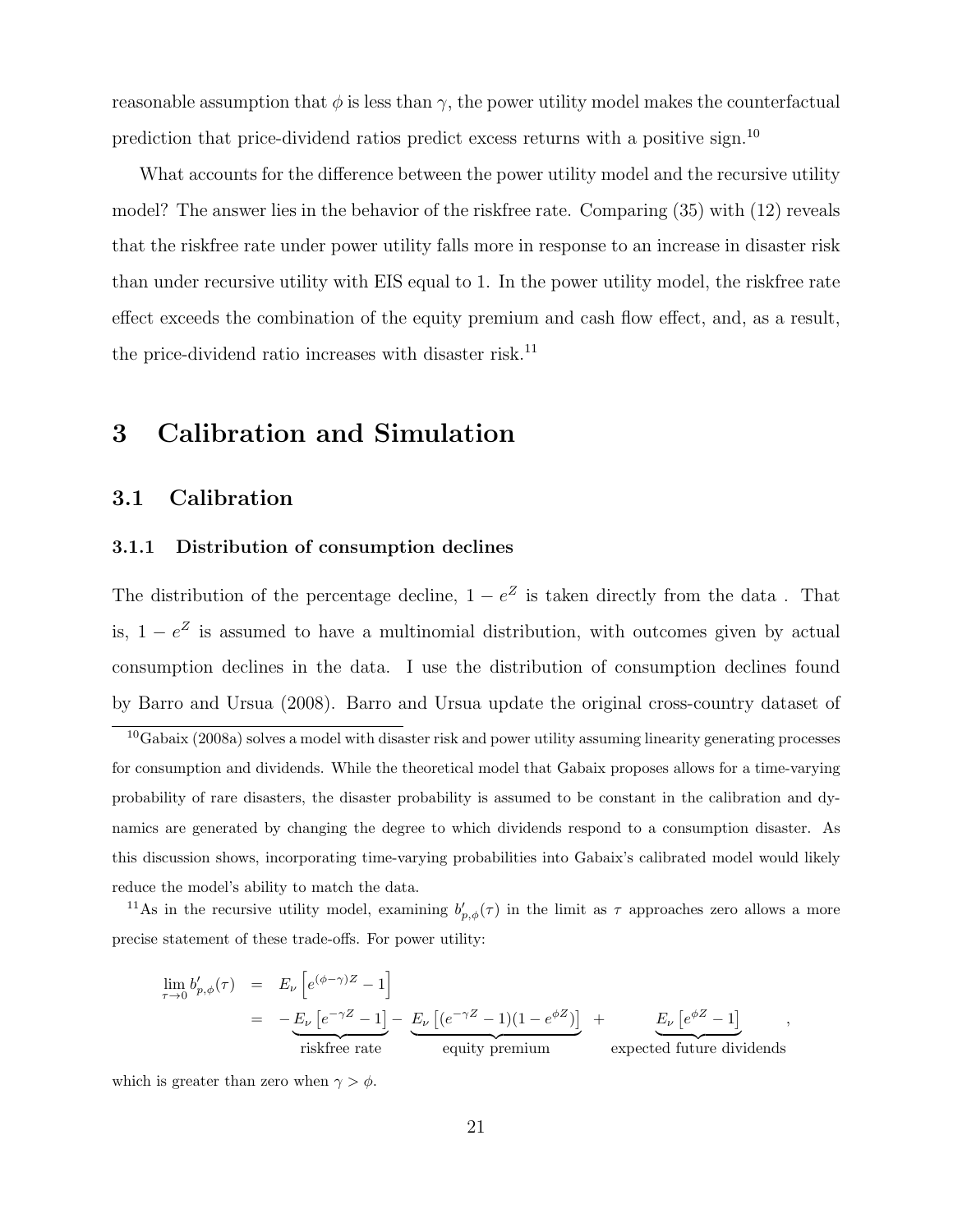Maddison (2003) used by Barro (2006). The Maddison data consists of declines in GDP; Barro and Ursua correct errors and fill in gaps in Maddison's GDP data, as well as construct an analogous dataset of consumption declines. I calibrate to the consumption data because it is a more appropriate match to consumption in the model than is GDP. However, results obtained from GDP data are very similar. The frequency of large consumption declines implies an average disaster probability,  $\bar{\lambda}$  of 3.55%.<sup>12</sup>

The distribution of consumption declines in Panel A comes from data on 22 countries from 1870 to 2006. One possible concern about the data is the relevance of this group for the United States. For this reason, Barro and Ursua (2008) also consider the disaster distribution for a subset consisting of developed economies. For convenience, I follow Barro and Ursua and refer to these as "OECD countries."<sup>13</sup> The distribution of consumption declines in these countries is given in Panel B. There are fewer of these crises; the implied average disaster probability is 2.86%. However, eliminating the non-OECD crises in effect eliminates many comparatively minor crises (generally occurring after World War II). The overall distribution is shifted toward the more serious crises. In what follows, I use the distribution in Panel A for the base calibration, while the implications of the distribution in Panel B are explored in Section 3.4.

#### 3.1.2 Other parameters

Table 1 describes model parameters other than the disaster distribution described above. Results are compared with quarterly U.S. data beginning in 1947 and ending in the first quarter of 2010. Equities are constructed using the CRSP value-weighted index, while the riskfree rate moments are constructed from real returns on the three-month Treasury Bill). Postwar data are chosen as the comparison point in order to provide a clean comparison to

 $12I$  follow Barro and Ursua in using a 10% cut-off to identify large consumption declines.

<sup>&</sup>lt;sup>13</sup>The overlap with the actual founding members of what is now known as the OECD is not exact. The seventeen countries are Australia, Belgium, Canada, Denmark, Finland, France, Germany, Italy, Japan, Netherlands, Norway, Portugal, Spain, Sweden, Switzerland, U.K and U.S. The remaining five countries are Argentina, Brazil, Chile, Peru and Taiwan.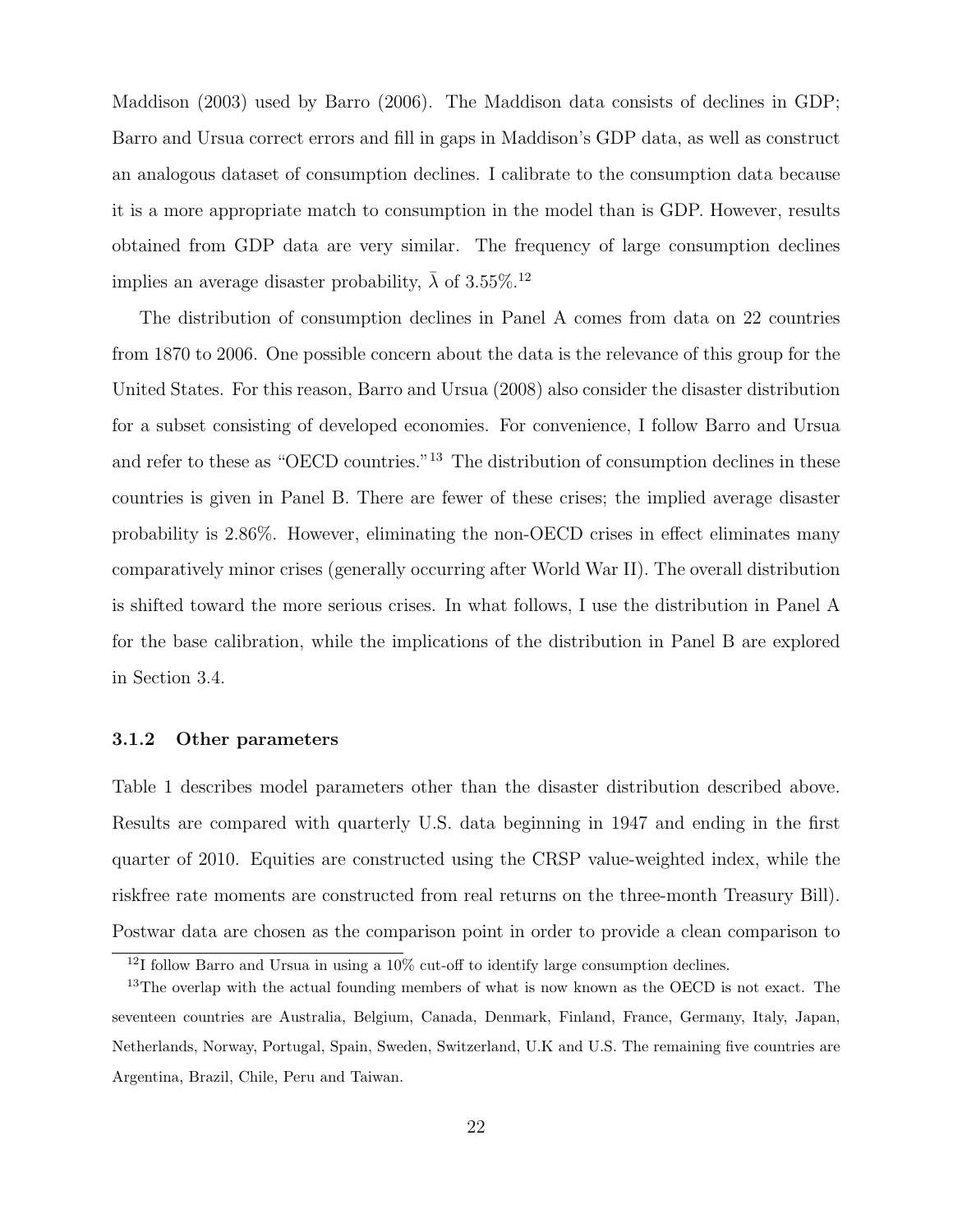moments of the model that are calculated conditional on no disasters having occurred. Two types of moments are simulated from the model. The first type (referred to as "population" in the tables) are calculated based on all years in the simulation. The second type (referred to as "conditional" in the tables) are calculated after first eliminating years in which one or more disasters took place.<sup>14</sup>

In the model, time is measured in units of years and parameter values should be interpreted accordingly. The drift rate  $\mu$  is calibrated so that in normal periods, the expected growth rate of log consumption is  $2.5\%$  per annum.<sup>15</sup> The standard deviation of log consumption  $\sigma$  is 2% per annum. These parameters are chosen as in Barro (2006) to match postwar data in G7 countries. The probability of default given disaster, q, is set equal to 0.4, calculated by Barro based on data for 35 countries over the period 1900–2000.

Barro and Ursua (2008) consider values of risk aversion equal to 3 and 3.5; because the dynamic nature of the present model leads to a higher risk premium, I use risk aversion equal to 3. Given these parameter choices, a rate of time preference  $(\beta)$  equal to 1.2% per annum matches the average real return on the three-month Treasury Bill in postwar U.S. data.

Leverage,  $\phi$ , is set equal to 2.6; this is a conservative value by the standards of the prior literature. For example, the model of Bansal and Yaron (2004) uses leverage parameters of 3 and 5. The ratio of dividend to consumption volatility in postwar U.S. data is 4.9. In the present model,  $\phi$  has implications for the response of dividends to a disaster, relative to consumption. For example, if consumption falls by  $40\%$ , dividends fall by  $1 - 0.6^{2.6} =$ 74%. Is this reasonable? For many countries and events in the Barro and Ursua data set, accurate dividend and earnings information is difficult to come by. However, data on corporate earnings are available for the Great Depression, as described by Longstaff and Piazzesi (2004), who argue that earnings may be a better proxy for economic dividends due to artificial dividend smoothing. Longstaff and Piazzesi report that in the first year of

<sup>&</sup>lt;sup>14</sup>For calculations done over consecutive years, relevant periods are omitted. For example, for evaluating predictability over 10-year horizons, 10 year periods of the simulation with a disaster are omitted.

<sup>&</sup>lt;sup>15</sup>The value  $\mu = 2.52\%$  reflects an adjustment for Jensen's inequality.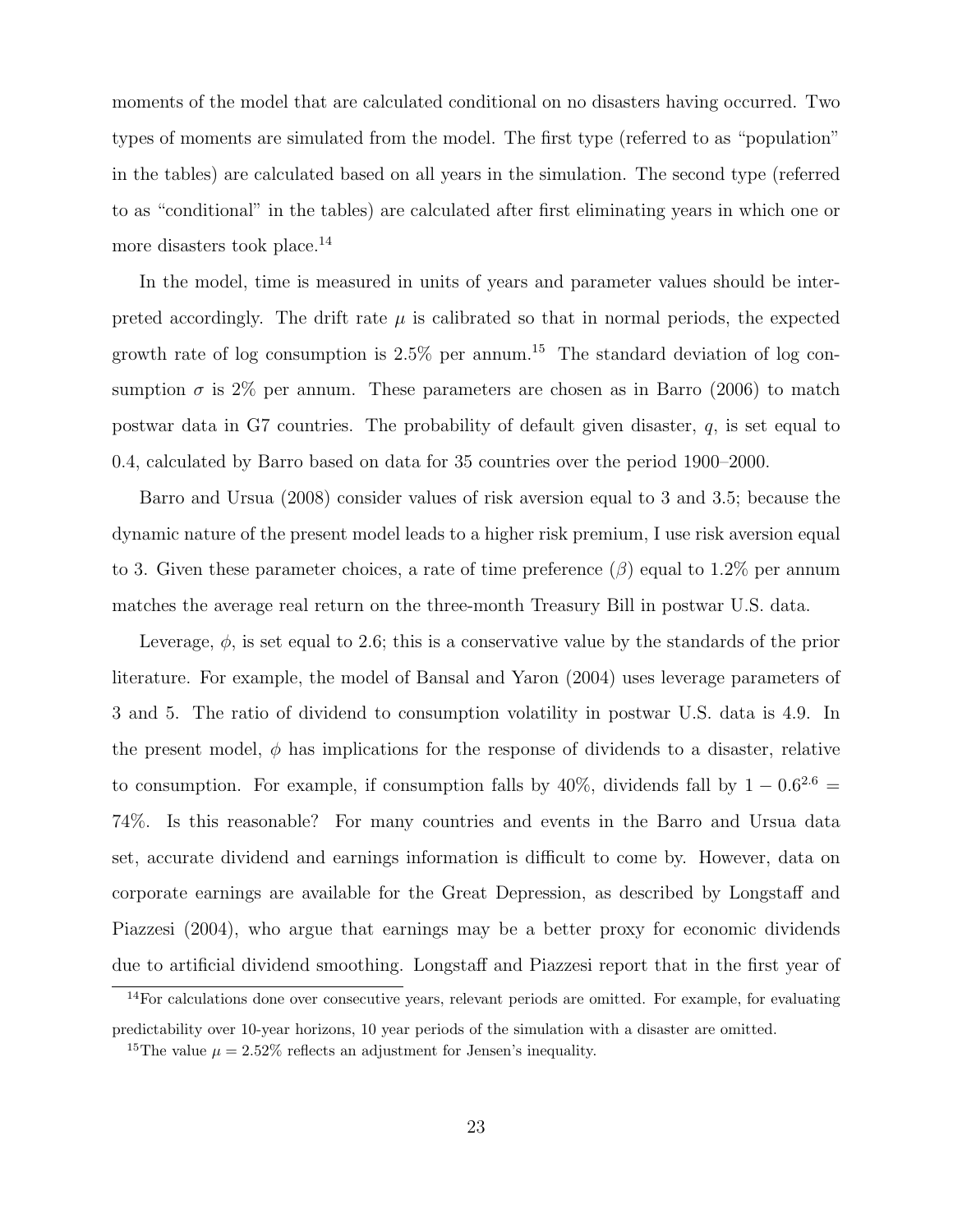the Great Depression, when consumption fell by 10%, corporate earnings fell by more than 103%. In their calibration, they adopt a more conservative assumption: for a 10% decline in consumption, earnings fall by 90%. This is consistent with a leverage parameter of 22. However, the Longstaff and Piazzesi calibration assumes that the consumption-dividend ratio is stationary; thus not all of the dividend decline is permanent. One approach to this issue would be to model a stationary consumption-dividend ratio. As argued above, this would complicate the model significantly, so instead I adopt a relatively conservative value for leverage along with the simpler assumption that the dividend decline, like the consumption decline, is permanent.

Other novel parameters are (implicitly) the elasticity of intertemporal substitution, the mean reversion of the disaster intensity,  $\kappa$ , and the volatility parameter for the disaster intensity,  $\sigma_{\lambda}$ . The EIS is set equal to 1 for tractability. A number of studies have concluded that reasonable values for this parameter lie in a range close to one, or slightly lower than 1 (e.g. Vissing-Jørgensen (2002)). Mean reversion  $\kappa$  is chosen to match the annual autocorrelation of the price-dividend ratio in postwar U.S. data. Because  $\lambda_t$  is the single state variable, the autocorrelation of price-dividend ratio implied by the model is determined almost entirely by the autocorrelation of  $\lambda_t$ . Setting  $\kappa$  equal to 0.080 generates an autocorrelation for the price-dividend ratio equal to 0.92, its value in the data. The volatility parameter  $\sigma_{\lambda}$  is chosen to be 0.067; as will be discussed below, this generates a reasonable level of volatility in stock returns. The quantity  $\sigma_{\lambda}$  itself is hard to interpret economically; for this reason the table also reports  $\sigma_{\lambda}E[\lambda^{1/2}]$ , which is a measure of the annual volatility of  $\lambda_t$ . This measure indicates that  $\lambda_t$  varies (approximately) by 1.14 percentage points a year. That is, when  $\lambda_t$ is one standard deviation above its mean, its value is 4.49%.

#### 3.2 Simulation Results

Table 2 describes moments from a simulation of the model as well as moments from postwar U.S. data. The model is discretized using an Euler approximation (see Glasserman (2004,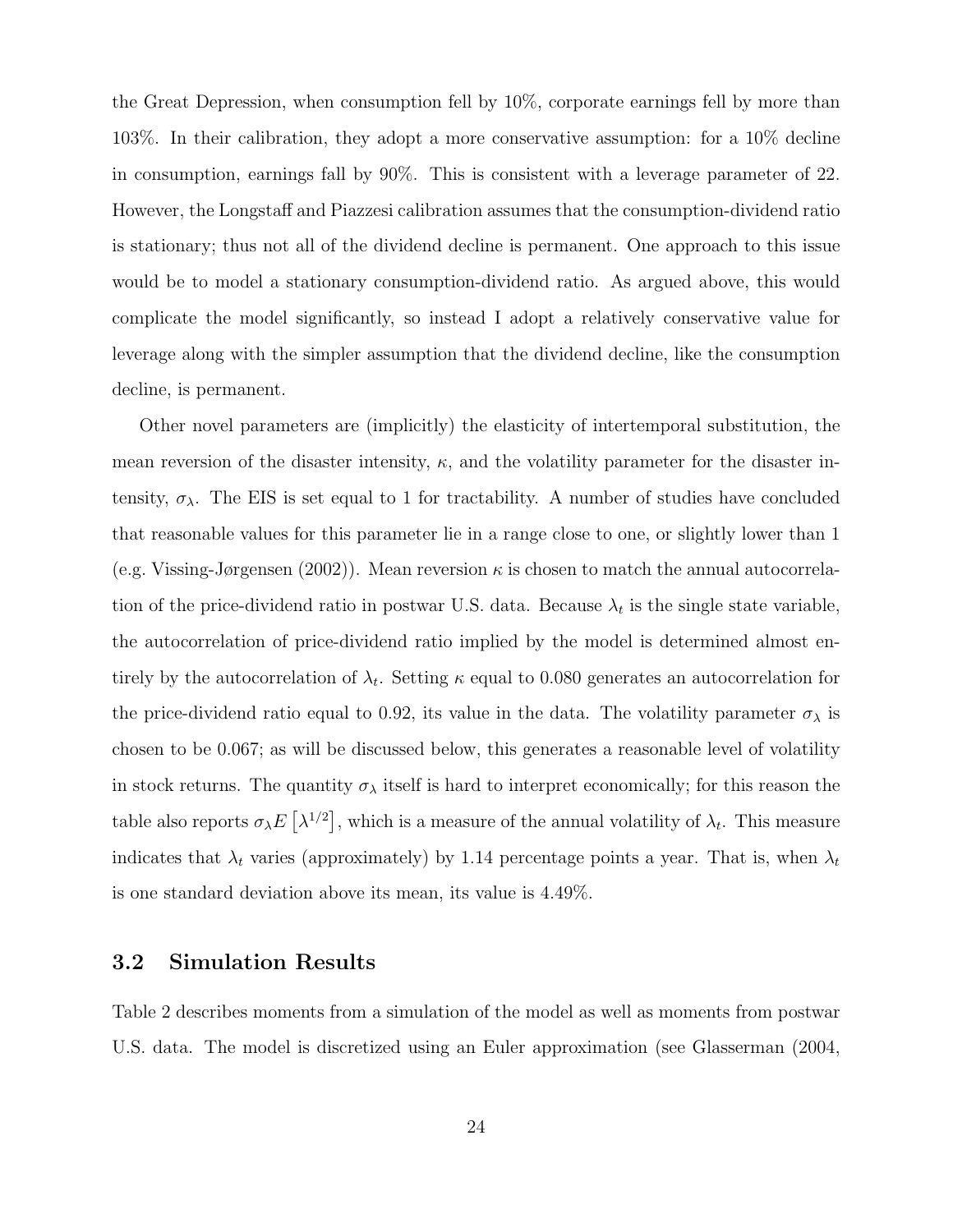Chapter 3)) and simulated at a monthly frequency for 50,000 years; simulating the model at higher frequencies produces negligible differences in the results.<sup>16</sup> First I simulate the series  $\lambda_t$  and  $\Delta \log C_t$ . Given the simulated series  $\lambda_t$ , the price-dividend ratio is given by (19) and the yield on government debt,  $r_t^L$ , is given by (13). Equity returns are computed using the series for the price-dividend ratio and for consumption growth, while bond returns are computed using (A.49). The resulting series for monthly returns and growth rates in fundamentals are then compounded to an annual frequency.

The model can be rejected if it offers unrealistic implications for the mean and volatility of the aggregate market, the riskfree rate and consumption and dividend growth as well as for predictability of stock returns and consumption growth. These particular measures have been the focus of much of the recent asset pricing literature. As I argue in the below, the model's implications are in fact realistic. Table 2 shows that the model generates a realistic equity premium. In population, the equity premium is 7.6%, while, conditional on no disasters, the equity premium is 8.9%. In the historical data it is 7.1%. The expected return on the government bill is 1% in population, 1.36% conditional on no disasters, and 1.34% in the data. The model predicts equity volatility of 19.9% per annum in population and 17.7% conditional on no disasters. The observed volatility is 17.7%. The Sharpe ratio is 0.39 in population, 0.49 conditional on no disasters and 0.40 in the data.

The model is able to generate reasonable volatility for the stock market without generating excessive volatility for the government bill or for consumption and dividends. The volatility of the government bill is 3.8% in population, much of which is due to realized disasters; it is 2.0% conditional on no disasters. This compares with a volatility of 2.7% in the data. Given that interest rate volatility in the data arises largely from unexpected inflation that is not captured by the model, the data volatility should be viewed as an upper bound on reasonable model volatility.

The volatilities for consumption and dividends predicted by the model for periods of no

<sup>&</sup>lt;sup>16</sup>The discrete-time approximation requires setting  $\lambda_t$  to equal zero in the square root when it is negative. However, this occurs in less than 1% of the simulated draws.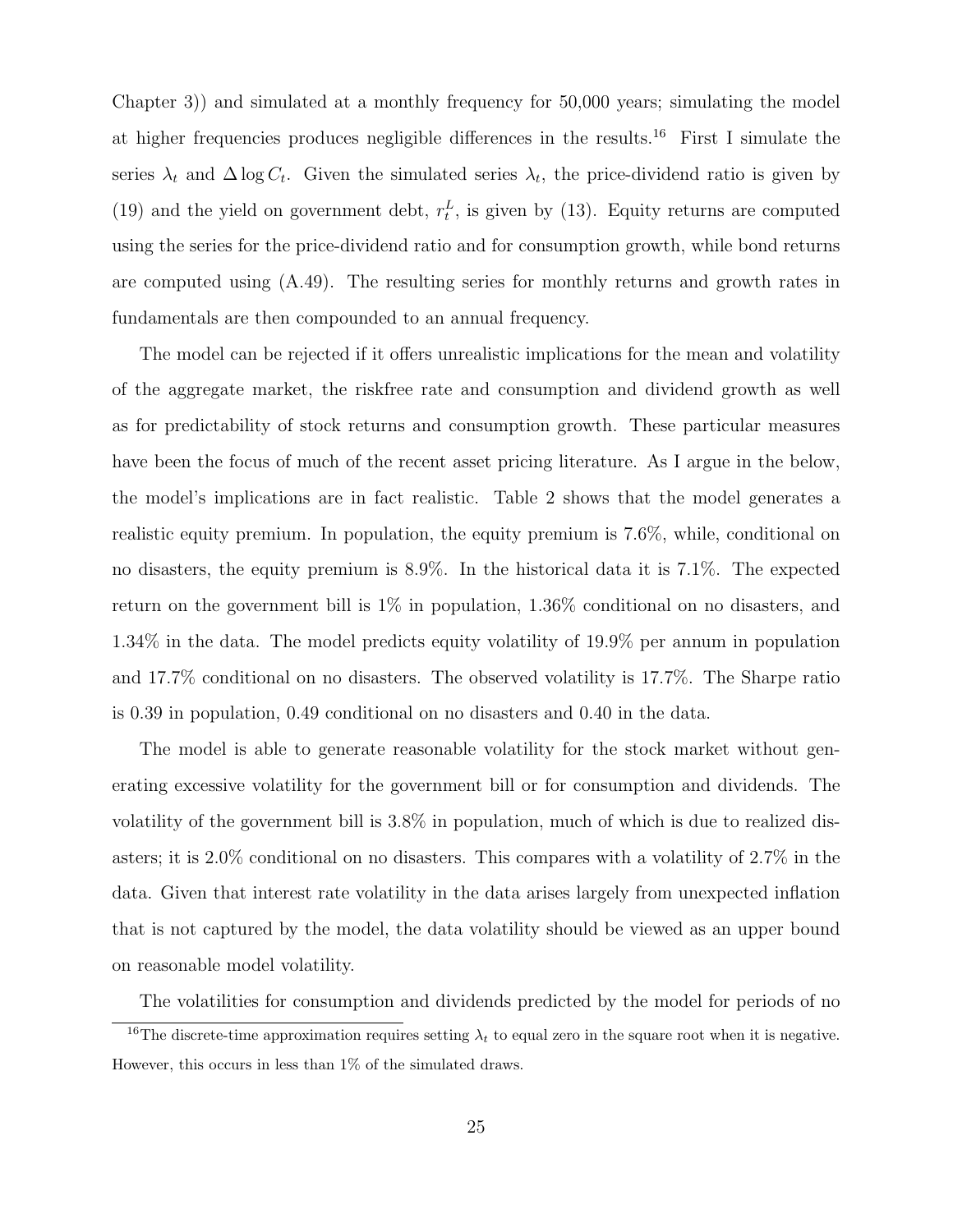disasters are also below their data counterparts. Conditional on no disasters, consumption volatility is 2.0%, compared with 1.3% in the data. Dividend volatility is 5.2%, compared with  $6.6\%$  in the data. Including rare disasters in the data simulated from the model has a large effect on dividend volatility. When the disasters are included, dividend volatility is 16.5%. The difference between the effect of including rare disasters on returns as compared with the effect on fundamentals is striking. Unlike dividends, returns exhibit a relatively small difference in volatility when calculated with and without rare disasters: 19.9% versus 17.7%. This is because a large amount of the volatility in returns arises from variation in the equity premium. Risk premia are equally variable regardless of whether disasters actually occur in the simulated data or not.

The model also generates excess return predictability, as shown in Table 3. I regress longhorizon excess returns (the log return on equity minus the log return on the government bill) on the price-dividend ratio in simulated data. I calculate this regression for returns measured over horizons ranging from 1 to 10 years. Table 3 reports results for the entire simulated data set ("population moments") for periods in the simulation in which no disasters occur ("conditional moments") and for the historical sample.

Panel A of Table 3 shows population moments from simulated data. The coefficients on the price-dividend ratio are negative: a high price-dividend ratio corresponds to low disaster risk and therefore predicts low future expected returns on stocks relative to bonds. The  $R^2$  is 4% at a horizon of 1 year, rising to 26% at a horizon of 10 years. Panel B reports conditional moments. The conditional  $R^2$ s are larger: 13% at a horizon of 1 year, rising to 63% at a horizon of 10 years. The unconditional  $R^2$  values are much lower because, when a disaster occurs, nearly all of the unexpected return is due to the shock to cash flows.

The data moments are higher than the population values, but, more relevantly, lower than the conditional values. As demonstrated in a number of studies (e.g. Campbell and Shiller (1988), Cochrane (1992), Fama and French (1989), Keim and Stambaugh (1986)) and replicated in this sample, high price-dividend ratios predict low excess returns. While returns exhibit predictability over a wide range of sample periods, the high persistence of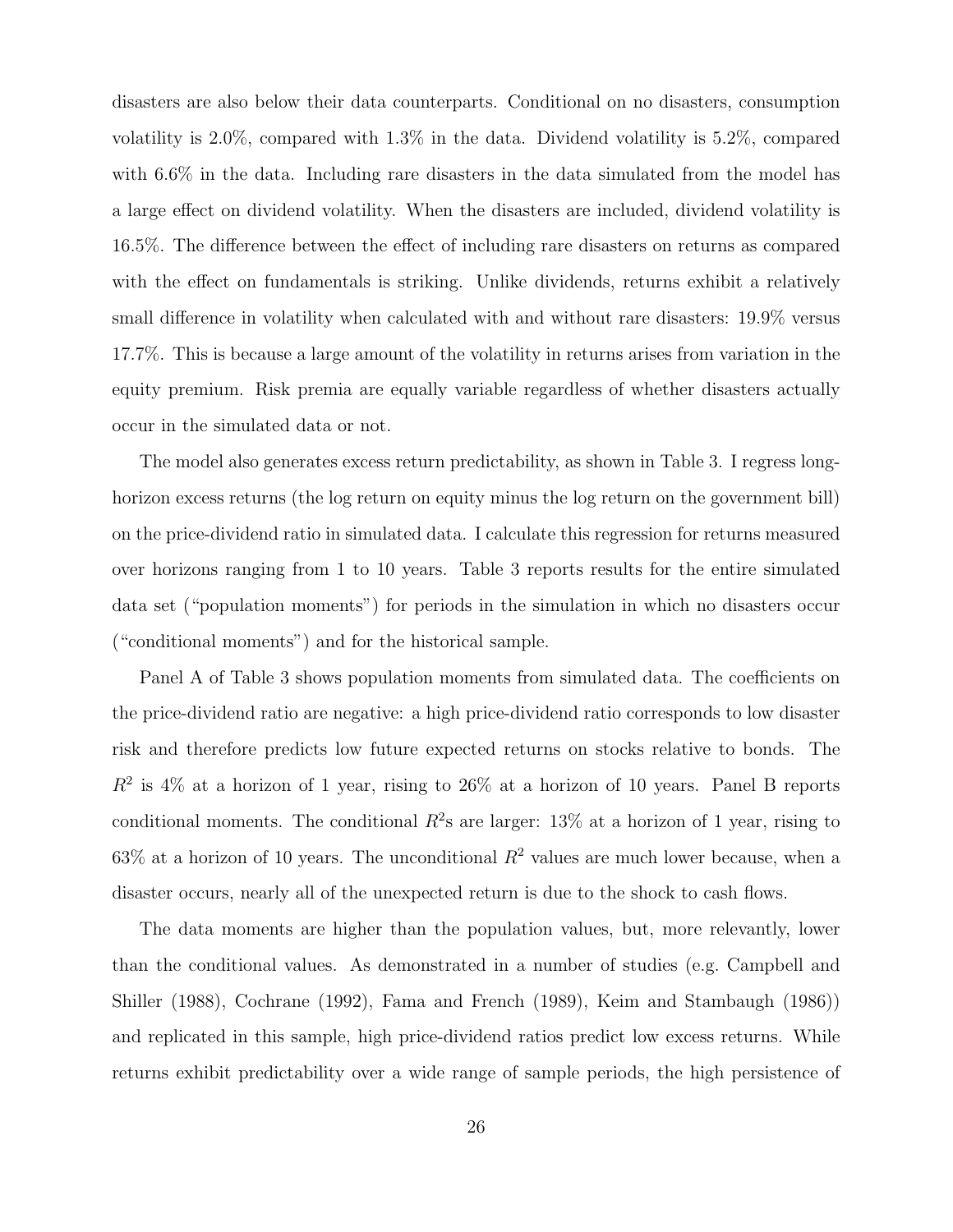the price-dividend ratio leads sample statistics to be unstable (see, for example, Lettau and Wachter (2007) for calculations of long-horizon predictability using this data set but for differing sample periods), and unusually low when calculated over recent years. For this reason, the  $R<sup>2</sup>$  statistics in the data should be viewed as an approximate benchmark.

Another potential source of variation in returns is variation in expected future consumption growth. According to the model, a low price-dividend ratio indicates not only that the equity premium is likely to be high in the future, but also that consumption growth is likely to be low because of the increased probability of a disaster. However, a number of studies (e.g. Campbell (2003), Cochrane (1994), Hall (1988), Lettau and Ludvigson (2001)) have found that consumption growth exhibits little predictability at long horizons, a finding replicated in Panel B of Table 4. It is therefore of interest to quantify the amount of consumption growth predictability implied by the model.

Table 4 reports the results of running long-horizon regressions of consumption growth on the price-dividend ratio in data simulated from the model and in historical data. Panel A shows the population moments implied by the model. The model does imply some predictability in consumption growth, but the effect is very small. The  $R^2$  values never rise above 6%, even at long horizons. This predictability arises entirely from the realization of a rare disaster. When these rare disasters are conditioned out, there is zero predictability because consumption follows a random walk (in simulated data, the coefficient values are less than .001 and the  $R^2$  values are less than .0001). Thus the model accounts for both the predictability in long-horizon returns and the absence of predictability in consumption growth.

Of possible concern is the dependence of these results on the assumed probability of default, equal to 0.4. Barro (2006) calculates this value based on the number of times a disaster results in default, divided by the total number of disasters. However, one might expect that the default is more likely to occur during the worst disasters. The value 0.4 does not take this correlation into account.<sup>17</sup> To evaluate the sensitivity of the results to

<sup>&</sup>lt;sup>17</sup>One could extend the model to allow for such a correlation, without affecting tractability. Consider the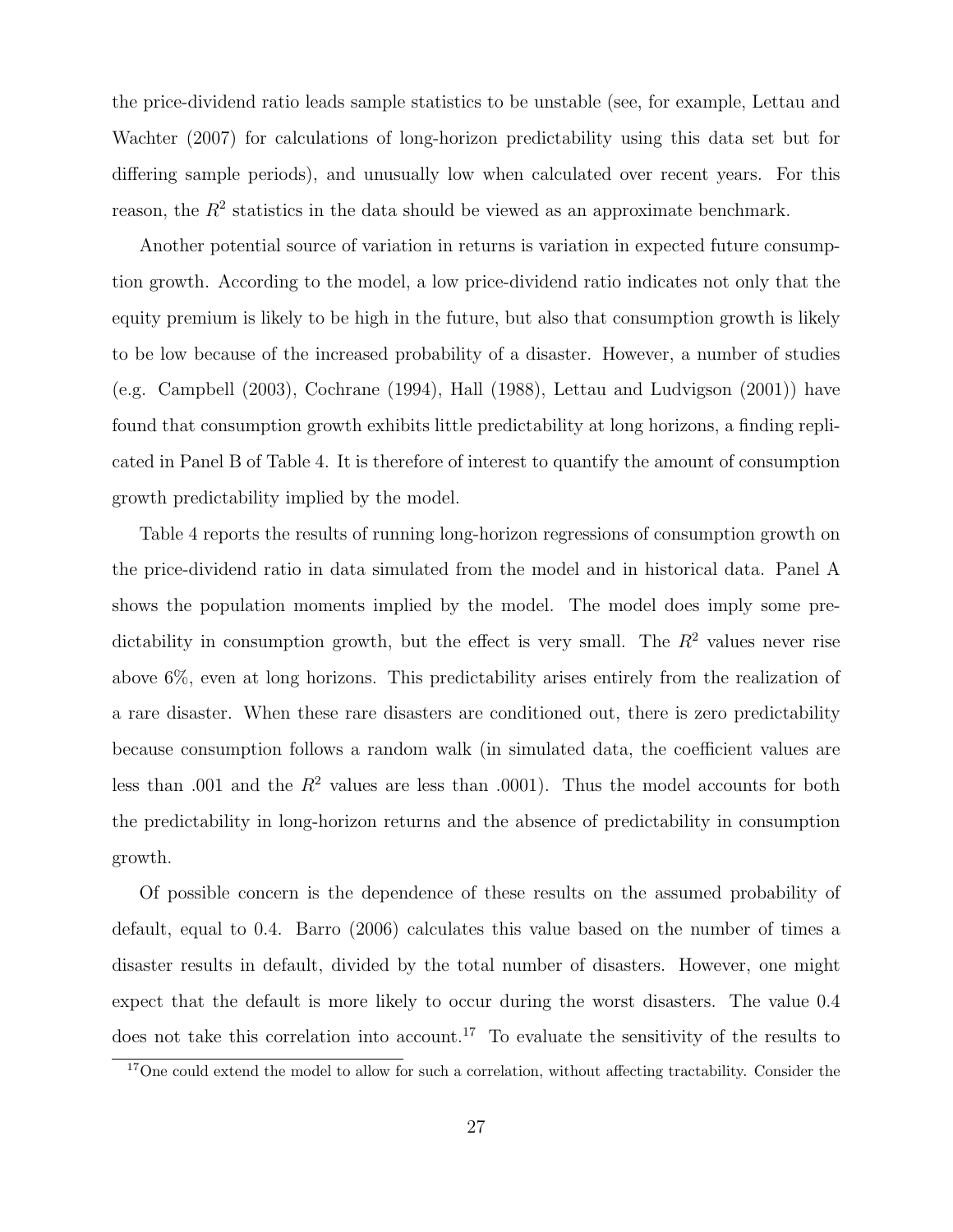this assumption, I consider a higher probability of default, namely  $q = 0.6$  (keeping all other parameters the same). This change has the effect of raising the expected rate of return on government debt to 2.1% (conditional on no disasters), as compared with a value of 1.3% when 0.4 is used. The bond volatility falls from 2% to 1.4%. Because the government bill rate is higher, the equity premium relative to the government bill is lower: 8.10% rather than 8.85%. The Sharpe ratio is lower as well: 0.45 rather than 0.49. The predictability of excess stock returns is slightly lower under this calibration:  $R^2$  values range from 11% to 56%. Other results do not change. Thus, except for the average government bill rate, this change improves the fit of the model to the data. While the implied average government bill rate of 2% is slightly higher than the sample average, it is not unreasonable given the difficulties of measuring the mean for a highly persistent process (alternatively one could further lower this rate by lowering  $\beta$ ; this has very little effect on the other results).

Other models succeed in matching the mean and volatility of stock returns. Two such models are those of Bansal and Yaron (2004) and of Campbell and Cochrane (1999). Despite the fact that all three models can capture these first two unconditional moments of returns, they generate different implications for other observable quantities. The principle mechanism in the Bansal-Yaron model is a persistent, time-varying mean of consumption growth. Their model therefore implies that consumption growth should be predictable at long horizons. However, it is difficult to see evidence for this in the data (Table 4). Because this model current specification of the price process for government liabilities, described in detail in Appendix A.7:

$$
\frac{dL_t}{L_t} = r_t^L dt + \left(e^{Z_{L,t}} - 1\right) dN_t,
$$

where

$$
Z_{L,t} = \begin{cases} Z_t & \text{with probability } q \\ 0 & \text{otherwise.} \end{cases}
$$

Replace the latter equation by

$$
Z_{L,t} = \begin{cases} Z_t & \text{if } Z_t < k \\ 0 & \text{otherwise} \end{cases}
$$

for some threshold value  $k$ . In the absence of more complete data on defaults, and to maintain the simplicity of the present model, I do not pursue this route here.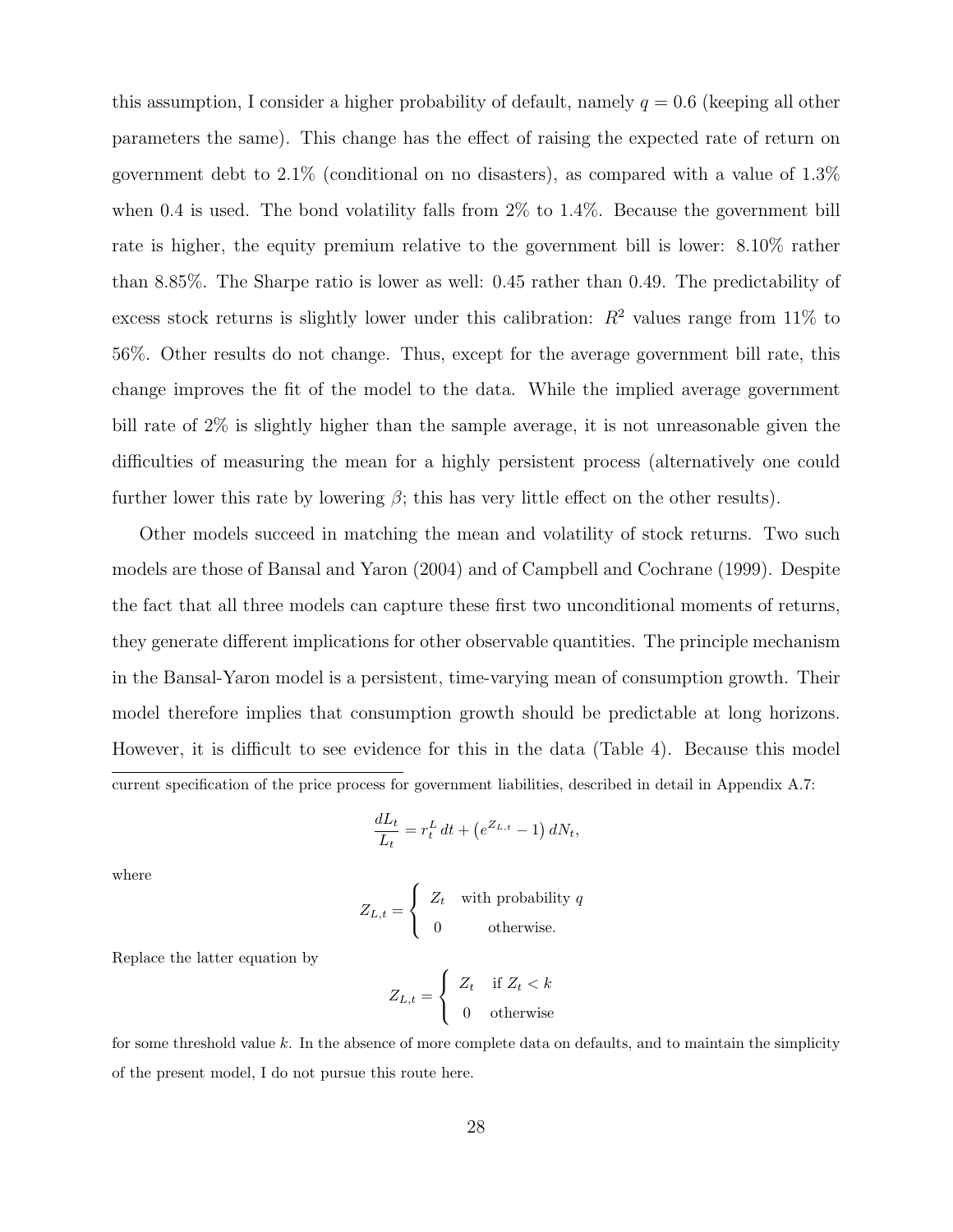implies a smaller degree of predictability, and only then in samples in which a disaster occurs, it is more in line with the data in this respect. The Campbell-Cochrane model is driven by shocks to consumption growth, and as such implies a perfect correlation between consumption and stock returns. However, the correlation in the data is very low, and, while time-aggregation in consumption over longer horizons mitigates this concern, it does not eliminate it. The present model implies zero correlation in samples without a disaster.

This model also imposes different, and arguably more reasonable, requirements on the utility function of the representative agent. In the main calibration, risk aversion is assumed to equal 3. In contrast, in the model of Bansal and Yaron (2004), it is assumed to equal 10, while the model of Campbell and Cochrane (1999) assumes a time-varying risk aversion, which equals 35 when the state variable is at its long-run mean. Bansal and Yaron also require a higher elasticity of intertemporal substitution (1.5 rather than 1); independent evidence discussed above supports the lower value. While a full comparison of these three models is outside the scope of this study, it appears that the present model may offer advantages relative to leading alternative explanations for the high equity premium and the volatility puzzle.

#### 3.3 Implied disaster probabilities

This section describes the disaster probabilities implied by the historical time series of stock prices. Equation 19 shows that, in the model, the price-dividend ratio as a strictly decreasing function of the disaster probability. In principle, given observations on the price-dividend ratio, one could invert this function to find the values of  $\lambda_t$  implicit in the historical data. I follow a slightly modified approach: rather than using the price-dividend ratio itself, I use price divided by smoothed earnings, as in Shiller (1989, Chap. 26). Dividend payouts appear to have shifted downwards in the latter part of the sample (Fama and French (2001)). Because the process assumed for dividends does not allow for this shift, requiring the model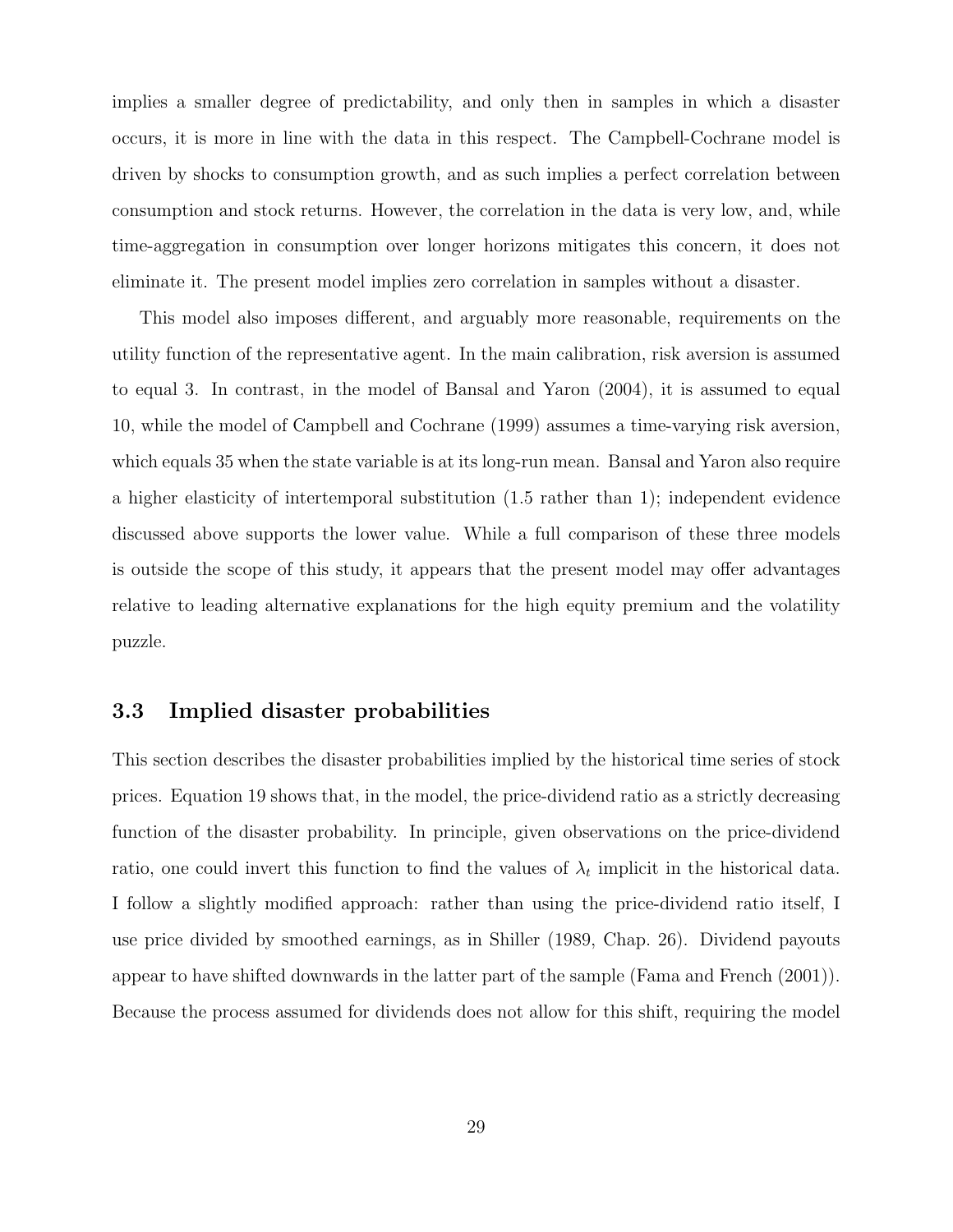to match the price-dividend ratio in the data could yield misleading results.<sup>18</sup> For this exercise it is particularly useful to have a longer time series. I therefore use data on the S&P 500, which can be found on Robert Shiller's website. These data begin in 1880 and are updated to the present. Because the levels of the price-earnings ratio and the pricedividend ratio are different, I adjust the level of the series in the data so it is comparable to that in the model. A few observations (namely, those corresponding to the highest observed price-earnings ratios) imply negative values of  $\lambda_t$ . In these instances, I set  $\lambda_t$  to zero.

Figure 7 shows the resulting time series for  $\lambda_t$ . The peak in the series occurs in 1920, with a disaster probability of 14%. This year corresponds not only to a recession, but also to an influenza epidemic. In fact, one of the two U.S. disasters as defined by Barro and Ursua (2008) occurs at this time. A second peak in the series occurs in 1932 during the Great Depression, which is the second disaster in U.S. data. The disaster probability was relatively high in the 1950s, declining in the 1960s, and rising again in the 1970s. The highest postwar values of the probability occur in the 1980s, corresponding to a period of heightened fears of a third World War. In contrast, the disaster probability was very low in the 1990s and early part of this century (rising very slightly with the bursting of the "tech bubble"). The financial crisis of late 2008 and early 2009 coincides with a rapid increase in the probability of a disaster, from 0 to 5%. In 2010, the probability falls to less than 2%

#### 3.4 Alternative calibrations

Table 5 shows the results of two alternative calibrations of the model. Panel A shows the results of calibrating the disaster distribution to disasters in OECD countries only, as described in Section 3.1. This calibration, by focusing on mainly developed economies, alleviates the concern that the disaster distribution is not applicable to the U.S. Under this calibration, there are fewer disasters, implying a lower mean of  $\bar{\lambda}$ , namely 2.86%. I keep all

<sup>&</sup>lt;sup>18</sup>The predictability of returns and consumption is very similar regardless of which measure is used; thus the choice of the price-dividend versus the price-earnings ratio has little impact on the results in Tables 3 and 4.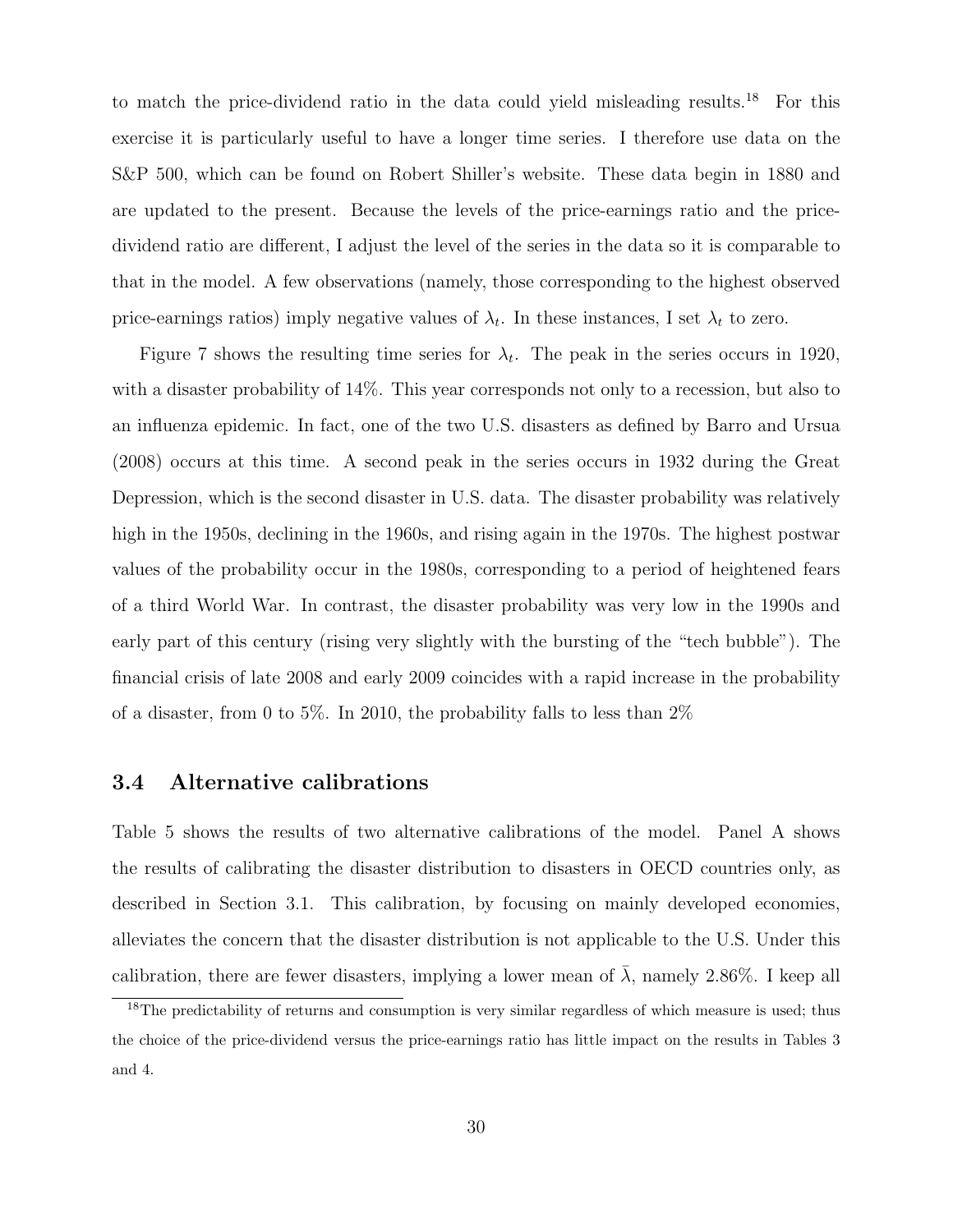other parameters the same.<sup>19</sup> The equity premium conditional on no disasters is 7.83% per annum, lower than in the base calibration, but still higher than in the data. The average government bill rate is 1.86% per annum, higher than before, but not far from the data mean of 1.34% per annum. Other quantities, such as return volatility, the Sharpe ratio, volatility of consumption and dividends and predictability (not shown), the results are also quite similar. This change makes little difference because, while disasters are less frequent under the OECD calibration, they are also more severe (see Figure 2).

A second concern is that the results in this paper assume that the disasters are permanent, rather than allowing for faster growth following a disaster. It would be of interest to consider a model allowing for time-variation in the mean of consumption and dividends along with time-variation in the probability of disaster. Such a change would significantly complicate the model, so for the present paper I consider a simpler modification. I consider the OECD above as a starting point, and reduce the percent declines in consumption by half. That is, I assume that half of the observed decline is noise, in the sense that it is immediately reversed. The results are given in Panel B. Under these more conservative assumptions, the model can still capture most of the equity premium and volatility with slightly higher risk aversion, namely with  $\gamma = 6^{20}$ 

## 4 Conclusion

This paper has shown that a continuous-time endowment model in which there is timevarying risk of a rare disaster can explain many features of the aggregate stock market. Besides explaining the equity premium without assuming a high value of risk aversion, it can also explain the high level of stock market volatility. The volatility of the government

<sup>&</sup>lt;sup>19</sup>Rather than keeping  $\sigma_{\lambda}$  the same, namely 6.4%, it might seem natural to hold  $\sigma_{\lambda}E[\lambda^{1/2}]$  fixed, and raise  $\sigma_{\lambda}$  accordingly. However, it is not possible to do this and keep the value function well-defined.

<sup>20</sup>Nakamura, Steinsson, Barro, and Ursua (2011) consider a formal model that allows for recoveries from disasters. Their model, which assumes constant disaster probability and is solved numerically, is also able to match the equity premium with a reasonable coefficient of relative risk aversion.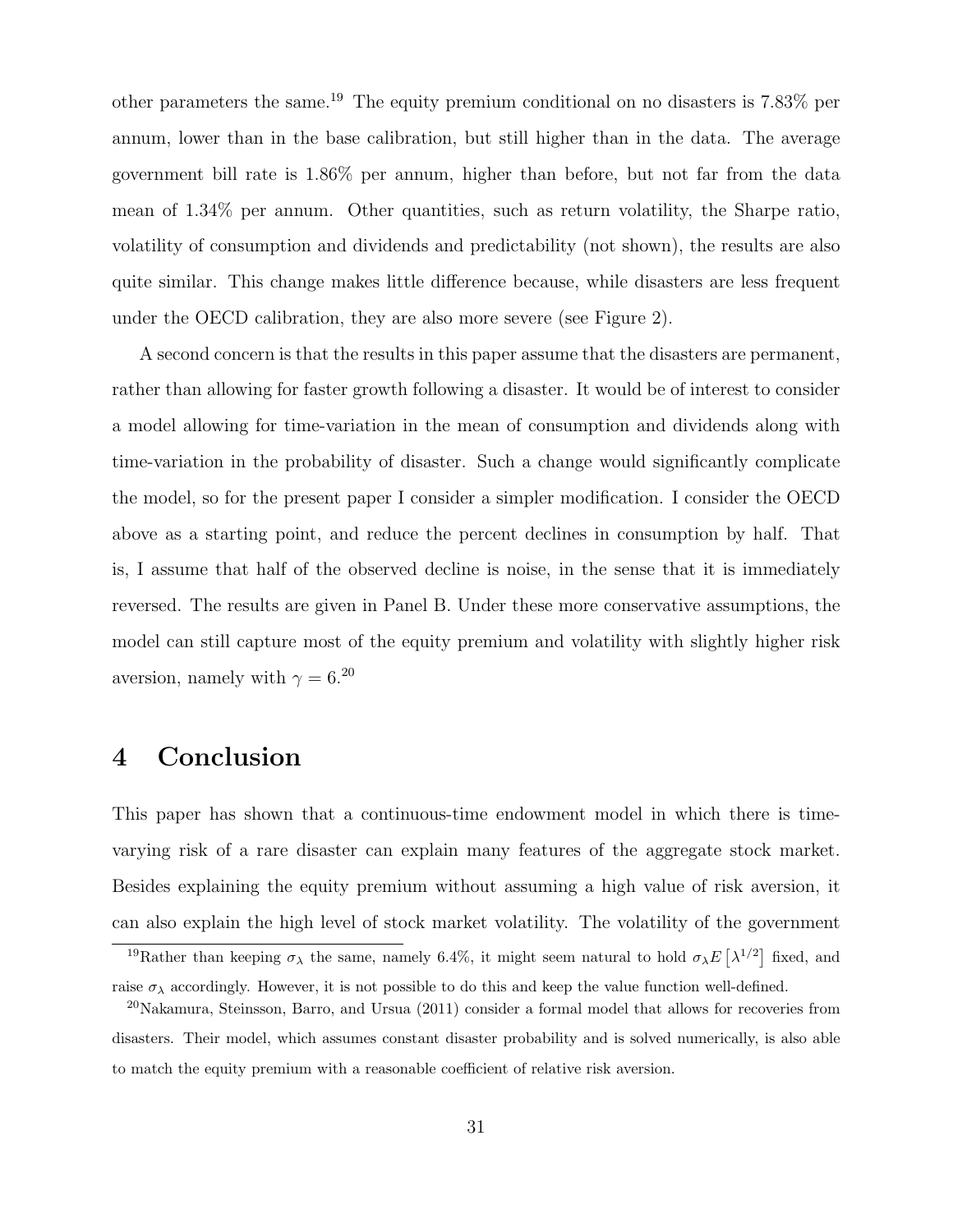bill rate remains low because of a tradeoff between an increased desire to save due to an increase in the disaster probability and a simultaneous increase in the risk of default. The model therefore offers a novel explanation of volatility in the aggregate stock market that is consistent with other macroeconomic data. Moreover, the model accounts for economically significant excess return predictability found in the data, as well as the lack of long-run consumption growth predictability. Finally, the model can be solved in closed form, allowing for straightforward computation and for potential extensions. While this paper has focused on the aggregate stock market, the model could be extended to price additional asset classes, such as long-term government bonds, options and exchange rates.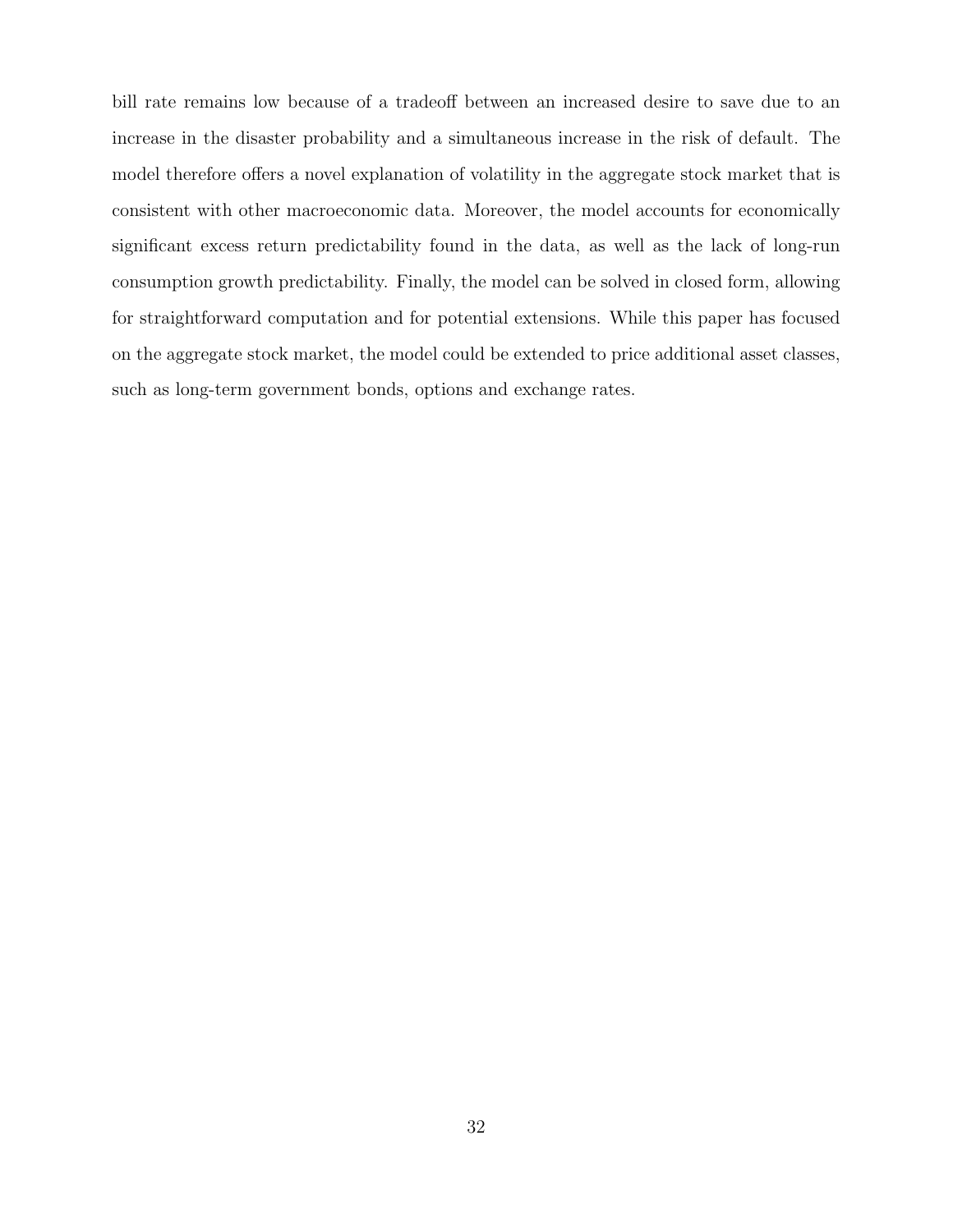# Appendix

#### A Solution to the recursive utility model

#### A.1 Value function

The value function  $J(W, \lambda)$  satisfies

$$
\sup_{\alpha_t, C_t} \left\{ J_W \left( W_t \alpha_t (\mu - r_t + l^{-1}) + W_t r_t - C_t \right) + J_\lambda \kappa (\bar{\lambda} - \lambda_t) + \frac{1}{2} J_{WW} W_t^2 \alpha_t^2 \sigma^2 + \frac{1}{2} J_{\lambda \lambda} \sigma_\lambda^2 \lambda_t + \lambda_t E_\nu \left[ J(W_t (1 + \alpha_t (e^{Z_t} - 1)), \lambda_t) - J(W_t, \lambda_t) \right] \right\}
$$
  
+  $f(C_t, J) = 0.$  (A.1)

In equilibrium,  $\alpha = 1$  and  $C = l^{-1}W$ . Substituting these policy functions into (A.1) implies

$$
J_W W_t \mu + J_\lambda \kappa (\bar{\lambda} - \lambda_t) + \frac{1}{2} J_{WW} W_t^2 \sigma^2 + \frac{1}{2} J_{\lambda \lambda} \sigma_\lambda^2 \lambda_t + \lambda_t E_\nu \left[ J(W_t e^{Z_t}, \lambda_t) - J(W_t, \lambda_t) \right] + f(C, J) = 0. \quad (A.2)
$$

Conjecture that the solution to this equation takes the form

$$
J(W, \lambda) = \frac{W^{1-\gamma}}{1-\gamma} I(\lambda).
$$
 (A.3)

It is helpful to solve for the consumption-wealth ratio prior to solving for  $I(\lambda)$ ; because  $\psi$  is equal to 1, the expression for the consumption-wealth ratio is very simple. By definition

$$
f(C,V) = \beta(1-\gamma)V\left(\log C - \frac{1}{1-\gamma}\log((1-\gamma)V)\right). \tag{A.4}
$$

Note that

$$
f_C(C, V) = \beta(1 - \gamma)\frac{V}{C}.
$$
\n(A.5)

The envelope condition  $f_C = J_W$ , together with (A.5) and the conjecture (A.3) implies

$$
\beta(1-\gamma)\frac{W^{1-\gamma}}{1-\gamma}I(\lambda)\frac{1}{l^{-1}W} = W^{-\gamma}I(\lambda)
$$

Solving for l yields  $l = \beta^{-1}$ .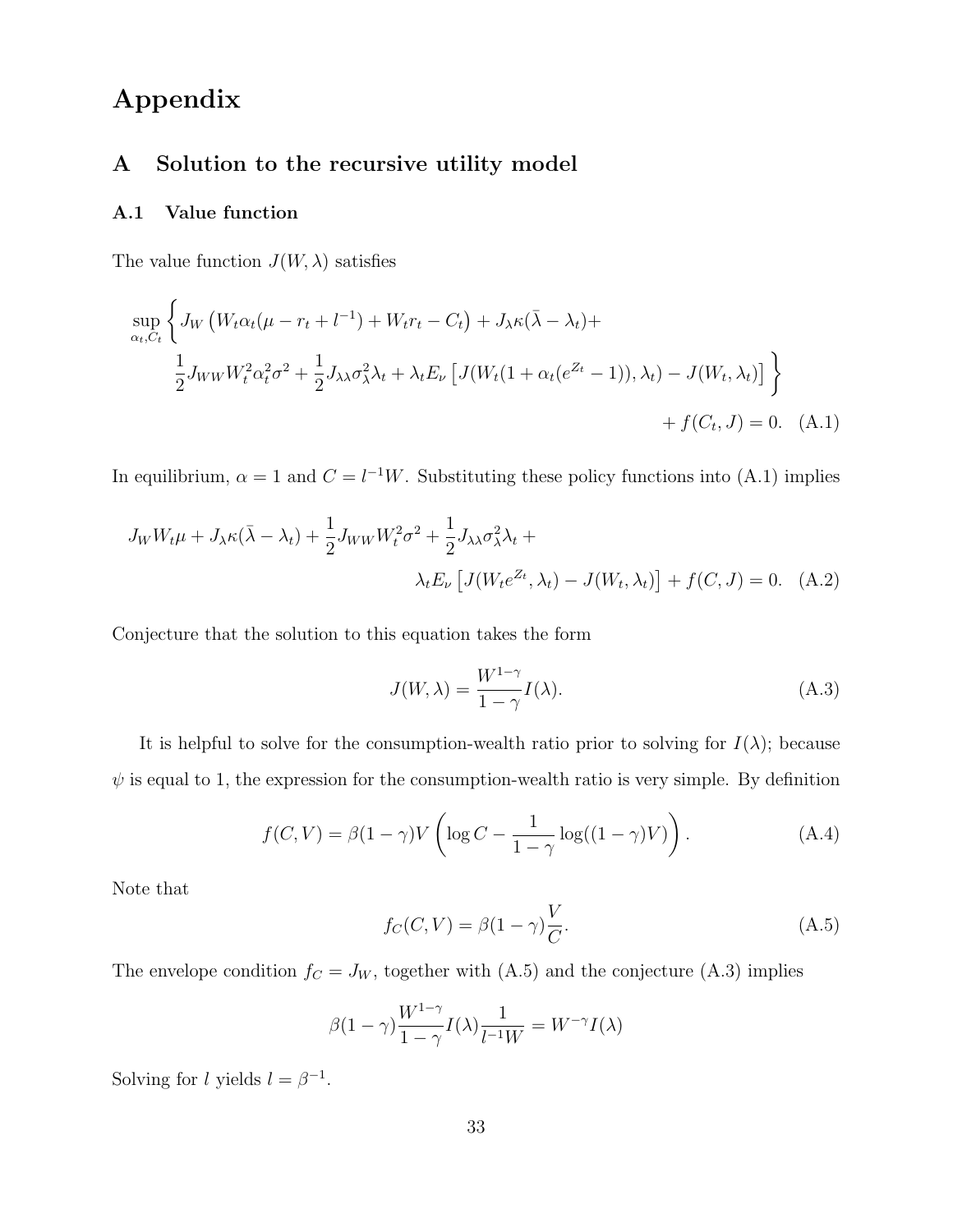Given the consumption-wealth ratio, it follows that

$$
f(C(W), J(W, \lambda)) = \beta W^{1-\gamma} I(\lambda) \left( \log(\beta W) - \frac{1}{1-\gamma} \log(W^{1-\gamma} I(\lambda)) \right)
$$
  
=  $\beta W^{1-\gamma} I(\lambda) \left( \log \beta - \frac{\log I(\lambda)}{1-\gamma} \right).$  (A.6)

Substituting  $(A.3)$  and  $(A.6)$  into  $(A.2)$  implies

$$
I(\lambda_t)\mu + I'(\lambda_t)(1-\gamma)^{-1}\kappa(\bar{\lambda} - \lambda_t) - \frac{1}{2}\gamma I(\lambda_t)\sigma^2 + \frac{1}{2}(1-\gamma)^{-1}I''(\lambda_t)\sigma_\lambda^2\lambda_t
$$
  
+ 
$$
(1-\gamma)^{-1}I(\lambda_t)\lambda_t E_\nu \left[e^{(1-\gamma)Z} - 1\right]
$$
  
+ 
$$
\beta I(\lambda_t) \left(\log \beta - \frac{\log I(\lambda)}{1-\gamma}\right) = 0. \quad (A.7)
$$

Conjecture that a function of the form

$$
I(\lambda) = e^{a+b\lambda} \tag{A.8}
$$

solves  $(A.7)$ . Substituting  $(A.8)$  into  $(A.7)$  implies

$$
\mu + b(1 - \gamma)^{-1} \kappa (\bar{\lambda} - \lambda_t) - \frac{1}{2} \gamma \sigma^2 + \frac{1}{2} b^2 \sigma_\lambda^2 \lambda_t (1 - \gamma)^{-1} +
$$
  

$$
(1 - \gamma)^{-1} \lambda_t E_\nu \left[ e^{(1 - \gamma)Z} - 1 \right] + \beta \left( \log \beta - (1 - \gamma)^{-1} (a + b\lambda_t) \right) = 0.
$$

Collecting terms in  $\lambda_t$  results in the following quadratic equation for b:

$$
\frac{1}{2}\sigma_{\lambda}^{2}b^{2} - (\kappa + \beta)b + E_{\nu}\left[e^{(1-\gamma)Z} - 1\right] = 0,
$$

implying

$$
b = \frac{\kappa + \beta}{\sigma_{\lambda}^{2}} \pm \sqrt{\left(\frac{\kappa + \beta}{\sigma_{\lambda}^{2}}\right)^{2} - 2\frac{E_{\nu}\left[e^{(1-\gamma)Z} - 1\right]}{\sigma_{\lambda}^{2}}}.
$$
 (A.9)

Collecting constant terms results in the following characterization of  $a$  in terms of  $b$ :

$$
a = \frac{1 - \gamma}{\beta} \left( \mu - \frac{1}{2} \gamma \sigma^2 \right) + (1 - \gamma) \log \beta + b \frac{\kappa \bar{\lambda}}{\beta}.
$$
 (A.10)

For the value function to exist, the term inside the square root in (A.9) must be non-negative. This places a joint restriction on the severity of disasters, the agent's risk aversion and rate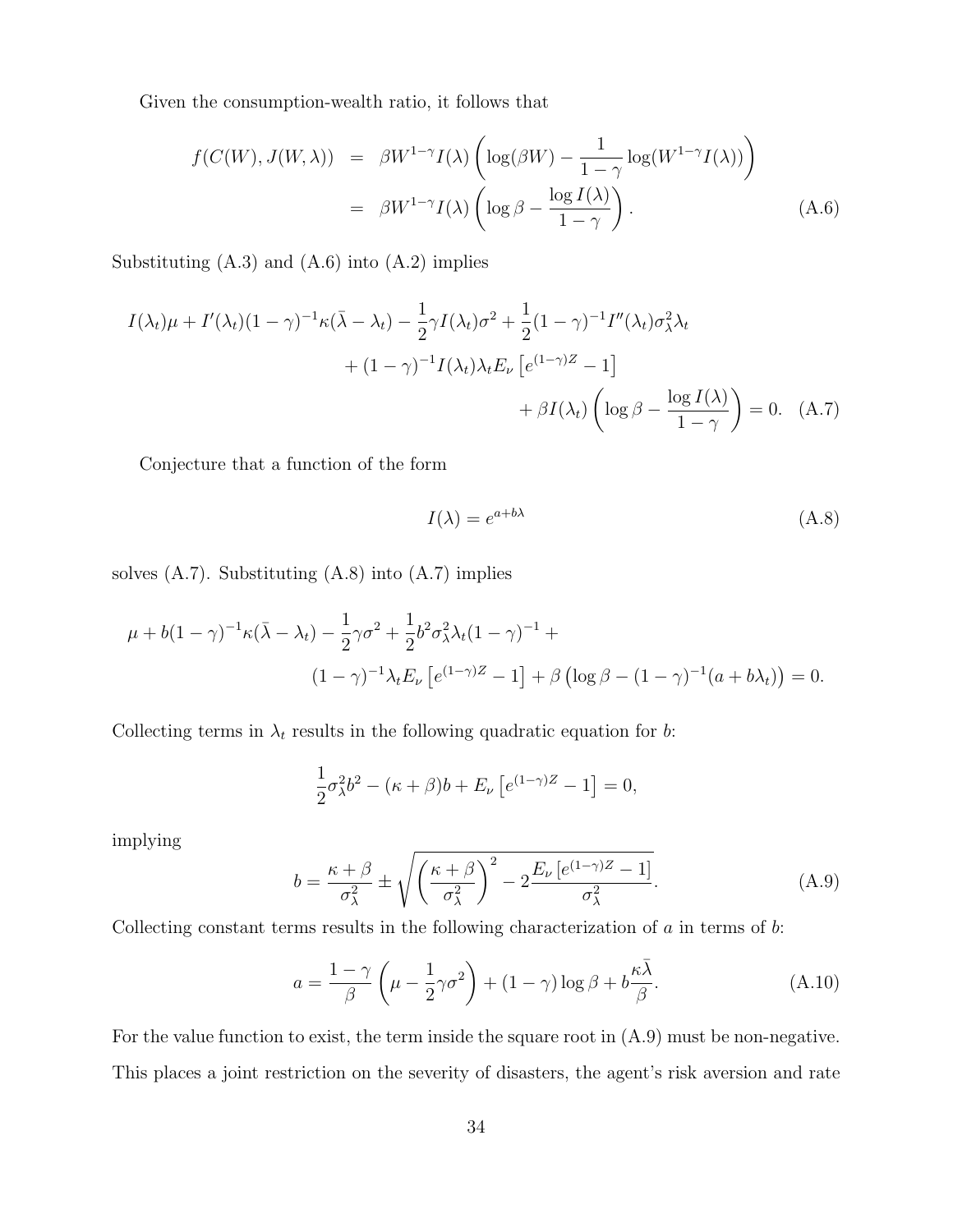of time preference, and the volatility and permanence of shocks to  $\lambda_t$ . Note also that  $\kappa > 0$ and  $\beta > 0$  are standing assumptions that are required for the existence of  $\lambda_t$  and of the value function respectively.

While the presence of two roots in  $(A.9)$  suggests multiple possible solutions, a simple thought expression reveals that only one of these roots displays reasonable economic properties. Consider the case of Z identically equal to zero; namely the Poisson process  $N_t$  has positive realizations, but that these have no economic consequence. There are no disasters in this case and the value function should reduce to its counterpart under the standard diffusion model. However, the choice of the positive root in  $(A.9)$  implies that the representative agent's utility is reduced by an increased likelihood of these inconsequential Poisson realizations. The choice of the negative root does not suffer from this defect.<sup>21</sup>

Taking the derivative of (A.1) with respect to portfolio choice  $\alpha$ , evaluating at  $\alpha = 1$  and setting to zero implies

$$
\mu - r_t + l^{-1} = \gamma \sigma^2 - \lambda_t E_\nu \left[ e^{-\gamma Z} (e^Z - 1) \right]. \tag{A.11}
$$

Because  $l^{-1} = \beta$ , it follows that the equation for the riskfree rate is given by

$$
r_t = \beta + \mu - \gamma \sigma^2 + \lambda_t E_\nu \left[ e^{-\gamma Z} \left( e^Z - 1 \right) \right].
$$

#### A.2 State-price density

Calculation of prices and rates of return in the economy is simplified considerably by making use of the state-price density, which determines the equilibrium compensation investors require for bearing various risks in the economy. As discussed in Section 2.4, the state-price density is given by

$$
\pi_t = \exp\left\{ \int_0^t f_V(C_s, V_s) \, ds \right\} f_C(C_t, V_t), \tag{A.12}
$$

 $^{21}$ Two other considerations (perhaps not coincidentally) point toward choosing the negative root. First, Tauchen (2005) suggests choosing the root such that the solution approaches a well-defined limit as  $\sigma_{\lambda}$  approaches zero (this holds for the negative root but not the positive root). Second, for the present calibration, the choice of the negative root is more conservative in that it implies a smaller equity premium and lower equity volatility than the choice of a positive root.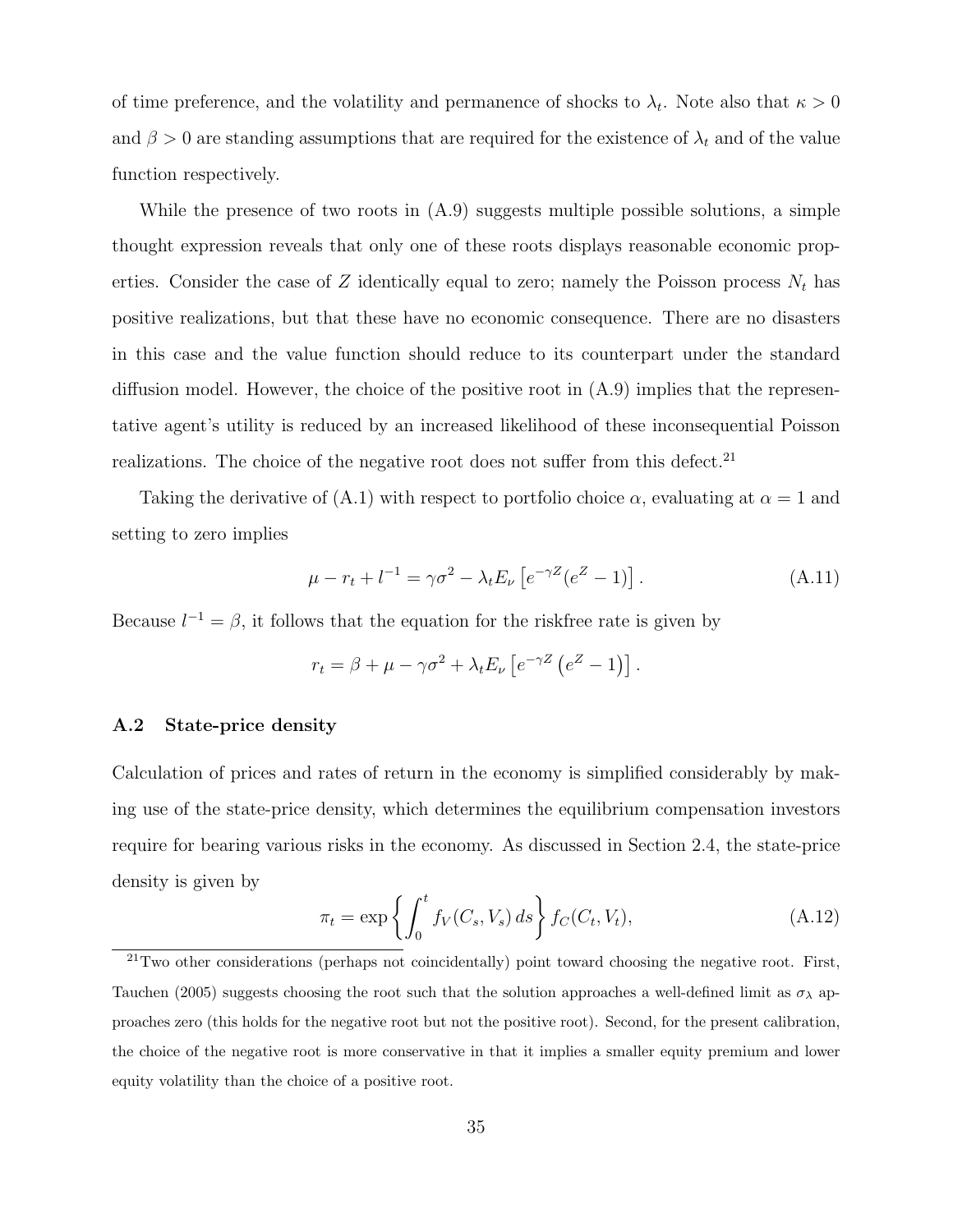Because the exponential term in (A.12) is (locally) deterministic, covariances of the stateprice density with fundamentals, and thus risk premia, are determined by the second term,  $f_C(C, V)$ . In equilibrium,  $V_t = J(\beta^{-1}C_t, \lambda_t)$ . Therefore,

$$
f_C(C_t, V_t) = \beta (1 - \gamma) \frac{V_t}{C_t} = \beta^{\gamma} C_t^{-\gamma} I(\lambda_t).
$$
 (A.13)

Ito's Lemma and  $(A.13)$  imply<sup>22</sup>

$$
\frac{d\pi_t}{\pi_{t^-}} = \mu_{\pi,t} dt + \sigma_{\pi,t} [dB_t dB_{\lambda,t}]^\top + (e^{-\gamma Z_t} - 1) dN_t,
$$
\n(A.14)

where

$$
\sigma_{\pi,t} = \left[ -\gamma \sigma \quad b\sigma_\lambda \sqrt{\lambda_t} \right]. \tag{A.15}
$$

It follows from no-arbitrage that

$$
\mu_{\pi,t} = -r_t - \lambda_t E_\nu \left[ e^{-\gamma Z} - 1 \right] \tag{A.16}
$$

$$
= -\mu - \beta + \gamma \sigma^2 - \lambda_t \left( E_\nu \left[ e^{-\gamma Z} (e^Z - 1) \right] + E_\nu \left[ e^{-\gamma Z} - 1 \right] \right), \tag{A.17}
$$

where  $(A.17)$  follows from  $(12)$ .

In the event of a disaster, marginal utility (as represented by the state-price density) jumps upward, as can be seen by the term multiplying the Poisson process in (A.14). This implies that investors require compensation for bearing disaster risk, not surprisingly. The first element of (A.15) implies that the standard diffusion risk in consumption is priced; more interestingly, changes in  $\lambda_t$  are also priced as reflected by the second element of (A.15).

#### A.3 Dividend claim

Let  $F_t = F(D_t, \lambda_t)$  denote the price of the claim to the aggregate dividend. Consider the no-arbitrage condition

$$
F(D_t, \lambda_t) = E_t \left[ \int_t^{\infty} \frac{\pi_s}{\pi_t} D_s ds \right].
$$

$$
\frac{\pi_t - \pi_{t-}}{\pi_{t-}} = \frac{f_C(C_t, V_t) - f_C(C_{t-}, V_{t-})}{f_C(C_{t-}, V_{t-})} = \frac{C_t^{-\gamma} - C_t^{-\gamma}}{C_t^{-\gamma}}
$$

where the second equality follows from (A.13).

 $22$ To compute the term in  $(25)$  multiplying the Poisson shock, note that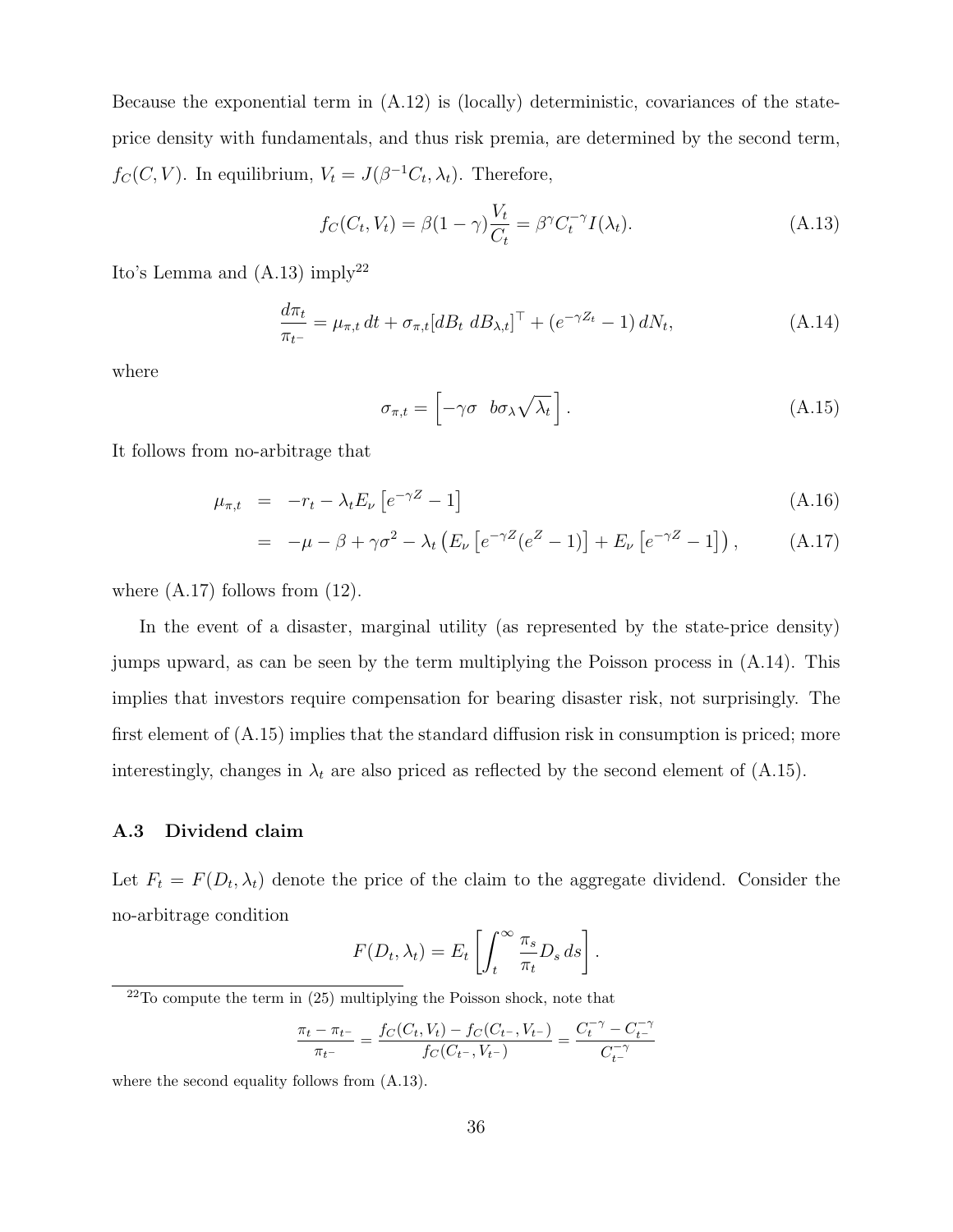Multiplying each side by  $\pi_t$  implies

$$
\pi_t F_t = E_t \int_t^\infty \pi_u D_u \, du. \tag{A.18}
$$

The same equation must hold at any time  $s > t$ :

$$
\pi_s F_s = E_s \int_s^\infty \pi_u D_u \, du. \tag{A.19}
$$

Combining (A.18) and (A.19) implies

$$
\pi_t F_t = E_t \left[ \pi_s F_s + \int_t^s \pi_u D_u \, du \right]. \tag{A.20}
$$

Adding  $\int_0^t \pi_u D_u du$  to both sides of (A.20) implies

$$
\pi_t F_t + \int_0^t \pi_u D_u \, du = E_t \left[ \pi_s F_s + \int_0^s \pi_u D_u \, du \right]. \tag{A.21}
$$

Therefore  $\pi_t F_t + \int_0^t \pi_u D_u du$  is a martingale.

Conjecture that

$$
F(D_t, \lambda_t) = D_t G(\lambda_t),
$$

for some function  $G(\lambda_t)$ . It follows from Ito's Lemma that

$$
\frac{dF_t}{F_{t-}} = \mu_{F,t} dt + \sigma_{F,t} [dB_t dB_{\lambda,t}]^\top + (e^{\phi Z} - 1) dN_t,
$$

where

$$
\mu_{F,t} = \frac{1}{F_t} \left( D_t G(\lambda_t) \mu_D + D_t G'(\lambda_t) \kappa (\bar{\lambda} - \lambda_t) + \frac{1}{2} D_t G''(\lambda_t) \sigma_\lambda^2 \lambda_t \right), \tag{A.22}
$$

and

$$
\sigma_{F,t} = \left[ \phi \sigma \left( G'(\lambda_t) / G(\lambda_t) \right) \sigma_\lambda \sqrt{\lambda_t} \right]. \tag{A.23}
$$

Further,

$$
\pi_{t}F_{t} + \int_{0}^{t} \pi_{s}D_{s} ds = \int_{0}^{t} \pi_{s}F_{s} \left(\mu_{F,s} + \mu_{\pi,s} + \frac{D_{s}}{F_{s}} + \sigma_{\pi,s}\sigma_{F,s}^{\top} + \lambda_{s}E_{\nu}\left[e^{(\phi-\gamma)Z} - 1\right]\right) ds \n+ \int_{0}^{t} \pi_{s}F_{s} \left(\sigma_{F,s} + \sigma_{\pi,s}\right) \left[dB_{s} \, dB_{\lambda,s}\right]^{\top} \n+ \left(\sum_{0 < s_{i} \leq t} \left(\pi_{s_{i}}F_{s_{i}} - \pi_{s_{i}}F_{s_{i}}\right) - \int_{0}^{t} \pi_{s}F_{s}\lambda_{s}E_{\nu}\left[e^{(\phi-\gamma)Z} - 1\right] ds\right), \quad (A.24)
$$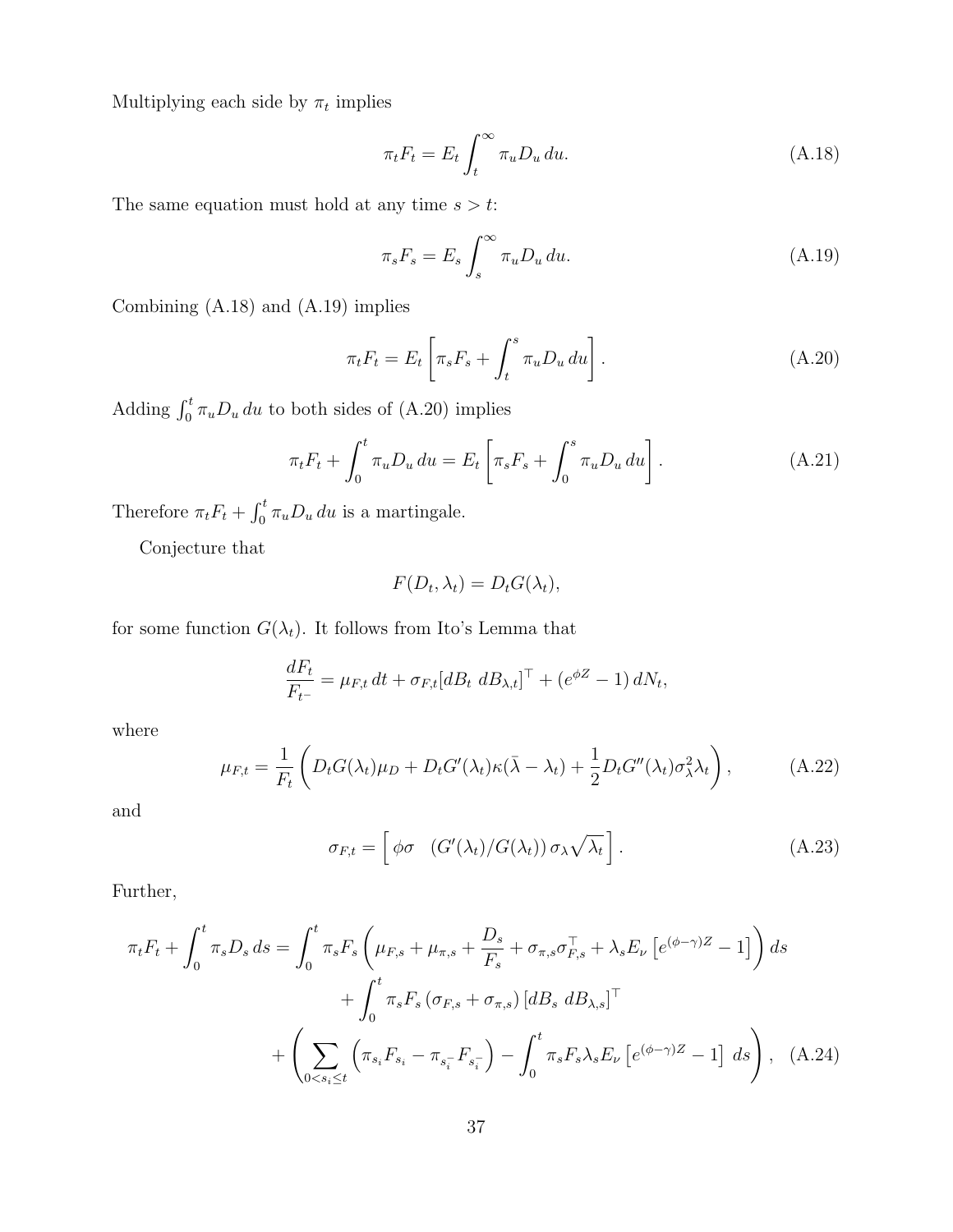where  $s_i = \inf \{s : N_s = i\}$  (namely, the time that the *i*th jump occurs). Under mild regularity conditions analogous to those given in Duffie, Pan, and Singleton (2000, Proposition 1), the second and the third terms on the right hand side of  $(A.24)$  are martingales.<sup>23</sup> Therefore the first term in (A.24) must also be a martingale, and it follows that the integrand of this term must equal zero:

$$
\mu_{F,s} + \mu_{\pi,s} + \frac{D_s}{F_s} + \sigma_{\pi,s} \sigma_{F,s}^{\top} + \lambda_s E_{\nu} \left[ e^{(\phi - \gamma)Z} - 1 \right] = 0.
$$
 (A.25)

Substituting (A.15), (A.17), (A.22) and (A.23) into (A.25) implies a partial differential equation for  $G$ :

$$
G\mu_D + G'\kappa(\bar{\lambda} - \lambda_t) + \frac{1}{2}G''\sigma_{\lambda}^2\lambda_t - G\left(\mu + \beta - \gamma\sigma^2 + \lambda_t E_{\nu} \left[e^{-\gamma Z} \left(e^{Z} - 1\right)\right]\right) - G\lambda_t E_{\nu} \left[e^{-\gamma Z} - 1\right] + 1 - G\gamma\sigma^2\phi + G'b\sigma_{\lambda}^2\lambda_t + G\lambda_t E_{\nu} \left[e^{(\phi - \gamma)Z} - 1\right] = 0. \quad (A.26)
$$

Conjecture that the solution to (A.26) takes the form

$$
G(\lambda) = \int_0^\infty \exp\left\{a_\phi(\tau) + b_\phi(\tau)\lambda\right\} d\tau.
$$
 (A.27)

The solution must satisfy the boundary conditions  $a_{\phi}(0) = b_{\phi}(0) = 0$  and

$$
\lim_{t \to \infty} \exp \left\{ a_{\phi}(\tau) + b_{\phi}(\tau) \lambda_t \right\} = 0 \quad \forall \lambda_t > 0.
$$

It follows from the boundary conditions and integration by parts that  $24\,$ 

$$
-\int_0^\infty \exp\left\{a_\phi(s) + b_\phi(s)\lambda_t\right\} \left(a'_\phi(s) + b'_\phi(s)\lambda_t\right) ds = 1.
$$
\n(A.28)

<sup>23</sup>The calculation for the third term follows from the fact that, for times t such that a jump occurs,

$$
E_{\nu} \left[ \frac{\pi_t F_t - \pi_{t^-} F_{-}}{\pi_{t^-} F_{t^-}} \right] = \frac{1}{C_{t^-}^{-\gamma} D_{t^-}} E_{\nu} \left[ \left( C_{t^-} e^{Z_t} \right)^{-\gamma} D_{t^-} e^{\phi Z_t} - C_{t^-}^{-\gamma} D_{t^-} \right] = E_{\nu} \left[ e^{(\phi - \gamma)Z} - 1 \right].
$$

<sup>24</sup>The details of this calculation are as follows. Let  $h_1(s) = \exp\{a_\phi(s) + b_\phi(s)\lambda_t\}$  and  $h_2(s) = 1$ . Integration by parts implies

$$
\int_0^\infty h_1(s)h_2'(s) ds = \lim_{s \to \infty} (h_1(s)h_2(s)) - h_1(0)h_2(0) - \int_0^\infty h_1'(s)h_2(s) ds,
$$

where the the left hand side of the above is identically zero.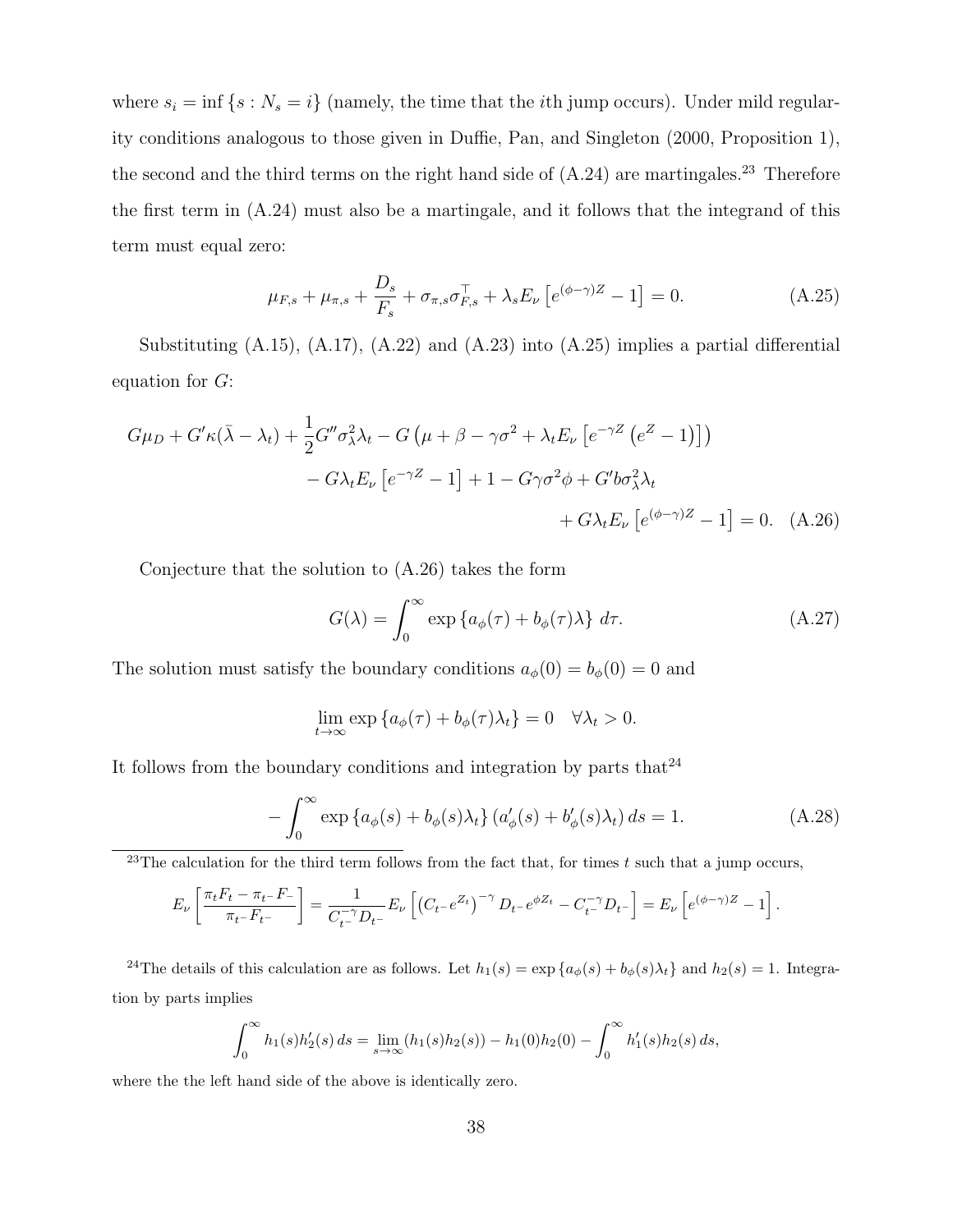Therefore each term in (A.26) takes the form of an integral of  $\exp\left\{a_{\phi}(s) + b_{\phi}(s)\right\}$  multiplied by an expression that is linear in  $\lambda_t$ . Setting the terms within the integral equal to zero implies

$$
\mu_D + b_{\phi}(s)\kappa(\bar{\lambda} - \lambda_t) + \frac{1}{2}b_{\phi}^2(s)\sigma_{\lambda}^2\lambda_t - \mu - \beta + \gamma\sigma^2 - \lambda_t E_{\nu} \left[e^{-\gamma Z}(e^Z - 1)\right]
$$

$$
- \lambda_t E_{\nu} \left[e^{-\gamma Z} - 1\right] - a_{\phi}'(s) - b_{\phi}'(s)\lambda_t - \gamma\sigma^2\phi + b_{\phi}(s)b\sigma_{\lambda}^2\lambda_t + \lambda_t E_{\nu} \left[e^{(\phi - \gamma)Z} - 1\right] = 0. \quad (A.29)
$$

Collecting constant terms results in the following ordinary differential equation for  $a_{\phi}$ 

$$
a'_{\phi}(\tau) = \mu_D - \mu - \beta + \gamma \sigma^2 - \gamma \sigma^2 \phi + \kappa \bar{\lambda} b_{\phi}(\tau)
$$
 (A.30)

while collecting terms multiplying  $\lambda$  results in the following ordinary differential equation for  $b_{\phi}$ .

$$
b'_{\phi}(\tau) = \frac{1}{2}\sigma_{\lambda}^{2}b_{\phi}(\tau)^{2} + (b\sigma_{\lambda}^{2} - \kappa)b_{\phi}(\tau) + E_{\nu}\left[e^{(\phi-\gamma)Z} - e^{(1-\gamma)Z}\right].
$$
 (A.31)

The boundary conditions are  $a_{\phi}(0) = b_{\phi}(0) = 0$ . The solutions are

$$
a_{\phi}(\tau) = \left(\mu_D - \mu - \beta + \gamma \sigma^2 (1 - \phi) - \frac{\kappa \bar{\lambda}}{\sigma_{\lambda}^2} (\zeta_{\phi} + b \sigma_{\lambda}^2 - \kappa) \right) \tau - \frac{2\kappa \bar{\lambda}}{\sigma_{\lambda}^2} \log \left( \frac{(\zeta_{\phi} + b \sigma_{\lambda}^2 - \kappa) (e^{-\zeta_{\phi}\tau} - 1) + 2\zeta_{\phi}}{2\zeta_{\phi}} \right) \quad (A.32)
$$

$$
b_{\phi}(\tau) = \frac{2E_{\nu}\left[e^{(1-\gamma)Z} - e^{(\phi-\gamma)Z}\right]\left(1 - e^{-\zeta_{\phi}\tau}\right)}{\left(\zeta_{\phi} + b\sigma_{\lambda}^{2} - \kappa\right)\left(1 - e^{-\zeta_{\phi}\tau}\right) - 2\zeta_{\phi}},\tag{A.33}
$$

where

$$
\zeta_{\phi} = \sqrt{\left(b\sigma_{\lambda}^{2} - \kappa\right)^{2} + 2E_{\nu}\left[e^{(1-\gamma)Z} - e^{(\phi-\gamma)Z}\right]\sigma_{\lambda}^{2}}.\tag{A.34}
$$

Assume conditions sufficient for the existence of  $\lambda_t$  and  $V_t$  (see Sections 2.1 and 2.2). Then the conditions  $Z < 0$ ,  $\sigma_{\lambda} > 0$  and  $\phi > 1$  are sufficient for the existence of  $a_{\phi}(\tau)$  and  $b_{\phi}(\tau)$  at all values of  $\tau$ <sup>25</sup> Under these assumptions,  $E_{\nu} [e^{(1-\gamma)Z} - e^{(\phi-\gamma)Z}] > 0$ , and thus the term inside

<sup>&</sup>lt;sup>25</sup>These functions also exist for the limiting cases of  $\phi = 1$ ,  $\sigma_{\lambda} = 0$ , and  $Z = 0$ . If  $\phi = 1$ ,  $G(\lambda)$  equals the wealth-consumption ratio:  $b_{\phi}(\tau) = 0$  and  $a_{\phi}(\tau) = -\beta \tau$ . If  $\sigma_{\lambda} = 0$ ,  $G(\lambda)$  can be shown to converge to its analogue in a model with constant disaster risk. If  $Z = 0$ , the expressions converge to the standard model with only normal shocks to consumption.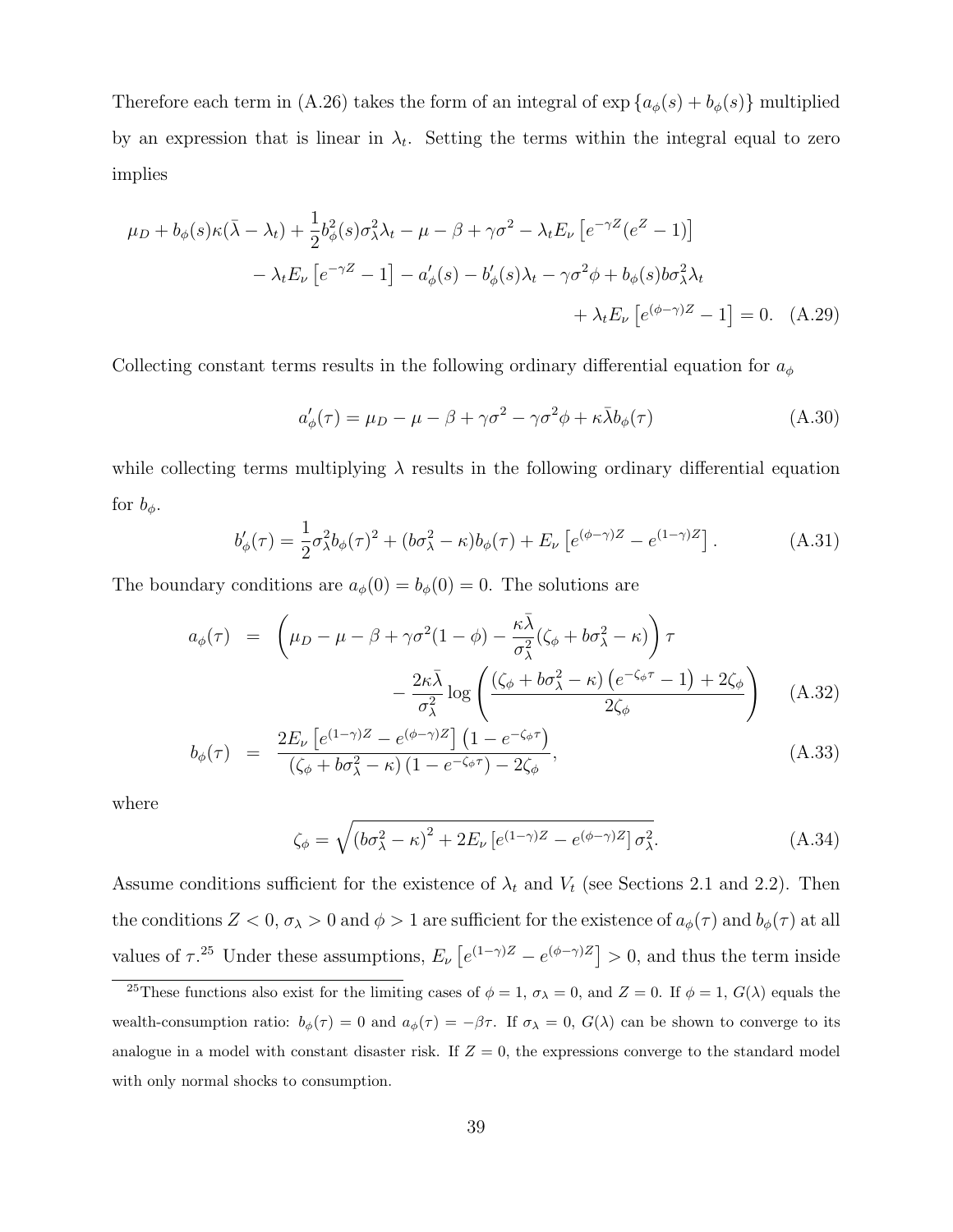the square root of (A.34) is guaranteed to be positive. Moreover,  $\zeta_{\phi} > |b\sigma_{\lambda}^2 - \kappa| \ge b\sigma_{\lambda}^2 - \kappa$ , implying that the denominator  $(\zeta_{\phi} + b\sigma_{\lambda}^{2} - \kappa) (1 - e^{-\zeta_{\phi}\tau}) - 2\zeta_{\phi}$  is strictly negative for all  $\tau$ . This argument also establishes that  $b_{\phi}(\tau) < 0$  for all  $\tau$ .

The argument above uses (A.25) to derive an expression for the price-dividend ratio. This equation can also be used to derive an expression for the equity premium. Substituting (A.16) into (A.25) and re-arranging implies

$$
\mu_{F,t} + \frac{D_t}{F_t} - r_t = -\sigma_{\pi,t}\sigma_{F,t}^{\top} - \lambda_t \left( E_{\nu} \left[ e^{(\phi - \gamma)Z} - 1 \right] - E_{\nu} \left[ e^{-\gamma Z} - 1 \right] \right). \tag{A.35}
$$

The left hand side of (A.35) is the instantaneous equity premium conditional on no disasters occurring. The instantaneous equity premium in population is given by this quantity, plus the expected percentage change if a disaster occurs. That is, if  $r_t^e$  is defined as

$$
r_t^e \equiv \mu_{F,t} + \frac{D_t}{F_t} + \lambda_t E_\nu [e^{\phi Z} - 1],
$$

then, from (A.35), it follows that the equity premium in population equals

$$
r_t^e - r_t = -\sigma_{\pi, t}\sigma_{F, t}^- - \lambda_t \left( E_\nu \left[ e^{(\phi - \gamma)Z} - 1 \right] - E_\nu \left[ e^{-\gamma Z} - 1 \right] - E_\nu [e^{\phi Z} - 1] \right)
$$
  
=  $-\sigma_{\pi, t}\sigma_{F, t}^- + \lambda_t E_\nu \left[ (e^{-\gamma Z} - 1)(1 - e^{\phi Z}) \right].$  (A.36)

#### A.4 Zero-coupon equity

Let  $H_t = H(D_t, \lambda_t, T - t)$  denote the price of the asset that pays the aggregate dividend at time T. Assume that  $H(D, \lambda, 0) = D$ . It follows from the absence of arbitrage that

$$
\pi_t H(D_t, \lambda_t, T - t) = E_t [\pi_T H(D_T, \lambda_T, 0)].
$$

That is,  $\pi_t H_t$  follows a martingale. Conjecture that

$$
H(D, \lambda, \tau) = D \exp \{ a_{\phi}(\tau) + b_{\phi}(\tau) \lambda \}
$$
\n(A.37)

Ito's Lemma then implies

$$
\frac{dH_t}{H_{t-}} = \mu_{H,t} dt + \sigma_{H,t} [dB_t dB_{\lambda,t}]^\top + (e^{\phi Z} - 1) dN_t,
$$
\n(A.38)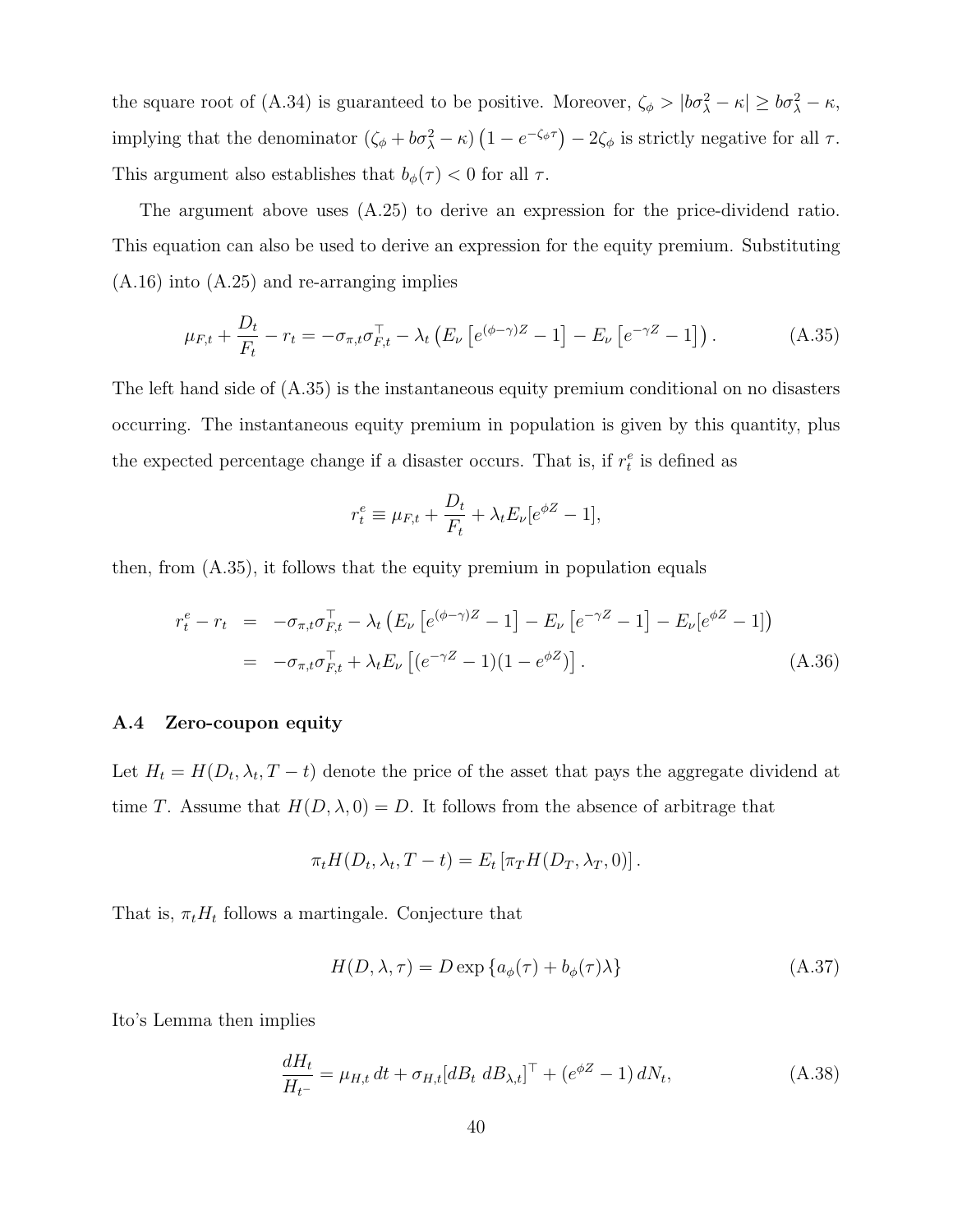where

$$
\mu_{H,t} = \mu_D + b_{\phi}(\tau)\kappa(\bar{\lambda} - \lambda_t) - (a'_{\phi}(\tau) + b'_{\phi}(\tau)\lambda_t) + \frac{1}{2}b_{\phi}(\tau)^2\sigma_{\lambda}^2\lambda_t \tag{A.39}
$$

$$
\sigma_{H,t} = \left[ \phi \sigma \ b_{\phi}(\tau) \sigma_{\lambda} \sqrt{\lambda_t} \right]. \tag{A.40}
$$

As in Appendix A.3, it follows that

$$
\pi_t H_t = \pi_0 H_0 + \int_0^t \pi_s H_s \left( \mu_{H,s} + \mu_{\pi,s} + \sigma_{\pi,s} \sigma_{H,s}^\top + \lambda_s E_\nu \left[ e^{(\phi - \gamma)Z} - 1 \right] \right) ds + \int_0^t \pi_s F_s \left( \sigma_{H,s} + \sigma_{\pi,s} \right) \left[ d_s \, d_s \right]^\top + \left( \sum_{0 < s_i \le t} \left( \pi_{s_i} H_{s_i} - \pi_{s_i^-} H_{s_i^-} \right) - \int_0^t \pi_s H_s \lambda_s E_\nu \left[ e^{(\phi - \gamma)Z} - 1 \right] ds \right),
$$

where  $s_i = \inf \{ s : N_s = i \}.$  Because the second and third terms have zero expectation, it follows that

$$
\mu_{H,t} + \mu_{\pi,t} + \sigma_{H,t}\sigma_{\pi,t}^{\top} + \lambda_t E_{\nu} \left[ e^{(\phi - \gamma)Z} - 1 \right] = 0.
$$
 (A.41)

Substituting in (A.39), (A.40) and (A.17) into (A.41) verifies that  $a_{\phi}(\tau)$  and  $b_{\phi}(\tau)$  satisfy (A.29), and therefore (A.30) and (A.31). The condition  $H(D, \lambda, 0) = D$  implies the boundary conditions  $a_{\phi}(0) = b_{\phi}(0) = 0$ .

Let  $r^{e,(\tau)}$  denote the instantaneous expected return on zero-coupon equity with maturity  $\tau$ . Because zero-coupon equity pays no dividends, its instantaneous expected return is simply the drift plus the expected percent change in price in the event of a disaster:

$$
r_t^{e,(\tau)} \equiv \mu_{H,t} + \lambda_t E_\nu \left[ e^{\phi Z} - 1 \right].
$$

Therefore, it follows from (A.16) and (A.41) that the risk premium is given by

$$
r_t^{e,(\tau)} - r_t = -\sigma_{\pi,t}\sigma_{H,t}^{\top} - \lambda_t \left( E_{\nu} \left[ e^{(\phi - \gamma)Z} - 1 \right] - \left( E_{\nu} \left[ e^{-\gamma Z} - 1 \right] - E_{\nu} \left[ e^{\phi Z} - 1 \right] \right) .
$$

It follows that

$$
r_t^{e,(\tau)} - r_t = \phi \gamma \sigma^2 - \lambda_t b_\phi(\tau) b \sigma_\lambda^2 + \lambda_t E_\nu \left[ e^{-\gamma Z} (1 - e^{\phi Z}) + e^{\phi Z} - 1 \right]. \tag{A.42}
$$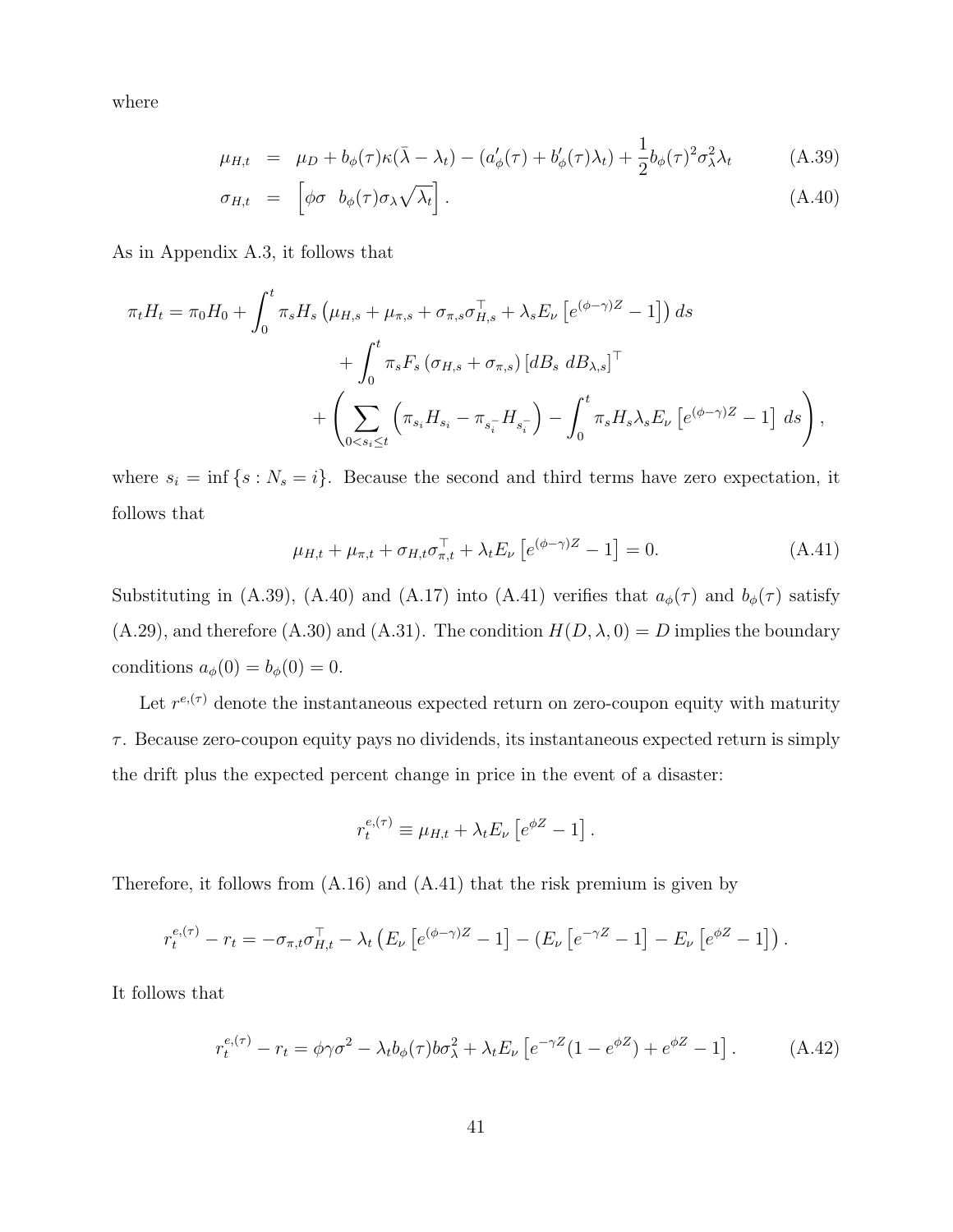#### A.5 Prices and returns on long-term bonds

Setting  $\phi = 0$  in the above calculations leads to prices of riskfree zero-coupon bonds. Analogously to zero-coupon equity, the price of a real bond maturity in  $\tau$  years is  $\exp\{a_0(\tau) +$  $b_0(\tau) \lambda_t$ , where

$$
b_0(\tau) = \frac{2E_\nu \left[ e^{-\gamma Z} - e^{(1-\gamma)Z} \right] \left( e^{-\zeta_0 \tau} - 1 \right)}{\left( \zeta_0 + b\sigma_\lambda^2 - \kappa \right) \left( 1 - e^{-\zeta_0 \tau} \right) - 2\zeta_0}
$$
\n(A.43)

$$
\zeta_0 = \sqrt{\left(b\sigma_\lambda^2 - \kappa\right)^2 - 2E_\nu\left[e^{-\gamma Z} - e^{(1-\gamma)Z}\right]\sigma_\lambda^2},\tag{A.44}
$$

and

$$
a_0(\tau) = \left(-\mu - \beta + \gamma \sigma^2 - \frac{\kappa \bar{\lambda}}{\sigma_{\lambda}^2} (\zeta_0 + b\sigma_{\lambda}^2 - \kappa) \right) \tau
$$

$$
- \frac{2\kappa \bar{\lambda}}{\sigma_{\lambda}^2} \log \left( \frac{(\zeta_0 + b\sigma_{\lambda}^2 - \kappa) (e^{-\zeta_0 \tau} - 1) + 2\zeta_0}{2\zeta_0} \right). \quad (A.45)
$$

A necessary and sufficient condition for  $a_0$  and  $b_0$  to exist for some  $\tau > 0$  is that the discriminant of (A.44) be positive, namely,  $(b\sigma_{\lambda}^2 - \kappa)^2 - 2E_{\nu} [e^{-\gamma Z} - e^{(1-\gamma)Z}] \sigma_{\lambda}^2 > 0$ . Necessary and sufficient conditions for  $a_0$  and  $b_0$  to exist for all  $\tau > 0$  are that the discriminant be positive and that  $b\sigma_{\lambda}^2 - \kappa < 0^{26}$  Economically, the lack of finite bond prices arises from the possibility of extremely low real interest rates in the model. Agents are so desirous of locking in a true long-term risk<br>free rate that they bid up bond prices to infinite levels.<br> $\real^{27}$ 

For the remainder of this section, I assume parameters are such that  $a_0(\tau)$  and  $b_0(\tau)$ are well-defined for all  $\tau$ . Under these assumptions  $b_0(\tau)$  is negative for all  $\tau$ . This follows <sup>26</sup>Consider the case of  $b\sigma_\lambda^2 - \kappa < 0$ . Then  $\zeta_0 < \kappa - b\sigma_\lambda^2$ . It follows that the denominator in (A.43) is negative for all  $\tau$ , and that  $b_0(\tau)$  exists for all  $\tau > 0$ . Now consider  $b\sigma_\lambda^2 - \kappa > 0$ . Then  $\zeta_0 < b\sigma_\lambda^2 - \kappa$ . For  $\tau$  sufficiently small, the second term in the denominator  $2\zeta_0$  exceeds the first term  $(\zeta_0 + b\sigma_\lambda^2 - \kappa)(1 - e^{-\zeta_0 \tau})$ , and so the denominator is negative. As  $\tau$  approaches infinity, however, the denominator approaches  $b\sigma_{\lambda}^2 - \kappa - \zeta_0 > 0$ . Because the denominator is a continuous function, there must exist a  $\tau$  for which it equals zero.

<sup>27</sup>The lack of real default-free bond prices should not necessarily lead one to discard a calibration, as there are no obvious counterparts to these bonds in the data. Indeed, these conditions fail to hold in the calibrations considered in this paper. Most bonds in the data are nominal and therefore subject to inflation risk. Even government bonds that are inflation-indexed face some probability of default, however small.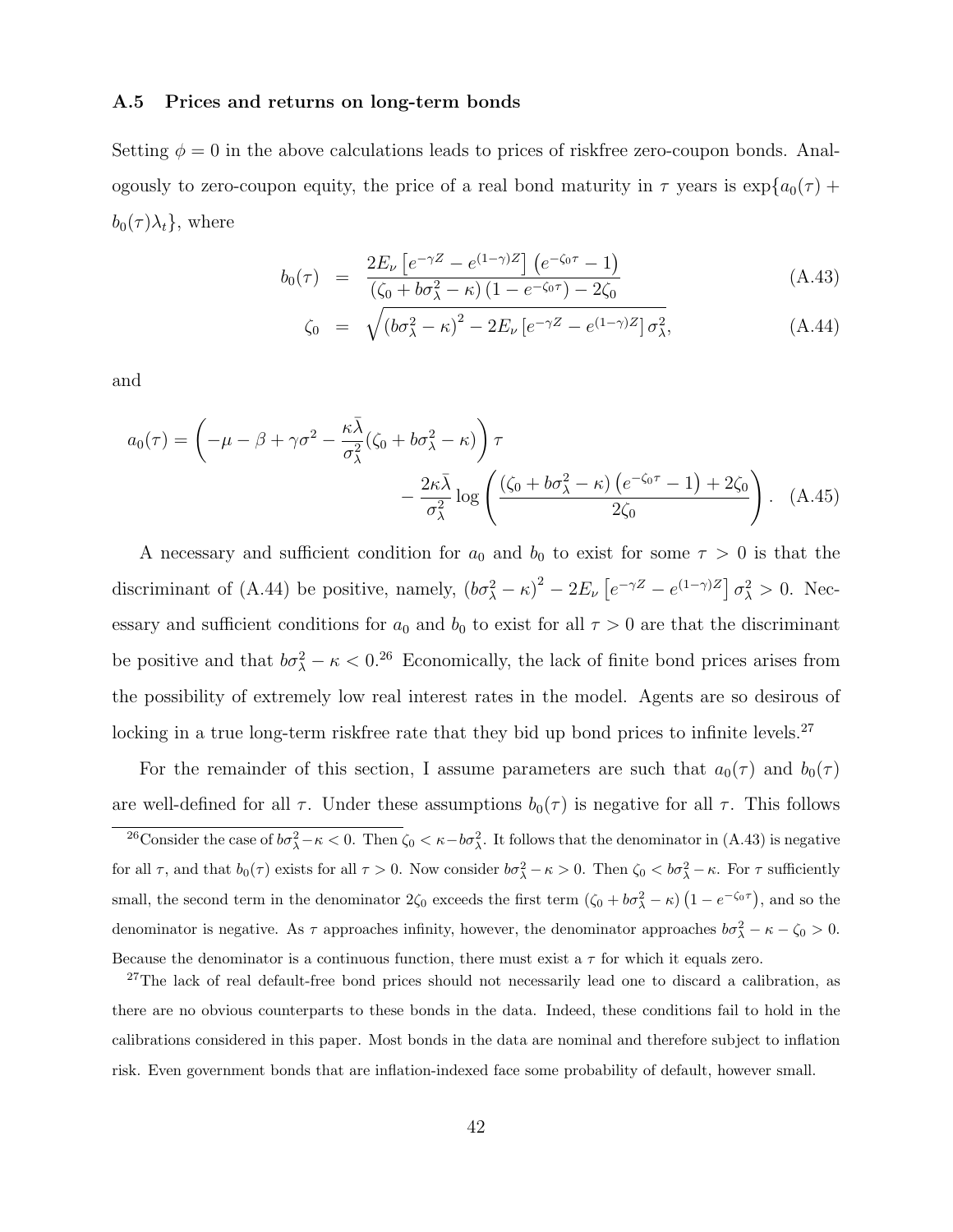from the fact that the numerator is negative because  $E_{\nu} \left[ e^{-\gamma Z} - e^{(1-\gamma)Z} \right] > 0$ . Moreover,  $\zeta_0 < |b\sigma_\lambda^2 - \kappa| = \kappa - b\sigma_\lambda^2$ , so  $\zeta_0 + b\sigma_\lambda^2 - \kappa < 0$ , implying that the denominator is also negative. Therefore, an increase in the risk of a disaster raises prices of long-term default-free bonds, not surprisingly, since an increase in the risk of a disaster decreases the riskfree rate.

The fact that long-term bond prices move with disaster risk, combined with the fact that changes in disaster risk are priced in the model, implies that expected returns on long-term bonds differ from the riskfree rate. Specifically, let  $r_t^{(\tau)}$  denote the instantaneous expected return on a default-free zero coupon with maturity  $\tau$ . Substituting  $\phi = 0$  into (A.42) implies that

$$
r_t^{(\tau)} - r_t = -\lambda_t b_0(\tau) b \sigma_\lambda^2. \tag{A.46}
$$

Risk premia on default-free bonds arise only from the correlation with disaster risk. Intuitively, this risk premium should be negative, because bond prices rise when interest rates fall, which occurs when disaster risk is high (keeping in mind that the investor requires a premium to hold assets with prices positively correlated with disaster risk). Indeed,  $b_0(\tau) > 0$ for all  $\tau$  as shown in the paragraph above, and  $b > 0$  as shown in Section 2.2.

#### A.6 Long-horizon interest rates

The continuously-compounded yield on a bond with  $\tau$  years to maturity is given by

$$
y_t^{(\tau)} = -\frac{a_0(\tau)}{\tau} - \frac{b_0(\tau)}{\tau} \lambda_t.
$$

Taking limits as the maturity goes to infinity implies

$$
y_t^{(\infty)} = \mu + \beta - \gamma \sigma^2 + \frac{\kappa \bar{\lambda}}{\sigma_{\lambda}^2} (\zeta_0 + b \sigma_{\lambda}^2 - \kappa).
$$

Not surprisingly, the infinite-horizon yield does not depend on the value of the state variable at t. The average yield spread in the limit is

$$
E\left[y_t^{(\infty)} - r_t\right] = \frac{\kappa \bar{\lambda}}{\sigma_{\lambda}^2} \left(\zeta_0 + b\sigma_{\lambda}^2 - \kappa\right) - \bar{\lambda} E_{\nu} \left[e^{-\gamma Z} \left(e^Z - 1\right)\right]
$$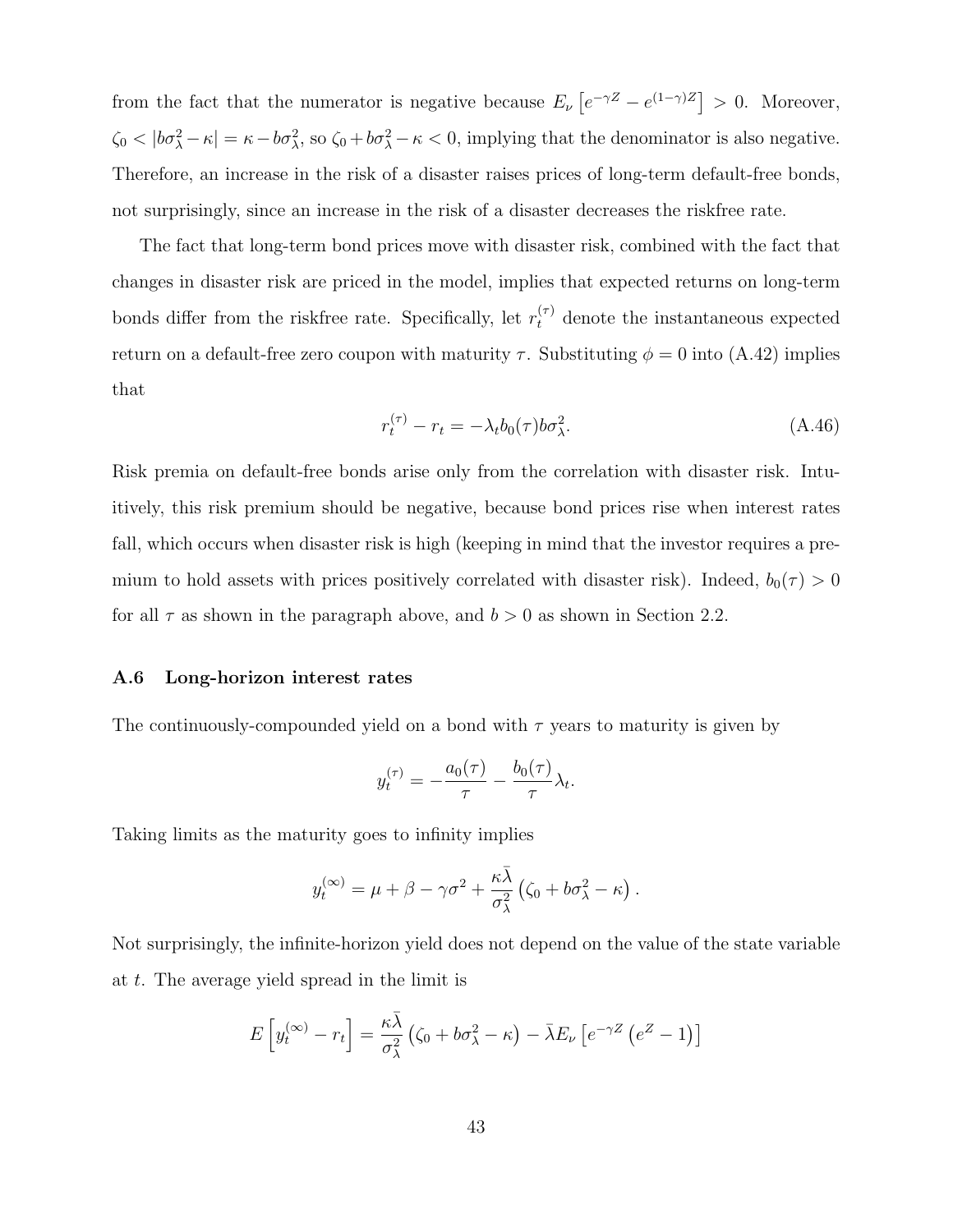This expression can be shown to be negative, assuming parameters are such that bonds exist at all maturities.<sup>28</sup>

Following Hansen (2008), one could think about the limiting buy-and-hold risk premium as the infinite-maturity "yield" on equity minus the infinite maturity yield on a bond. The log buy-and-hold return on infinite-horizon zero-coupon equity is

$$
y_t^{e, (\infty)} = \lim_{T \to \infty} \frac{1}{T - t} \left( \log E_t[D_T] - \log E_t\left[ \frac{\pi_T}{\pi_t} D_T \right] \right).
$$

Therefore, the infinite-maturity equity premium is:

$$
y_t^{e, (\infty)} - y_t^{(\infty)} = \lim_{T \to \infty} \frac{1}{T - t} \left( \log E_t \left[ \frac{\pi_T}{\pi_t} \right] + \log E_t \left[ \frac{D_T}{D_t} \right] - \log E_t \left[ \frac{\pi_T}{\pi_t} \frac{D_T}{D_t} \right] \right). \tag{A.47}
$$

It is possible to re-write this expression in terms of the primitive parameters of the model. Recall that the log price of  $\tau$ -period zero-coupon equity is:

$$
\log E_t \left[ \frac{\pi_T}{\pi_t} \frac{D_T}{D_t} \right] = a_{\phi}(\tau) + b_{\phi}(\tau) \lambda_t,
$$

while the price of a  $\tau$ -period bond is:

$$
\log E_t \left[ \frac{\pi_T}{\pi_t} \right] = a_0(\tau) + b_0(\tau) \lambda_t.
$$

<sup>28</sup>This follows from

$$
E\left[y_t^{(\infty)} - r_t\right] = \frac{\kappa \bar{\lambda}}{\sigma_{\lambda}^2} \left(\zeta_0 + b\sigma_{\lambda}^2 - \kappa\right) - \bar{\lambda} E_{\nu} \left[e^{-\gamma Z} \left(e^Z - 1\right)\right]
$$
  
\n
$$
= \left(\frac{\kappa \bar{\lambda}}{\sigma_{\lambda}^2} \left(\zeta_0 + b\sigma_{\lambda}^2 - \kappa\right) - \bar{\lambda} E_{\nu} \left[e^{-\gamma Z} \left(e^Z - 1\right)\right]\right) \frac{\zeta_0 - b\sigma_{\lambda}^2 + \kappa}{\zeta_0 - b\sigma_{\lambda}^2 + \kappa}
$$
  
\n
$$
= \bar{\lambda} \left(-2\kappa E_{\nu} \left[e^{-\gamma Z} - e^{(1-\gamma)Z}\right] - \left(\zeta_0 - b\sigma_{\lambda}^2 + \kappa\right) E_{\nu} \left[e^{-\gamma Z} \left(e^Z - 1\right)\right]\right) \frac{1}{\zeta_0 - b\sigma_{\lambda}^2 + \kappa}
$$
  
\n
$$
= \bar{\lambda} E\left[e^{-\gamma Z} \left(e^Z - 1\right)\right] \left(2\kappa - \kappa + b\sigma_{\lambda}^2 - \zeta_0\right) \frac{1}{\zeta_0 - b\sigma_{\lambda}^2 + \kappa}
$$
  
\n
$$
= \bar{\lambda} E\left[e^{-\gamma Z} \left(e^Z - 1\right)\right] \frac{\kappa + b\sigma_{\lambda}^2 - \zeta_0}{\kappa - (b\sigma_{\lambda}^2 - \zeta_0)},
$$

where the third line follows from  $\zeta_0^2 - (\kappa - b\sigma_\lambda)^2 = -2E_\nu \left[ e^{-\gamma Z} - e^{(1-\gamma)Z} \right] \sigma_\lambda^2$ . The term  $E_\nu \left[ e^{-\gamma Z} \left( e^{Z} - 1 \right) \right]$ is negative. Recall that the condition  $\kappa - b\sigma_\lambda^2 > 0$  is required for existence of yields at all maturities (see Appendix A.5). Also,  $0 < \zeta_0 < \kappa - b\sigma_\lambda^2 < \kappa$ , and  $b\sigma_\lambda^2 > 0$ . It follows that the limiting yield spread is negative.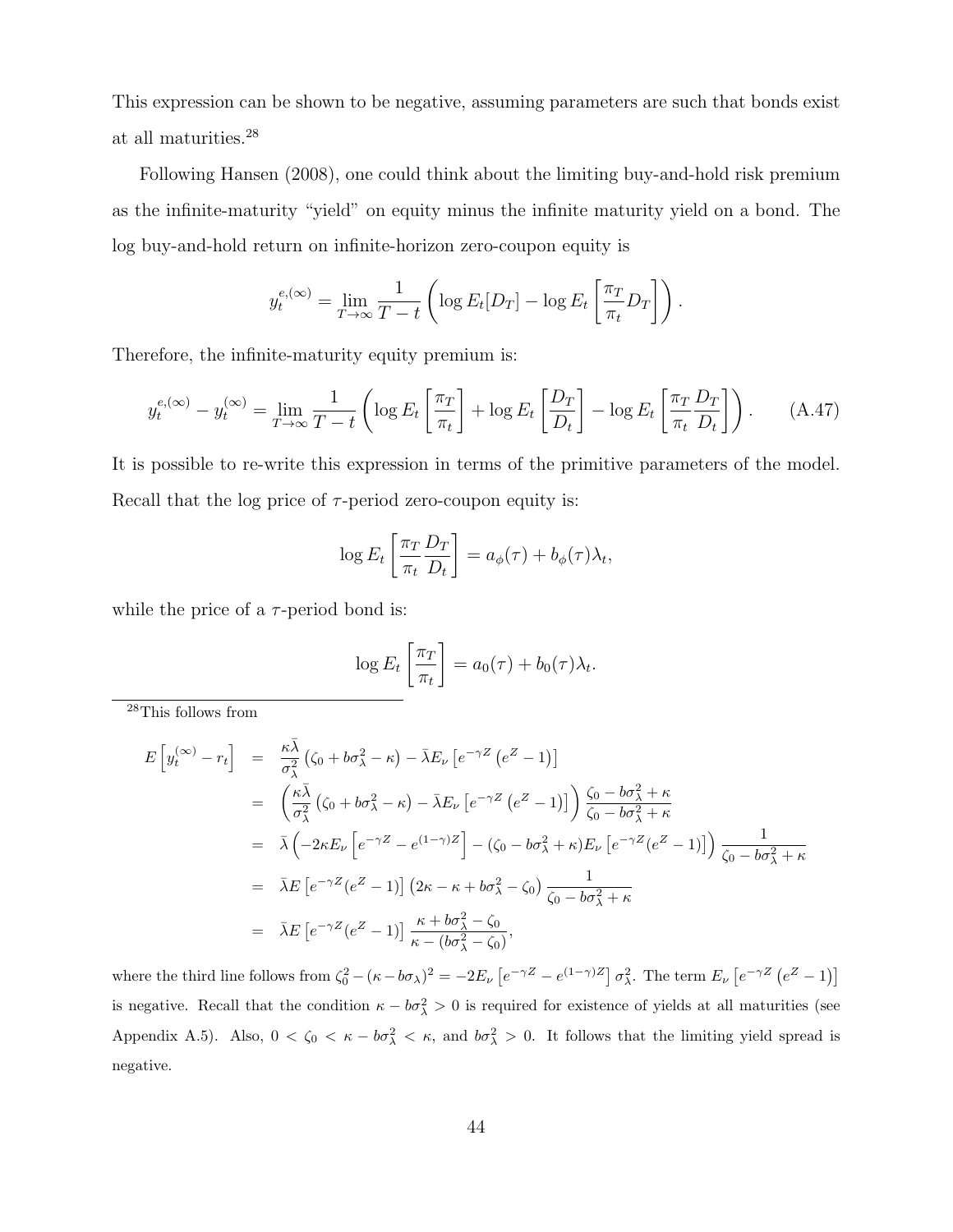To compute expected dividend growth, let

$$
\tilde{H}(D_t, \lambda_t, T-t) = E_t[D_T],
$$

and let  $\tilde{H}_t = \tilde{H}(D_t, \lambda_t, T - t)$ . Conjecture that

$$
\tilde{H}(D_t, \lambda_t, \tau) = D_t \exp \left\{ \tilde{a}_{\phi}(\tau) + \tilde{b}_{\phi}(\tau) \lambda_t \right\},\
$$

for functions  $\tilde{a}_{\phi}$  and  $\tilde{b}_{\phi}$  such that and that  $\tilde{a}_{\phi}(0) = \tilde{b}_{\phi}(0) = 0$ . By Ito's Lemma,

$$
\frac{d\tilde{H}_t}{\tilde{H}_{t^-}} = \mu_{\tilde{H},t} dt + \sigma_{\tilde{H},t} \left[ dB_t \ dB_{\lambda,t} \right]^\top + \left( e^{\phi Z} - 1 \right) dN_t,
$$

where

$$
\mu_{\tilde{H},t} = \mu_D + \tilde{b}_{\phi}(\tau)\kappa(\bar{\lambda} - \lambda_t) - \tilde{a}'_{\phi}(\tau) - \tilde{b}'_{\phi}(\tau)\lambda_t + \frac{1}{2}\tilde{b}_{\phi}(\tau)^2\sigma_{\lambda}^2\lambda_t.
$$

By definition,  $\tilde{H}_t$  is a martingale. Applying reasoning from Appendix A.3, it follows that

$$
\mu_{\tilde{H},t} + \lambda_t E_\nu \left[ e^{\phi Z} - 1 \right] = 0.
$$

Substituting in for  $\mu_{\tilde{H}_t}$  implies a partial differential equation

$$
\mu_D + \tilde{b}_{\phi}(\tau)\kappa(\bar{\lambda} - \lambda_t) - \tilde{a}'_{\phi}(\tau) - \tilde{b}'_{\phi}(\tau)\lambda_t + \frac{1}{2}\tilde{b}_{\phi}(\tau)^2\sigma_{\lambda}^2\lambda_t + E_{\nu}\left[e^{\phi Z} - 1\right] = 0,
$$

while matching coefficients on  $\lambda_t$  and on the constant term implies ordinary differential equations with solutions

$$
\tilde{b}_{\phi}(\tau) = \frac{2E_{\nu} \left[e^{\phi Z} - 1\right] \left(e^{-\tilde{\zeta}_{\phi}\tau} - 1\right)}{(\tilde{\zeta}_{\phi} - \kappa) \left(1 - e^{-\tilde{\zeta}_{\phi}\tau}\right) - 2\tilde{\zeta}_{\phi}},
$$

and

$$
\tilde{a}_{\phi}(\tau) = \left(\mu_D - \frac{\kappa \bar{\lambda}}{\sigma_{\lambda}^2} (\tilde{\zeta}_{\phi} - \kappa)\right) \tau - \frac{2\kappa \bar{\lambda}}{\sigma_{\lambda}^2} \log \left(\frac{(\tilde{\zeta}_{\phi} - \kappa) \left(e^{-\tilde{\zeta}_{\phi} \tau} - 1\right) + 2\tilde{\zeta}_{\phi}}{2\tilde{\zeta}_{\phi}}\right),
$$

where

$$
\tilde{\zeta}_{\phi} = \sqrt{\kappa^2 - 2E_{\nu} \left[e^{\phi Z} - 1\right] \sigma_{\lambda}^2}.
$$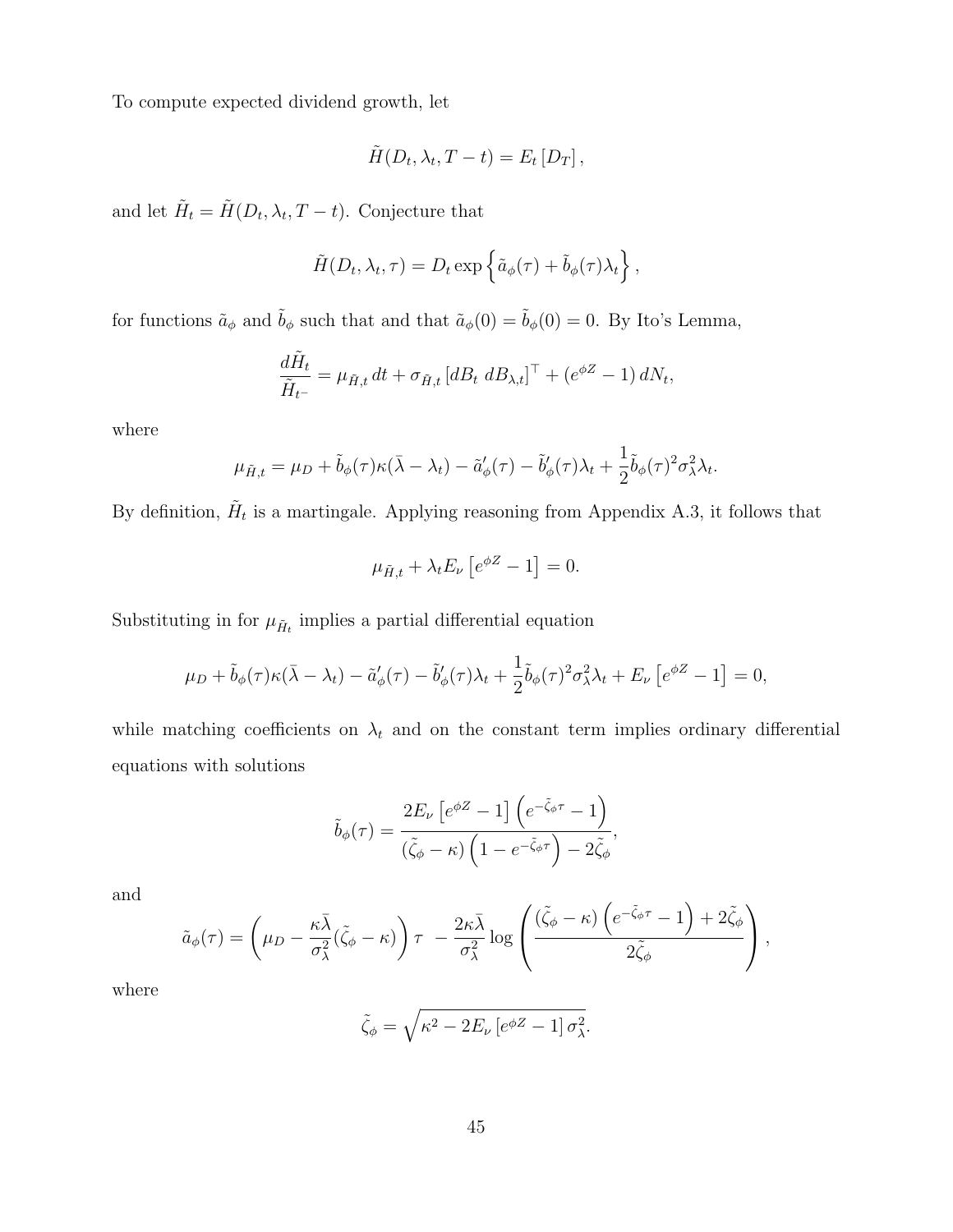Therefore, (A.47) can be rewritten in terms of the asymptotic slopes of  $a_0(\tau)$ ,  $\tilde{a}_{\phi}(\tau)$  and  $a_{\phi}(\tau)$ :

$$
y_t^{e,(\infty)} - y_t^{(\infty)} = \lim_{T \to \infty} \frac{1}{\tau} (a_0(\tau) + \tilde{a}_{\phi}(\tau) + a_{\phi}(\tau))
$$
  
=  $\phi \gamma \sigma^2 + \bar{\lambda} \frac{\kappa}{\sigma_{\lambda}^2} (\zeta_{\phi} - \zeta_0 - \tilde{\zeta}_{\phi} + \kappa).$  (A.48)

Equation (A.47) gives the infinite-horizon equity premium in terms of the primitive parameters of the model. It shows that the premium separates into a consumption-CAPM term  $(\phi \gamma \sigma^2)$  and a term that arises from rare disaster risk. This term can further be interpreted by calculating the limits of  $b_0(\tau)$ ,  $\tilde{b}_{\phi}(\tau)$  and  $b_{\phi}(\tau)$  to note:

$$
y_t^{e,(\infty)} - y_t^{(\infty)} = \phi \gamma \sigma^2 + \bar{\lambda} \kappa \lim_{\tau \to \infty} \left( b_0(\tau) + \tilde{b}_{\phi}(\tau) - b_{\phi}(\tau) \right).
$$

The second term is therefore equal to the sensitivity of the long-run interest rate to the disaster, plus the difference between the sensitivities of long-run dividend growth and longrun equity prices.

#### A.7 Default

Let  $L_t$  be the price process for government liabilities and assume that

$$
\frac{dL_t}{L_t} = r_t^L dt + \left(e^{Z_{L,t}} - 1\right) dN_t, \tag{A.49}
$$

where  $r_t^L$  is the "face value" of government debt (i.e. the amount investors receive if there is no default),  $Z_{L,t}$  is a random variable whose distribution will be described shortly and  $N_t$  is the same Poisson process that drives the consumption process. Assume that, in event of a disaster, there will be a default on government liabilities with probability q. I follow Barro (2006) and assume that in the event of default, the percent loss is equal to the percent fall in consumption. Therefore,

$$
Z_{L,t} = \begin{cases} Z_t & \text{with probability } q \\ 0 & \text{otherwise} \end{cases}
$$
 (A.50)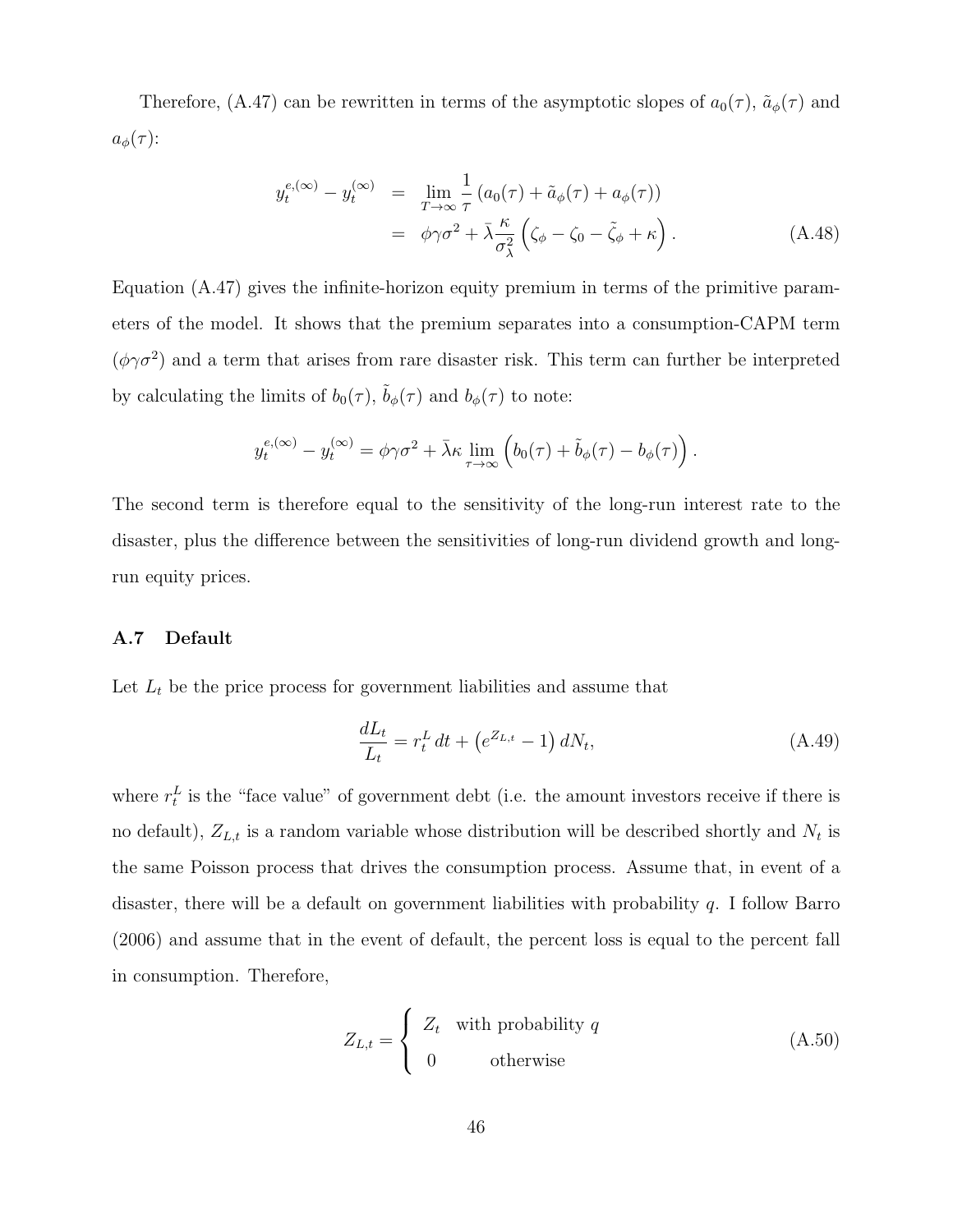By no-arbitrage, the process  $L_t$  must satisfy

$$
r_t^L + \mu_{\pi, t} + \lambda_t E_\nu \left[ e^{-\gamma Z} e^{Z_L} - 1 \right] = 0. \tag{A.51}
$$

Equation (A.51) is the analogue of the equity pricing equation (A.25) (note that the "dividend" on government liabilities is zero). It follows from the definition of  $Z_L$  that

$$
E_{\nu}\left[e^{-\gamma Z}e^{Z_{L}}-1\right]=qE_{\nu}\left[e^{(1-\gamma)Z}-1\right]+(1-q)E_{\nu}\left[e^{-\gamma Z}-1\right].
$$
 (A.52)

The expression for  $\mu_{\pi,t}$  is given by (A.17). Substituting into (A.51) and solving for  $r_t^L$  yields

$$
r_t^L = r_t + \lambda_t E_\nu \left[ e^{-\gamma Z_t} - 1 \right] - \lambda_t \left( (1 - q) E_\nu \left[ e^{-\gamma Z_t} - 1 \right] + q E_\nu \left[ e^{(1 - \gamma) Z_t} - 1 \right] \right).
$$

#### B Solution to the power utility model

Consider time-separable utility with

$$
V_t = E_t \int_t^{\infty} e^{-\beta s} \frac{C_s^{1-\gamma}}{1-\gamma} ds.
$$

The state-price density for this model takes the familiar form

$$
\pi_t = e^{-\beta t} C_t^{-\gamma}.
$$
\n(B.1)

Ito's Lemma implies that the state-price density follows the process

$$
\frac{d\pi_t}{\pi_{t-}} = \mu_{\pi,t} dt + \sigma_{\pi,t} [dB_t dB_{\lambda,t}]^\top + (e^{-\gamma Z} - 1) dN_t,
$$

where

$$
\mu_{\pi,t} = -\beta - \gamma \mu + \frac{1}{2} \gamma (\gamma + 1) \sigma^2.
$$
 (B.2)

and

$$
\sigma_{\pi,t} = \begin{bmatrix} -\gamma \sigma & 0 \end{bmatrix} . \tag{B.3}
$$

Risk of changes in the disaster probability are not priced in the power utility model.

The absence of arbitrage implies

$$
\mu_{\pi,t} = -r_t - \lambda_t E_\nu \left[ e^{-\gamma Z} - 1 \right],\tag{B.4}
$$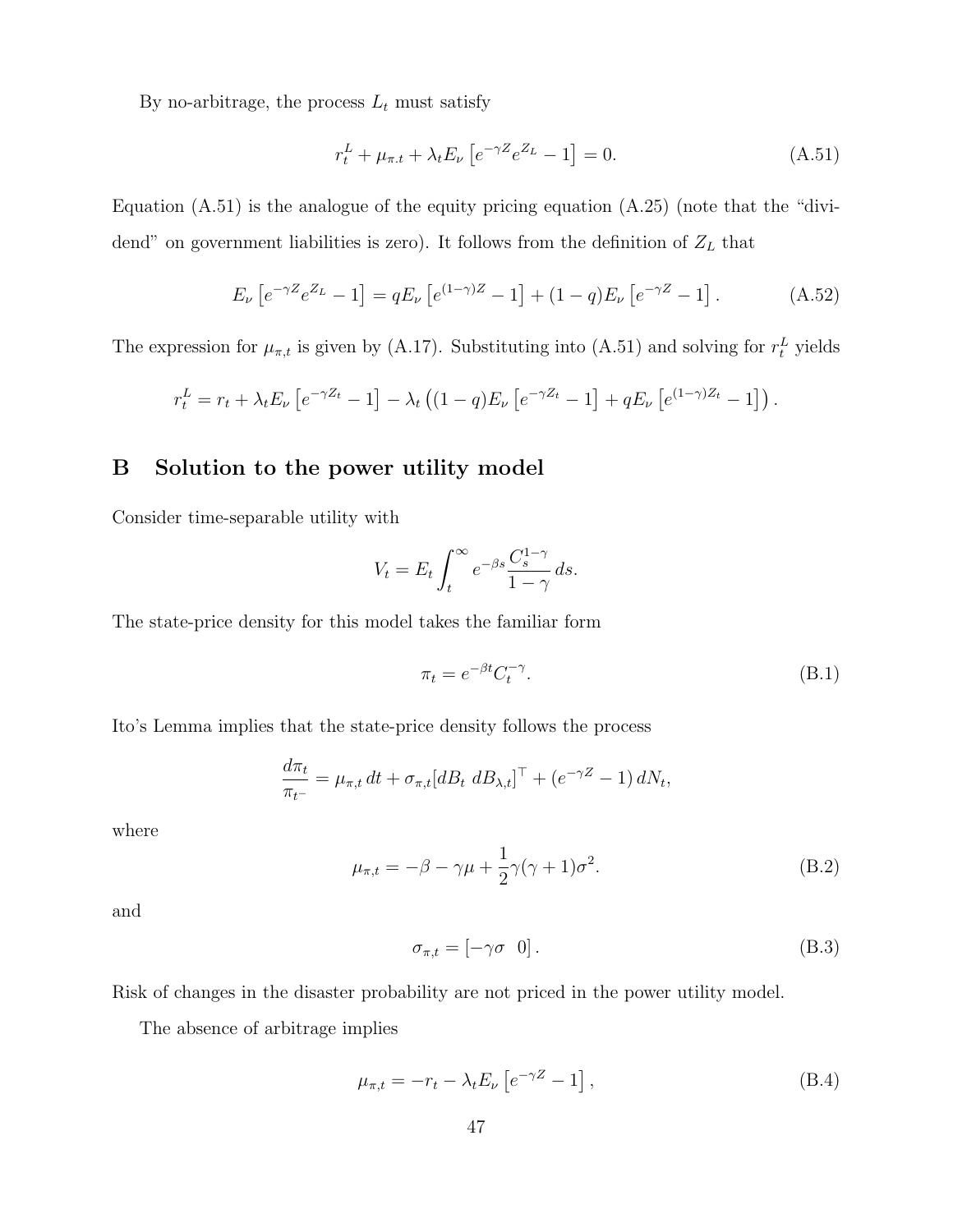It follows from (B.2) that the riskfree rate under power utility is given by

$$
r_t = \beta + \gamma \mu - \frac{1}{2} \gamma (\gamma + 1) \sigma^2 - \lambda_t E_\nu \left[ e^{-\gamma Z} - 1 \right].
$$

As in the recursive utility model, let  $F(\lambda_t, D_t) = F_t$  denote the price of the dividend claim. The same no-arbitrage equation holds (except, of course, the processes for  $\pi_t$  and therefore  $F_t$  will differ):

$$
\mu_{F,s} + \mu_{\pi,s} + \frac{D_s}{F_s} + \sigma_{\pi,s} \sigma_{F,s}^{\top} + \lambda_s E_{\nu} \left[ e^{(\phi - \gamma)Z} - 1 \right] = 0.
$$
 (B.5)

Conjecture that

$$
F(\lambda, D) = G(\lambda)D.
$$

The resulting partial differential equation for G is

$$
G\mu_D + G'\kappa(\bar{\lambda} - \lambda_t) + \frac{1}{2}G''\sigma_\lambda^2 \lambda_t - G\left(\gamma\mu + \beta - \gamma(\gamma + 1)\sigma^2\right) + 1 - G\gamma\sigma^2 \phi + G\lambda_t E_\nu \left[e^{(\phi - \gamma)Z} - 1\right] = 0. \quad (B.6)
$$

As in the recursive utility case, the solution to this equation takes the form

$$
G(\lambda) = \int_0^\infty \exp\left\{ a_{p,\phi}(\tau) + b_{p,\phi}(\tau)\lambda \right\} d\tau,
$$

where  $a_{p,\phi}(\tau)$  and  $b_{p,\phi}(\tau)$  satisfy ordinary differential equations

$$
a'_{p,\phi}(\tau) = \mu_D - \gamma \mu - \beta + \frac{1}{2}\gamma(\gamma + 1)\sigma^2 - \gamma \sigma^2 \phi + \kappa \bar{\lambda} b_{p,\phi}(\tau)
$$

and

$$
b'_{p,\phi}(\tau) = \frac{1}{2}\sigma_{\lambda}^2 b_{p,\phi}(\tau)^2 - \kappa b_{p,\phi}(\tau) + E_{\nu} \left[ e^{(\phi - \gamma)Z} - 1 \right].
$$

with boundary conditions  $a_{p,\phi}(0) = b_{p,\phi}(0) = 0$ . These ordinary differential equations take the same form as those in the recursive utility case and therefore have analogous solutions.

The equity premium for power utility can be computed in the same way as for recursive utility (see Appendix A.3). The equity premium is given by

$$
r_t^e - r_t = -\sigma_{\pi,t}\sigma_{F,t}^{\top} + \lambda_t E_\nu \left[ (e^{-\gamma Z} - 1)(1 - e^{\phi Z}) + e^{\phi Z} - 1 \right].
$$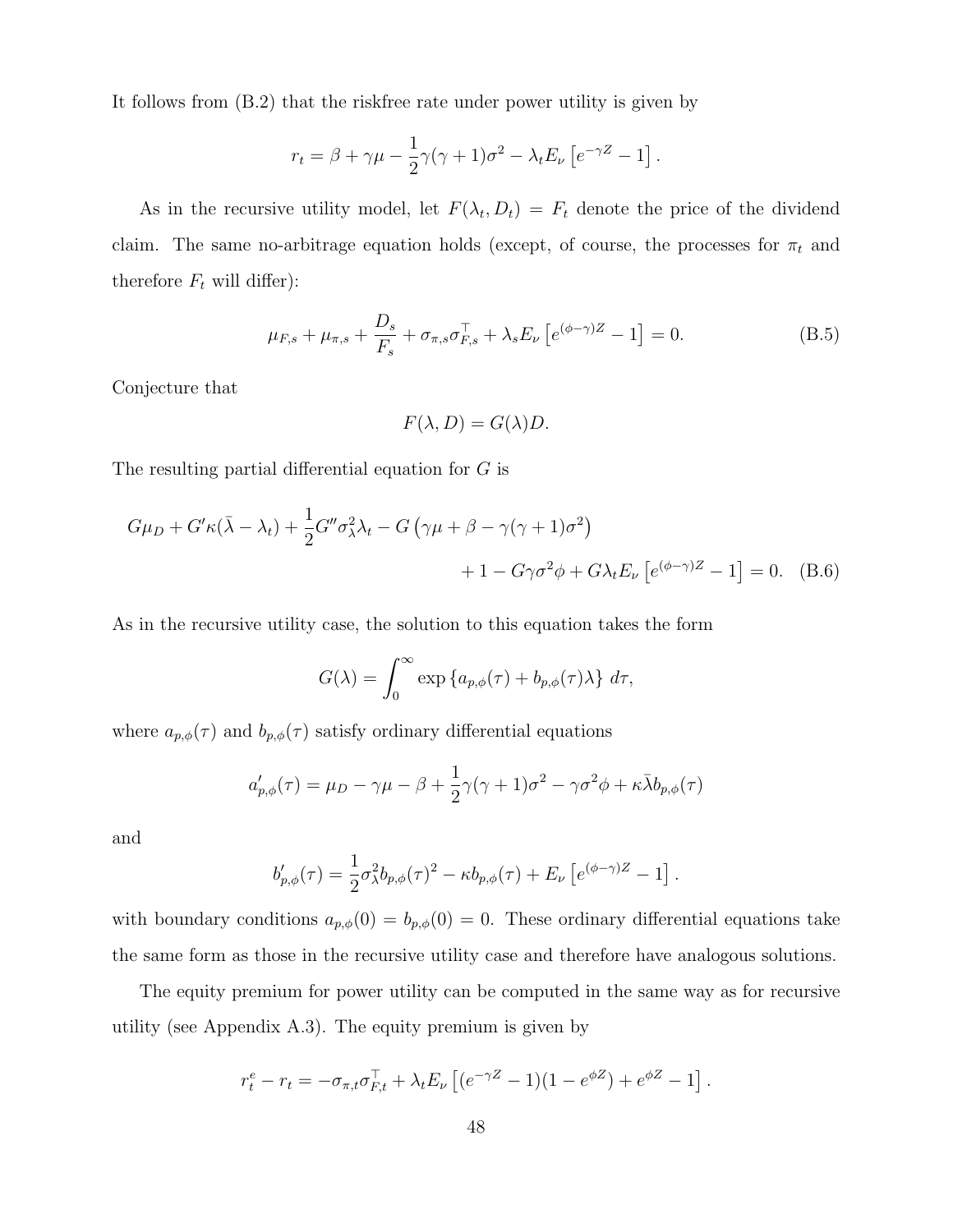Thus the equity premium takes the same general form as under recursive utility. However,  $\sigma_{\pi,t}$  is different. Ito's Lemma implies

$$
\sigma_{F,t} = \left[ \phi \sigma \left( G'(\lambda_t) / G(\lambda_t) \right) \sigma_\lambda \sqrt{\lambda_t} \right].
$$

Therefore, from (B.3), it follows that

$$
r_t^e - r_t = \phi \gamma \sigma^2 + \lambda_t E_\nu \left[ e^{-\gamma Z} (1 - e^{\phi Z}) \right].
$$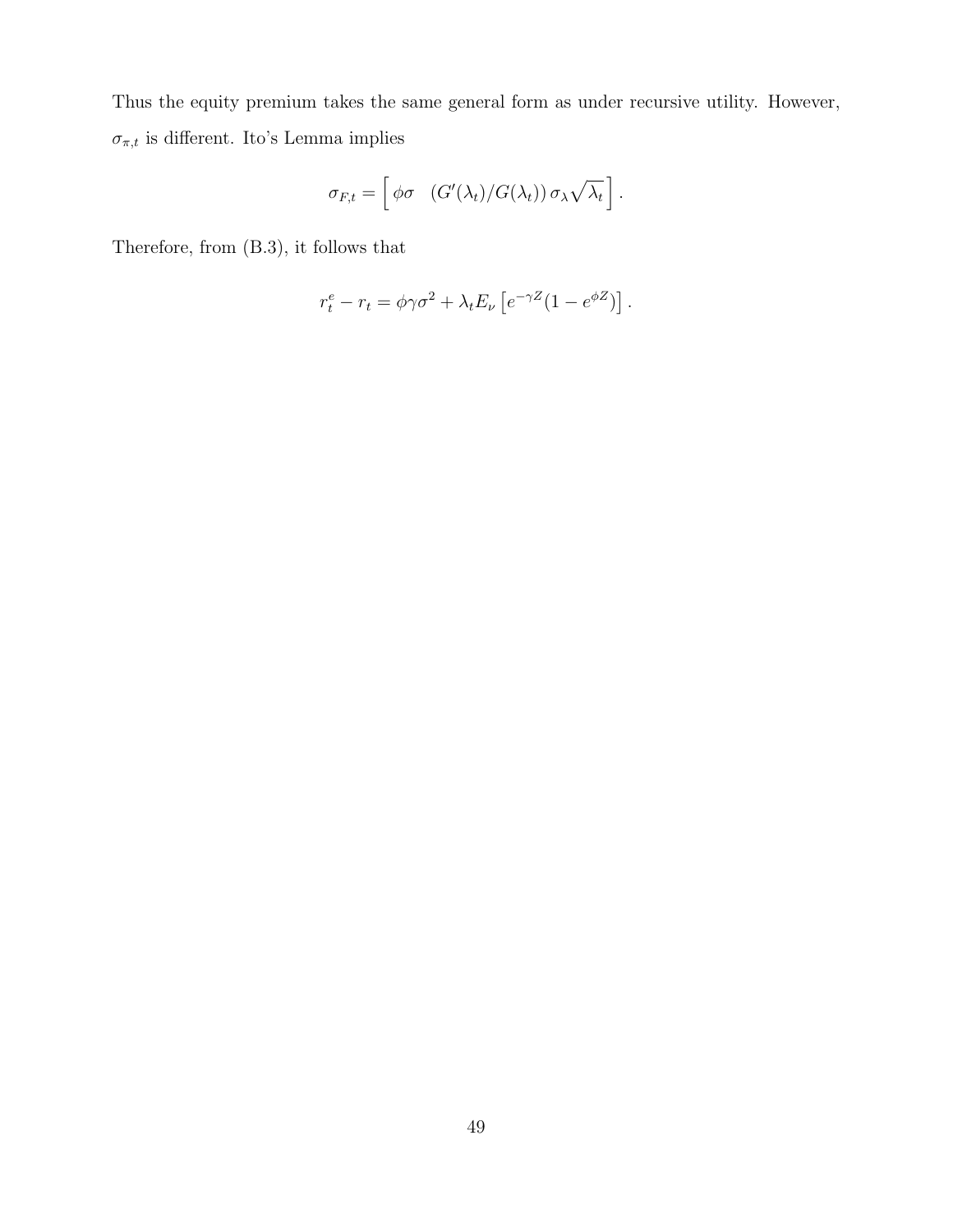## References

- Abel, Andrew, 1999, Risk premia and term premia in general equilibrium, Journal of Monetary Economics 43, 3–33.
- Bansal, Ravi, and Amir Yaron, 2004, Risks for the long-run: A potential resolution of asset pricing puzzles, Journal of Finance 59, 1481–1509.
- Barro, Robert J., 2006, Rare disasters and asset markets in the twentieth century, The Quarterly Journal of Economics pp. 823–866.
- Barro, Robert J., 2009, Rare disasters, asset prices, and welfare costs, forthcoming, American Economic Review.
- Barro, Robert J., and Jose F. Ursua, 2008, Macroeconomic crises since 1870, Brookings Papers on Economic Activity no. 1, 255–350.
- Barro, Robert J., and Jose F. Ursua, 2009, Stock-market crashes and depressions, NBER Working Paper No. 14760.
- Berkman, Henk, Ben Jacobsen, and John Lee, 2010, Time-varying rare disaster risk and stock returns, forthcoming, Journal of Financial Economics.
- Black, Fischer, 1976, Studies of stock price volatility changes, in Proceedings of the Business and Economic Satistics Section, American Statistical Association (American Statistical Association, Washington ).
- Campbell, John Y., 2003, Consumption-based asset pricing, in G. Constantinides, M. Harris, and R. Stulz, eds.: *Handbook of the Economics of Finance, vol. 1b* (Elsevier Science, North-Holland ).
- Campbell, John Y., and John H. Cochrane, 1999, By force of habit: A consumption-based explanation of aggregate stock market behavior, Journal of Political Economy 107, 205– 251.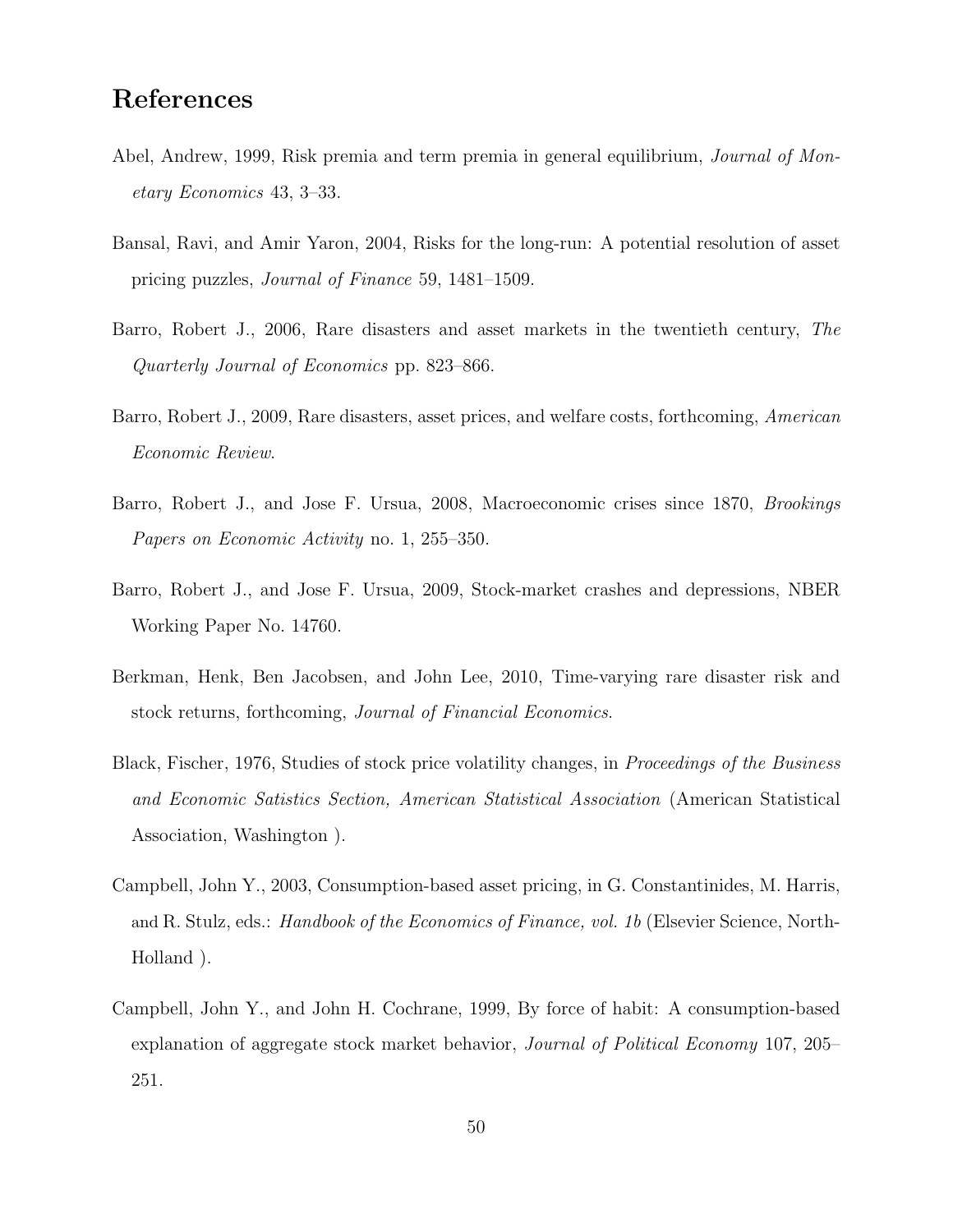- Campbell, John Y., and Robert J. Shiller, 1988, The dividend-price ratio and expectations of future dividends and discount factors, Review of Financial Studies 1, 195–228.
- Cochrane, John H., 1992, Explaining the variance of price-dividend ratios, Review of Financial Studies 5, 243–280.
- Cochrane, John H., 1994, Permanent and transitory components of GDP and stock prices, Quarterly Journal of Economics 109, 241–265.
- Cox, John C., Jonathan C. Ingersoll, and Stephen A. Ross, 1985, A theory of the term structure of interest rates, Econometrica 53, 385–408.
- Dittmar, Robert F., 2002, Nonlinear Pricing Kernels, Kurtosis Preference, and Evidence from the Cross Section of Equity Returns, The Journal of Finance 57, pp. 369–403.
- Drechsler, Itamar, and Amir Yaron, 2008, What's vol got to do with it, Working paper, University of Pennsylvania.
- Duffie, Darrell, and Larry G Epstein, 1992, Asset pricing with stochastic differential utility, Review of Financial Studies 5, 411–436.
- Duffie, Darrell, Jun Pan, and Kenneth Singleton, 2000, Transform analysis and asset pricing for affine jump-diffusions, Econometrica 68, 1343–1376.
- Duffie, Darrell, and Costis Skiadas, 1994, Continuous-time asset pricing: A utility gradient approach, Journal of Mathematical Economics 23, 107–132.
- Epstein, Larry, and Stan Zin, 1989, Substitution, risk aversion and the temporal behavior of consumption and asset returns: A theoretical framework, Econometrica 57, 937–969.
- Eraker, Bjorn, and Ivan Shaliastovich, 2008, An Equilibrium Guide to Designing Affine Pricing Models, Mathematical Finance 18, 519–543.
- Fama, Eugene F., and Kenneth R. French, 1989, Business conditions and expected returns on stocks and bonds, Journal of Financial Economics 25, 23–49.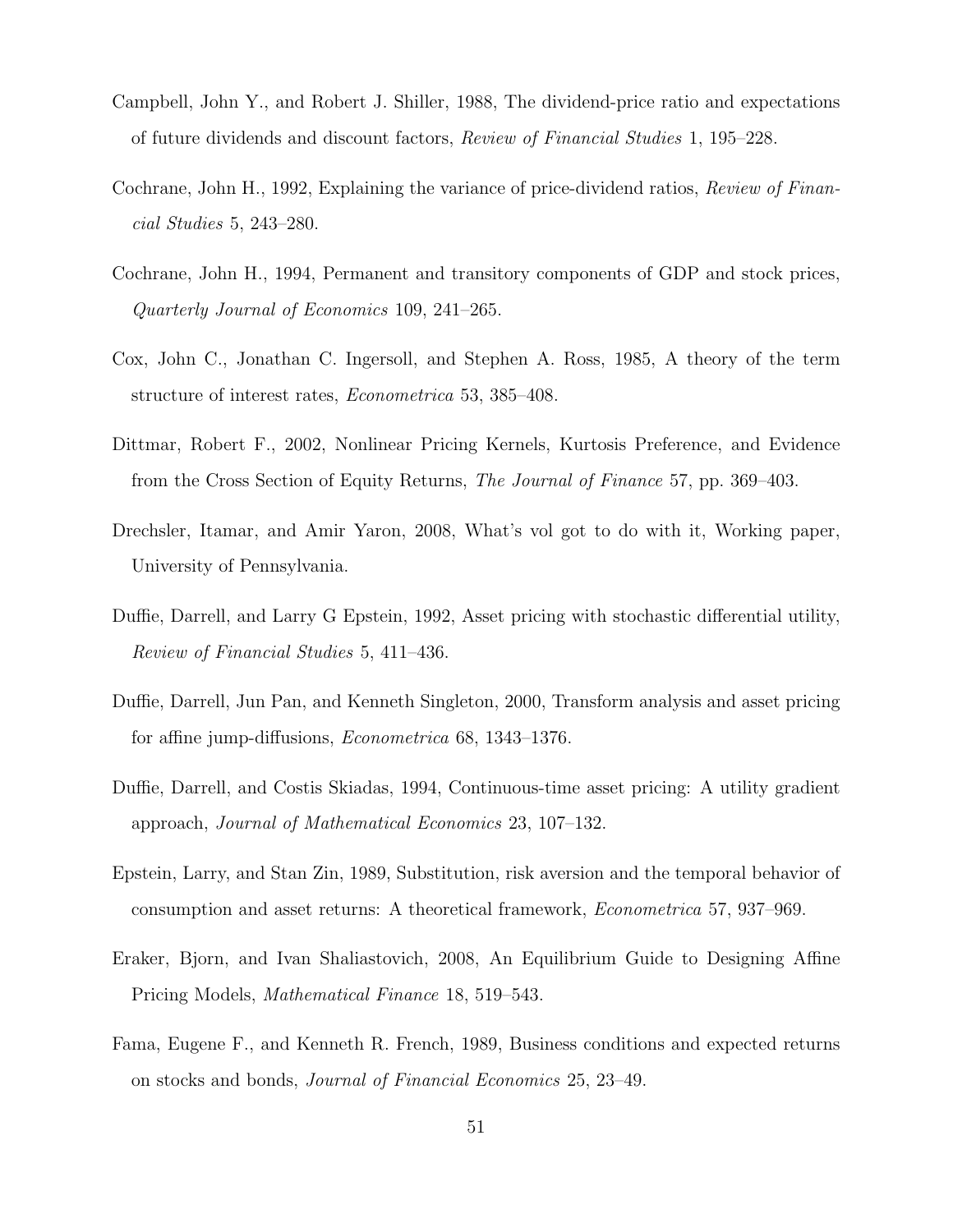- Fama, Eugene F., and Kenneth R. French, 2001, Disappearing dividends: changing firm characteristics or lower propensity to pay?, Journal of Financial Economics 60, 3 – 43.
- Gabaix, Xavier, 2008a, An exactly solved framework for ten puzzles in macro-finance, NBER Working Paper No. 13724.
- Gabaix, Xavier, 2008b, Linearity-generating processes: A modelling tool yielding closed forms for asset prices, Working paper, New York University.
- Glasserman, Paul, 2004, Monte Carlo Methods in Financial Engineering. (Springer Science + Business Media New York, New York).
- Gourio, Francois, 2008, Time-series predictability in the disaster model, Working paper, Boston University.
- Hall, Robert E., 1988, Intertemporal substitution in consumption, Journal of Political Economy 96, 221–273.
- Hansen, Lars Peter, 2008, Modeling the long run: Valuation in dynamic stochastic economies, Working Paper, University of Chicago.
- Harvey, Campbell, 1989, Time-varying conditional covariances in tests of asset pricing models, Journal of Financial Economics 24, 289–317.
- Harvey, Campbell R., and Akhtar Siddique, 1999, Autoregressive Conditional Skewness, The Journal of Financial and Quantitative Analysis 34, pp. 465–487.
- Harvey, Campbell R., and Akhtar Siddique, 2000a, Conditional Skewness in Asset Pricing Tests, The Journal of Finance 55, pp. 1263–1295.
- Harvey, Campbell R., and Akhtar Siddique, 2000b, Time-varying conditional skewness and the market risk premium, Research in Banking and Finance 1, 27–60.
- Hodrick, Robert J., 1992, Dividend yields and expected stock returns: Alternative procedures for inference and measurement, Review of Financial Studies 5, 357–386.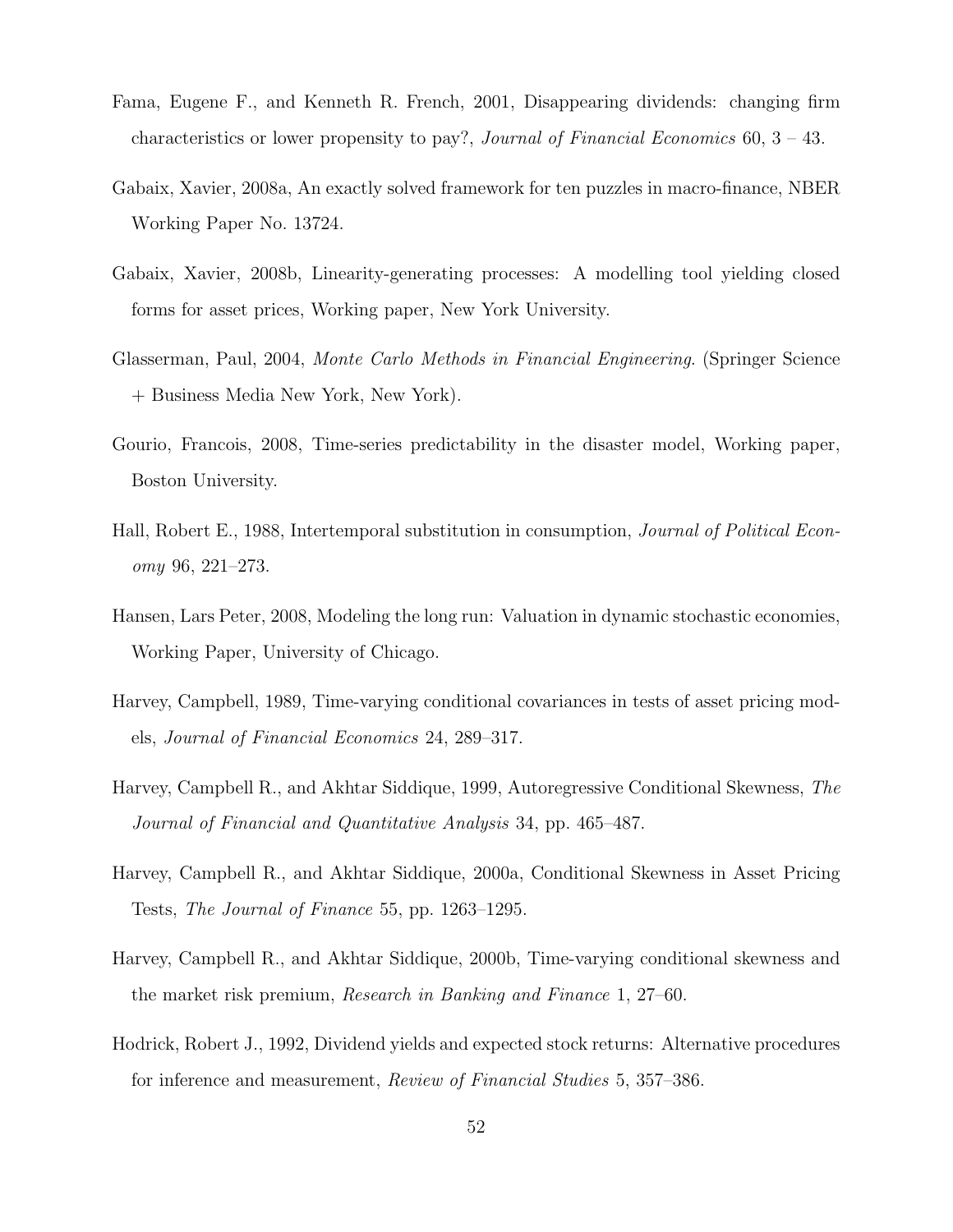- Keim, Donald B., and Robert F. Stambaugh, 1986, Predicting returns in the stock and bond markets, Journal of Financial Economics 17, 357–390.
- Kreps, D., and E. Porteus, 1978, Temporal resolution of uncertainty and dynamic choice theory, Econometrica 46, 185–200.
- LeRoy, Stephen F., and Richard D. Porter, 1981, The present-value relation: Tests based on implied variance bounds, Econometrica 49, 555–574.
- Lettau, Martin, and Sydney C. Ludvigson, 2001, Consumption, aggregate wealth and expected stock returns, Journal of Finance 56, 815–849.
- Lettau, Martin, and Sydney C. Ludvigson, 2005, Expected returns and expected dividend growth, Journal of Financial Economics 76, 583–626.
- Lettau, Martin, and Jessica A. Wachter, 2007, Why is long-horizon equity less risky? A duration-based explanation of the value premium, Journal of Finance 62, 55–92.
- Liu, Jun, Jun Pan, and Tan Wang, 2005, An equilibrium model of rare-event premia and its implication for option smirks, Review of Financial Studies 18, 131–164.
- Longstaff, Francis A., and Monika Piazzesi, 2004, Corporate earnings and the equity premium, Journal of Financial Economics 74, 401–421.
- Maddison, Angus, 2003, The World Economy: Historical Statistics. (OECD Paris).
- Martin, Ian, 2008, Consumption-based asset pricing with higher cumulants, Working paper, Stanford University.
- Mehra, Rajnish, and Edward Prescott, 1985, The equity premium puzzle, Journal of Monetary Economics 15, 145–161.
- Menzly, Lior, Tano Santos, and Pietro Veronesi, 2004, Understanding predictability, Journal of Political Economy 112, 1–47.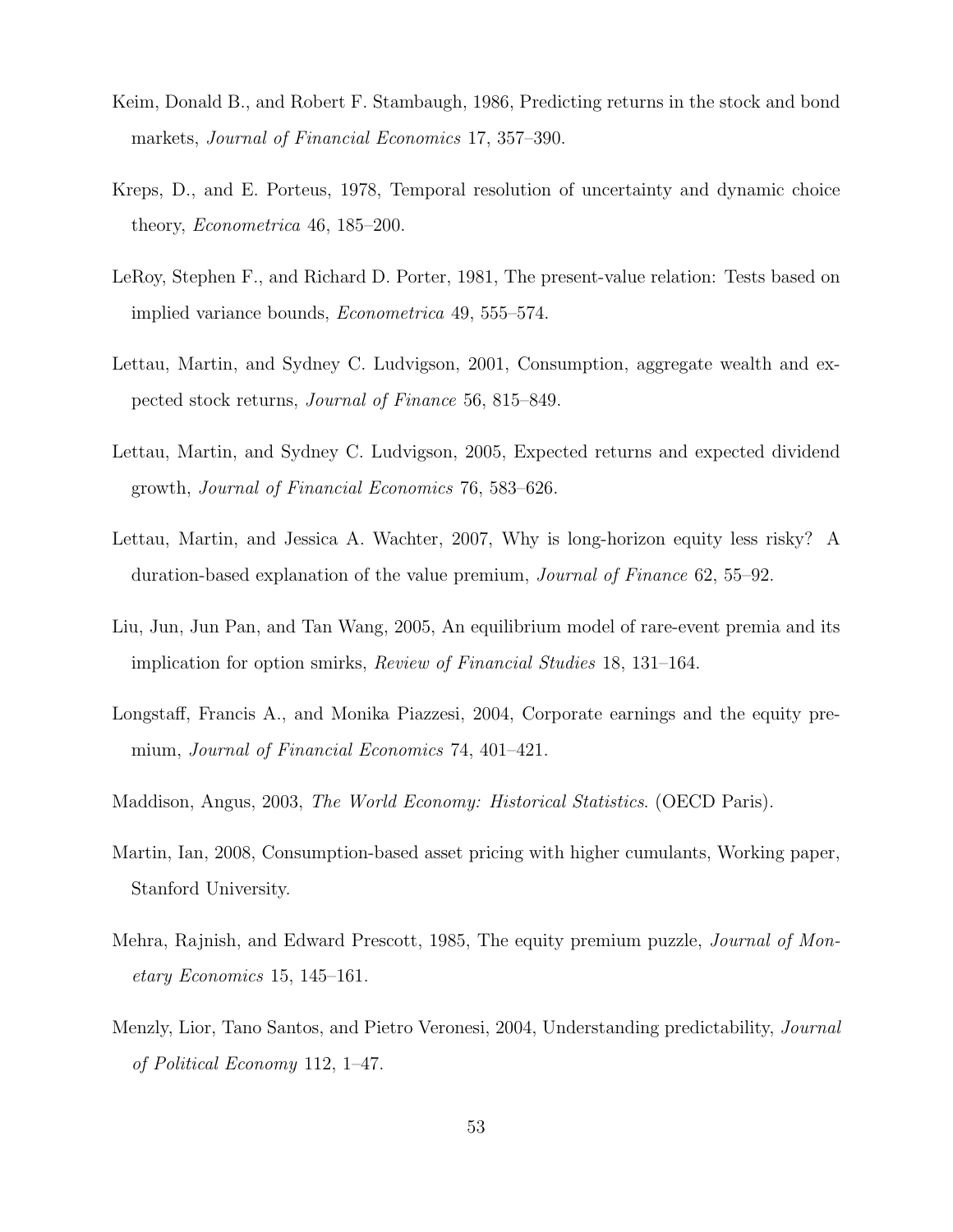- Naik, Vasanttilak, and Moon Lee, 1990, General equilibrium pricing of options on the market portfolio with discontinuous returns, Review of Financial Studies 3, 493–521.
- Nakamura, Emi, Jon Steinsson, Robert Barro, and Jose Ursua, 2011, Crises and recoveries in an empirical model of consumption disasters, Working paper, Columbia University and Harvard University.
- Nelson, Daniel B., 1991, Conditional heteroskedasticity in asset returns: A new approach, Econometrica 59, 347–370.
- Reitz, Thomas A., 1988, The equity risk premium: A solution, Journal of Monetary Economics 22, 117–131.
- Santa-Clara, Pedro, and Shu Yan, 2006, Crashes, volatility, and the equity premium: Lessons from S&P 500 options, Working paper, UCLA and University of Arizona.
- Schwert, William G., 1989, Why does stock market volatility change over time?, Journal of Finance 44, 1115–1153.
- Shiller, Robert J., 1981, Do stock prices move too much to be justified by subsequent changes in dividends?, American Economic Review 71, 421–436.
- Shiller, Robert J., 1989, Market Volatility. (MIT Press Cambridge, MA).
- Tauchen, George, 2005, Stochastic volatility in general equilibrium, Working paper, Duke University.
- Veronesi, Pietro, 2004, The Peso problem hypothesis and stock market returns, Journal of Economic Dynamics and Control pp. 707–725.
- Vissing-Jørgensen, Annette, 2002, Limited Asset Market Participation and the Elasticity of Intertemporal Substitution, Journal of Political Economy 110, 825–853.
- Weil, Philippe, 1990, Nonexpected utility in macroeconomics, *Quarterly Journal of Eco*nomics 105, 29–42.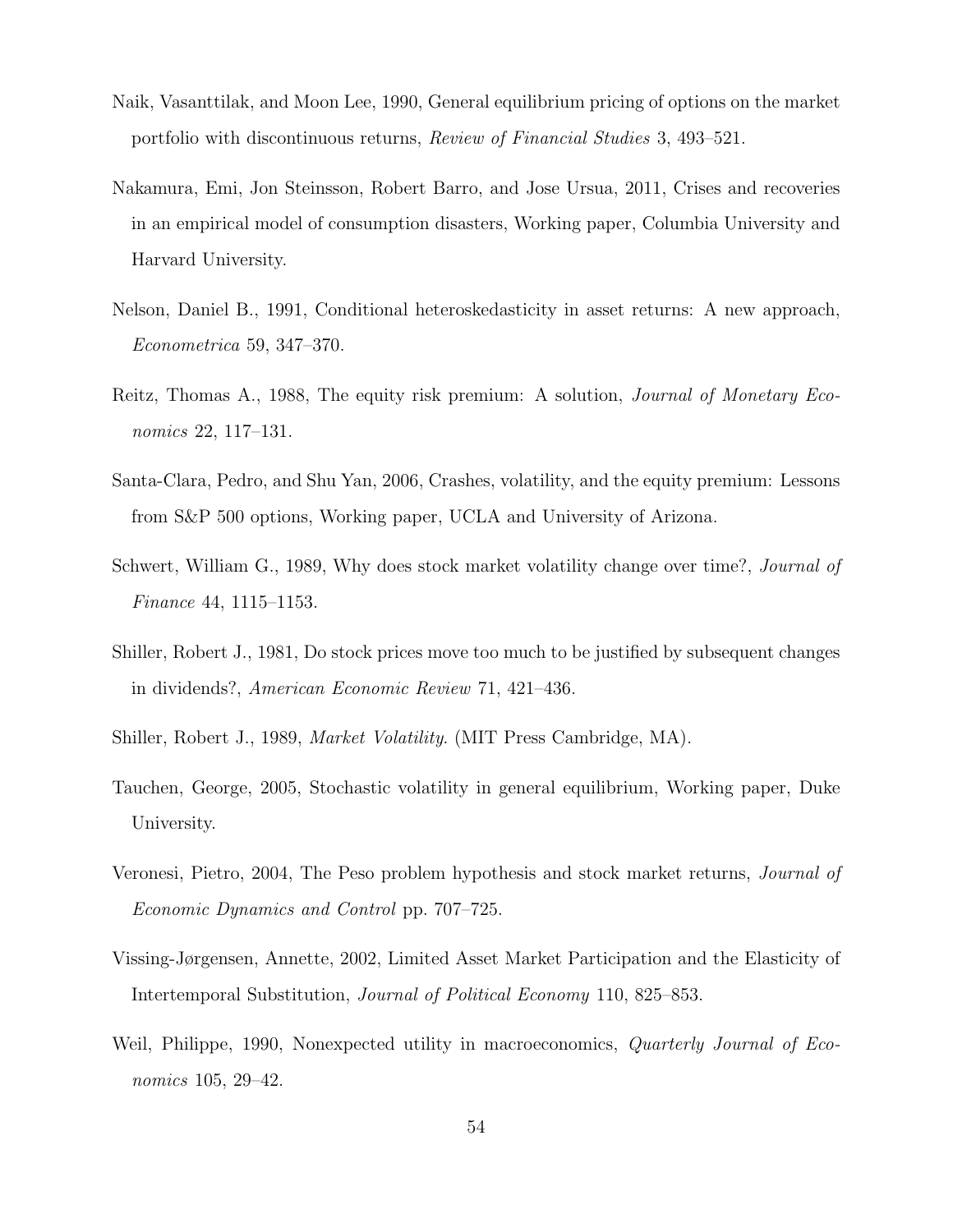Weitzman, Martin L., 2007, Subjective Expectations and Asset-Return Puzzles, The American Economic Review 97, pp. 1102–1130.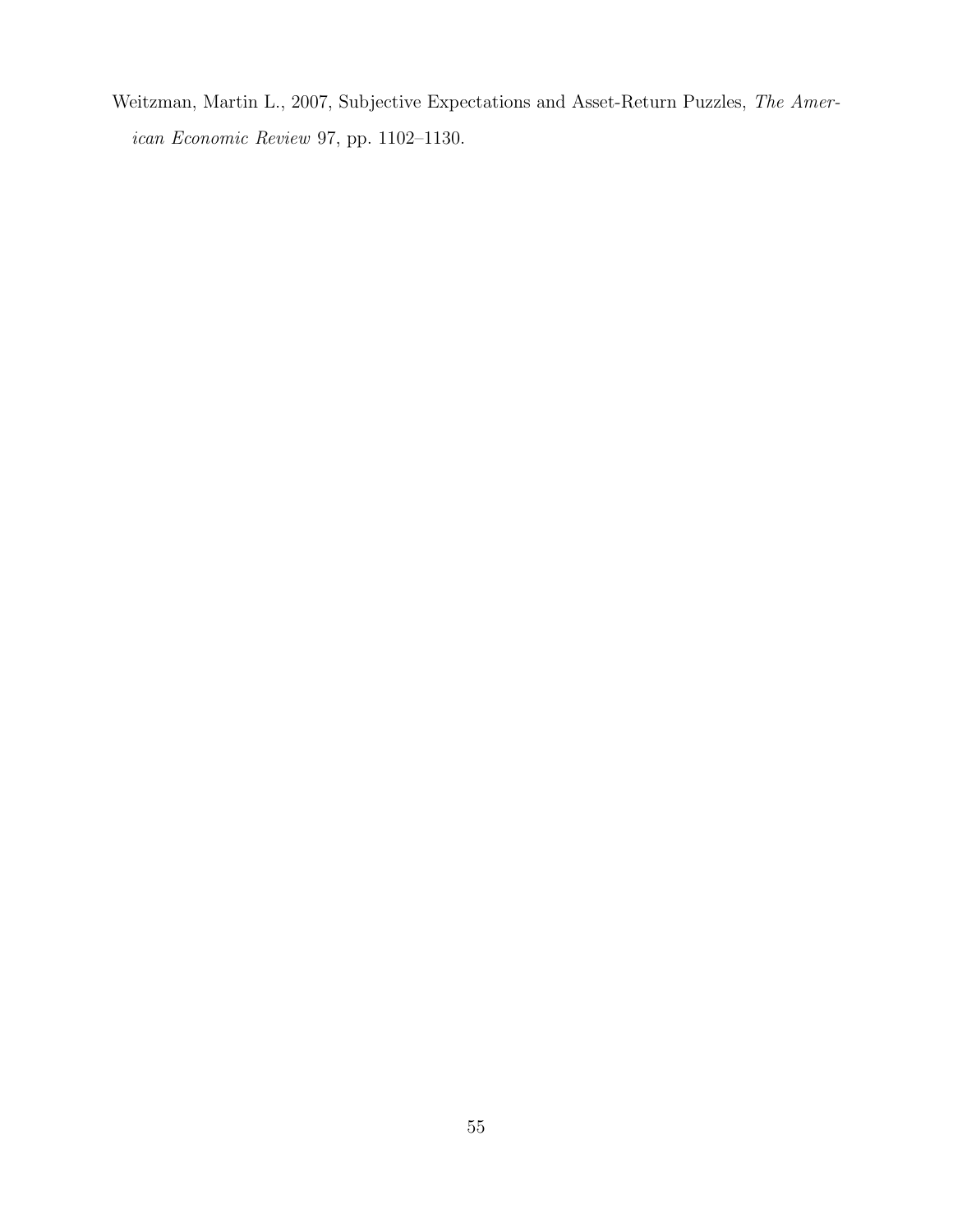|  |  | Table 1: Parameters for the time-varying disaster risk model |  |  |
|--|--|--------------------------------------------------------------|--|--|
|  |  |                                                              |  |  |

| Relative risk aversion $\gamma$                          | 3.0    |
|----------------------------------------------------------|--------|
| Rate of time preference $\beta$                          | 0.012  |
| Average growth in consumption (normal times) $\mu$       | 0.0252 |
| Volatility of consumption growth (normal times) $\sigma$ | 0.020  |
| Leverage $\phi$                                          | 2.6    |
| Average probability of a rare disaster $\lambda$         | 0.0355 |
| Mean reversion $\kappa$                                  | 0.080  |
| Volatility parameter $\sigma_{\lambda}$                  | 0.067  |
| $\sigma_{\lambda}E\left[\lambda^{1/2}\right]$            | 0.0114 |
| Probability of default given disaster $q$                | 0.40   |

Notes: The table shows parameter values for the time-varying disaster risk model. The process for the disaster intensity is given by

$$
d\lambda_t = \kappa(\bar{\lambda} - \lambda_t) dt + \sigma_{\lambda} \sqrt{\lambda_t} dB_{\lambda, t}.
$$

The consumption (endowment) process is given by

$$
dC_t = \mu C_t dt + \sigma C_t dB_t + (e^{Z_t} - 1)C_{t^-} dN_t,
$$

where  $N_t$  is a Poisson process with intensity  $\lambda_t$ , and  $Z_t$  is calibrated to the distribution of large declines in GDP in the data. The dividend  $D_t$  equals  $C_t^{\phi}$  $t^{\phi}$ . The representative agent has recursive utility defined by  $V_t = E_t \int_t^{\infty} f(C_s, V_s) ds$ , with normalized aggregator

$$
f(C,V) = \beta(1-\gamma)V\left[\log C - \frac{1}{1-\gamma}\log((1-\gamma)V)\right].
$$

Parameter values are in annual terms.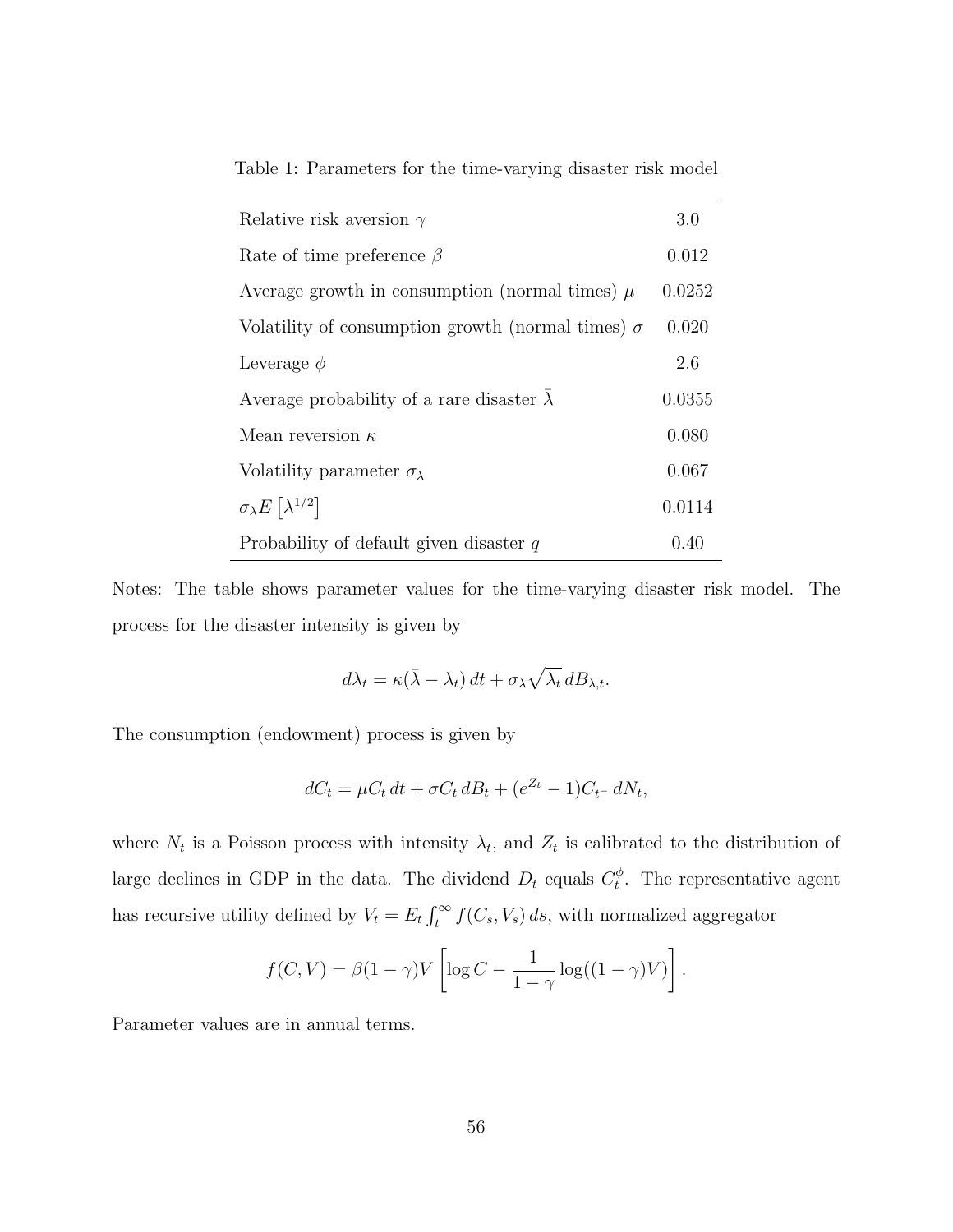|                    | Model      | U.S. Data   |       |
|--------------------|------------|-------------|-------|
|                    | Population | Conditional |       |
| $E[R^b]$           | 0.99       | 1.36        | 1.34  |
| $\sigma(R^b)$      | 3.79       | 2.00        | 2.66  |
| $E[R^e - R^b]$     | 7.61       | 8.85        | 7.06  |
| $\sigma(R^e)$      | 19.89      | 17.66       | 17.72 |
| Sharpe Ratio       | 0.39       | 0.49        | 0.40  |
| $\sigma(\Delta c)$ | 6.36       | 1.99        | 1.34  |
| $\sigma(\Delta d)$ | 16.53      | 5.16        | 6.59  |

Table 2: Population moments from simulated data and sample moments from the historical time series

Notes: The model is simulated at a monthly frequency and simulated data are aggregated to an annual frequency. Data moments are calculated using overlapping annual observations constructed from quarterly U.S. data, from 1947 through the first quarter of 2010. With the exception of the Sharpe ratio, moments are in percentage terms. The second column reports population moments from simulated data. The third column reports moments from simulated data that are calculated over years in which a disaster did not occur. The last column reports annual sample moments.  $R<sup>b</sup>$  denotes the gross return on the government bond,  $R^e$  the gross equity return,  $\Delta c$  growth in log consumption and  $\Delta d$  growth in log dividends.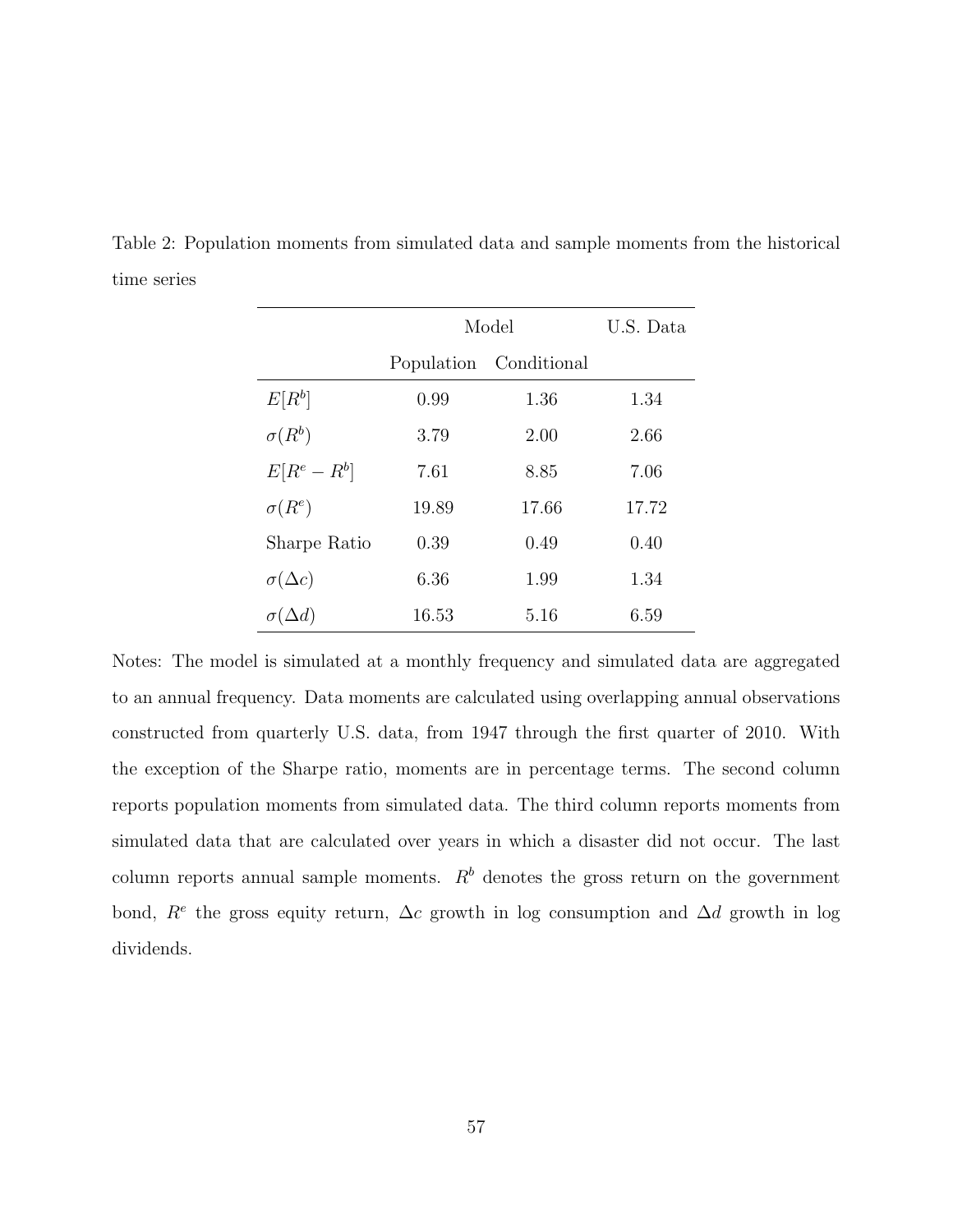|                                      | Horizon in years |                |                                     |         |         |         |  |
|--------------------------------------|------------------|----------------|-------------------------------------|---------|---------|---------|--|
|                                      | 1                | $\overline{2}$ | $\overline{4}$                      | 6       | 8       | 10      |  |
|                                      |                  |                | Panel A: Model – Population moments |         |         |         |  |
| $\beta_1$                            | $-0.11$          | $-0.22$        | $-0.40$                             | $-0.56$ | $-0.69$ | $-0.82$ |  |
| $R^2$                                | 0.04             | 0.08           | 0.15                                | 0.20    | 0.23    | 0.26    |  |
| Panel B: Model – Conditional moments |                  |                |                                     |         |         |         |  |
| $\beta_1$                            | $-0.16$          | $-0.30$        | $-0.56$                             | $-0.77$ | $-0.95$ | $-1.10$ |  |
| $R^2$                                | 0.13             | 0.24           | 0.41                                | 0.52    | 0.59    | 0.63    |  |
| Panel B: U.S. Data                   |                  |                |                                     |         |         |         |  |
| $\beta_1$                            | $-0.13$          | $-0.23$        | $-0.33$                             | $-0.48$ | $-0.64$ | $-0.86$ |  |
| $t$ -stat                            | $-2.62$          | $-2.87$        | $-3.64$                             | $-4.80$ | $-5.82$ | $-5.67$ |  |
| $R^2$                                | 0.09             | 0.17           | 0.23                                | 0.30    | 0.38    | 0.43    |  |

Table 3: Long-horizon regressions: Excess returns

Notes: Excess returns are regressed on the lagged price-dividend ratio in data simulated from the model and in quarterly data from 1947 to 2010.1. Specifically, the table reports coefficients  $\beta_1$ ,  $R^2$  statistics and, for the sample, Newey-West t-statistics for regressions

$$
\sum_{i=1}^{h} \log(R_{t+i}^{e}) - \log(R_{t+i}^{b}) = \beta_0 + \beta_1(p_t - d_t) + \epsilon_t,
$$

where  $R_{t+i}^e$  and  $R_{t+i}^b$  are, respectively, the return on the aggregate market and the return on the government bill between  $t + i - 1$  and  $t + i$  and  $p_t - d_t$  is the log price-dividend ratio on the aggregated market. The time-varying disaster risk model is simulated at a monthly frequency and simulated data are aggregated to an annual frequency. Panel A reports population moments from simulated data. Panel B reports moments from simulated data that are calculated over years in which a disaster does not take place (for a horizon of 2, for example, all 2-year periods in which a disaster takes place are eliminated). Panel C reports sample moments.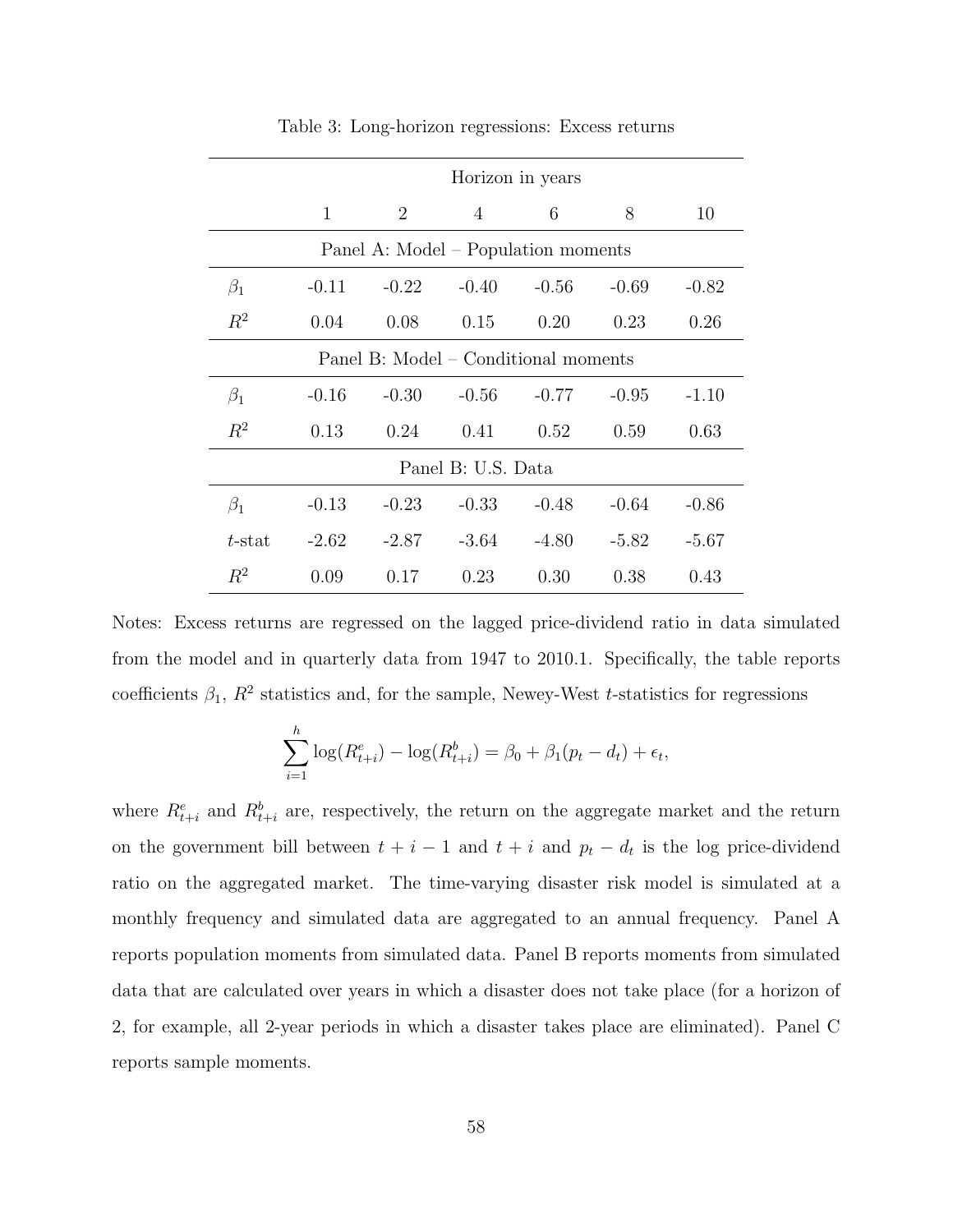|           | Horizon in years                    |          |          |          |          |          |  |  |
|-----------|-------------------------------------|----------|----------|----------|----------|----------|--|--|
|           | 1                                   | 2        | 4        | 6        | 8        | 10       |  |  |
|           | Panel A: Model – Population moments |          |          |          |          |          |  |  |
| $\beta_1$ | 0.02                                | 0.04     | 0.07     | 0.10     | 0.12     | 0.13     |  |  |
| $R^2$     | 0.01                                | 0.02     | 0.04     | 0.05     | 0.06     | 0.06     |  |  |
|           | Panel B: U.S. Data                  |          |          |          |          |          |  |  |
| $\beta_1$ | $-0.001$                            | $-0.006$ | $-0.009$ | $-0.011$ | $-0.016$ | $-0.014$ |  |  |
| $t$ -stat | $-0.22$                             | $-0.85$  | $-1.02$  | $-1.15$  | $-1.09$  | $-0.79$  |  |  |
| $R^2$     | 0.0006                              | 0.0137   | 0.0164   | 0.0180   | 0.0268   | 0.0162   |  |  |

Table 4: Long-horizon regressions: Consumption growth

Notes: Growth in aggregate consumption is regressed on the lagged price-dividend ratio in data simulated from the model and in quarterly data from 1947 to 2010.1. Specifically, the table reports coefficients  $\beta_1$ ,  $R^2$  statistics and, for the sample, Newey-West t-statistics for regressions

$$
\sum_{i=1}^{h} \Delta c_{t+i} = \beta_0 + \beta_1 (p_t - d_t) + \epsilon_t,
$$

where  $\Delta c_{t+i}$  is log growth in aggregate consumption between periods  $t + i - 1$  and  $t + i$ and  $p_t - d_t$  is the log price-dividend ratio on the aggregated market. The time-varying disaster risk model is simulated at a monthly frequency and simulated data are aggregated to an annual frequency. Panel A reports population moments from simulated data. Panel B reports sample moments. The conditional moments, namely the slope coefficient and the  $R<sup>2</sup>$ calculated over periods in the simulation without disasters, are equal to zero.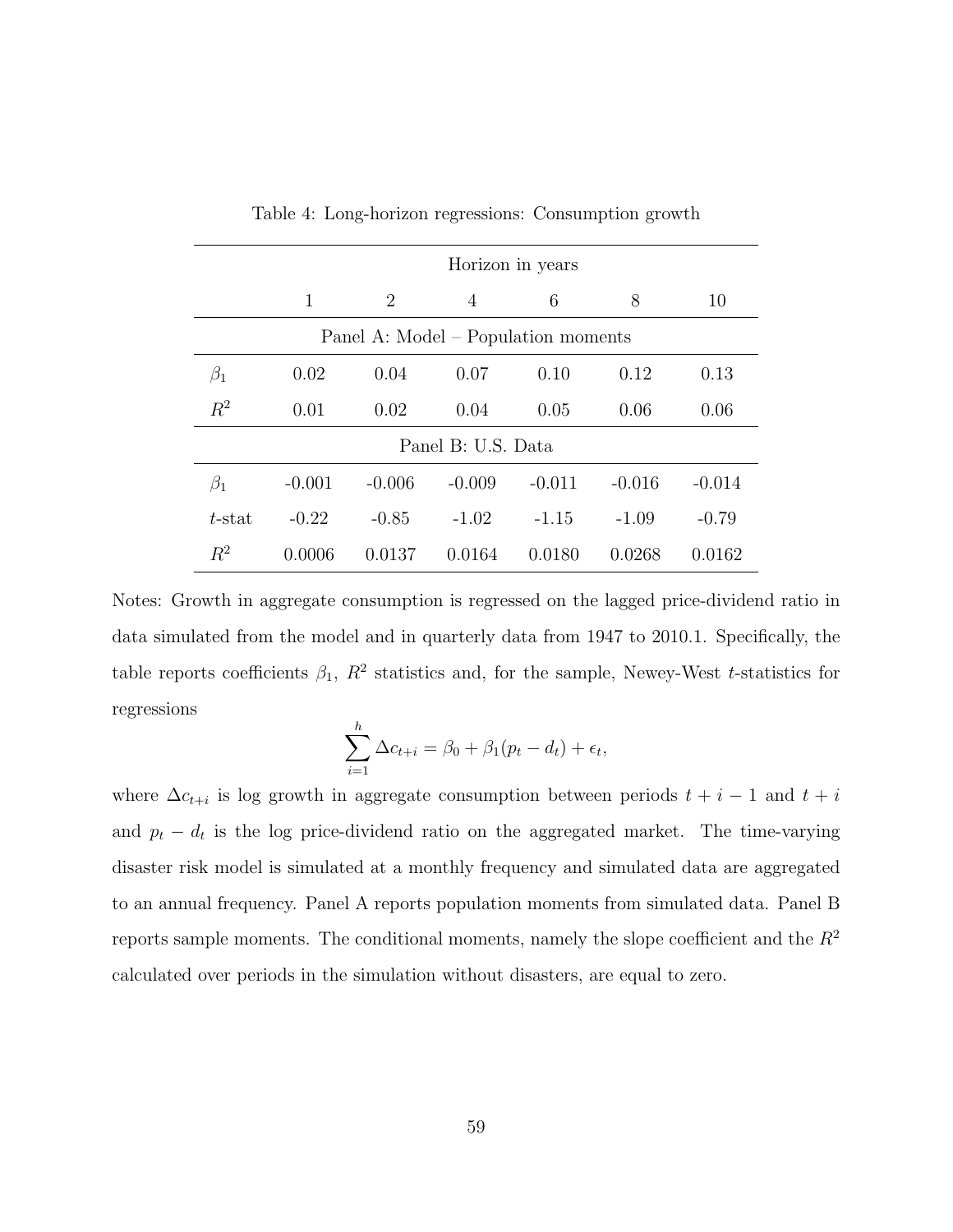|                                                                           |                                          | Model       | U.S. Data |  |  |  |  |
|---------------------------------------------------------------------------|------------------------------------------|-------------|-----------|--|--|--|--|
|                                                                           | Population                               | Conditional |           |  |  |  |  |
|                                                                           | Panel A: Calibration with OECD disasters |             |           |  |  |  |  |
| $E[R^b]$                                                                  | 1.56                                     | 1.86        | 1.34      |  |  |  |  |
| $\sigma(R^b)$                                                             | 3.38                                     | 1.75        | 2.66      |  |  |  |  |
| $E[R^e - R^b]$                                                            | 6.82                                     | 7.83        | 7.06      |  |  |  |  |
| $\sigma(R^e)$                                                             | 20.13                                    | 18.33       | 17.72     |  |  |  |  |
| Sharpe Ratio                                                              | 0.35                                     | 0.42        | 0.40      |  |  |  |  |
| $\sigma(\Delta c)$                                                        | 5.86                                     | 1.99        | 1.34      |  |  |  |  |
| $\sigma(\Delta d)$                                                        | 15.24                                    | 5.16        | 6.59      |  |  |  |  |
| Panel B: Calibration with disasters of moderate severity and $\gamma = 6$ |                                          |             |           |  |  |  |  |
| $E[R^b]$                                                                  | 2.74                                     | 2.89        | 1.34      |  |  |  |  |
| $\sigma(R^b)$                                                             | 1.58                                     | 0.61        | 2.66      |  |  |  |  |
| $E[R^e - R^b]$                                                            | 5.48                                     | 6.06        | 7.06      |  |  |  |  |
| $\sigma(R^e)$                                                             | 16.44                                    | 15.69       | 17.72     |  |  |  |  |
| Sharpe Ratio                                                              | 0.34                                     | 0.38        | 0.40      |  |  |  |  |
| $\sigma(\Delta c)$                                                        | 3.08                                     | 1.99        | 1.34      |  |  |  |  |
| $\sigma(\Delta d)$                                                        | 8.02                                     | 5.16        | 6.59      |  |  |  |  |

Table 5: Results from alternative calibrations

Notes: Panel A describes data simulated from the model when the distribution of disasters are calibrated to those from OECD countries only. The average disaster probability  $\bar{\lambda}$  = 2.86% per annum; all other parameters (including  $\sigma_{\lambda}$ ) is unchanged. Panel B describes data simulated from the model when the distribution of disasters is as in Panel A, except that realizations are cut in half. Risk aversion  $\gamma$  is set equal to 6, and  $\bar{\lambda} = 2.86\%$ . All other parameter values are unchanged.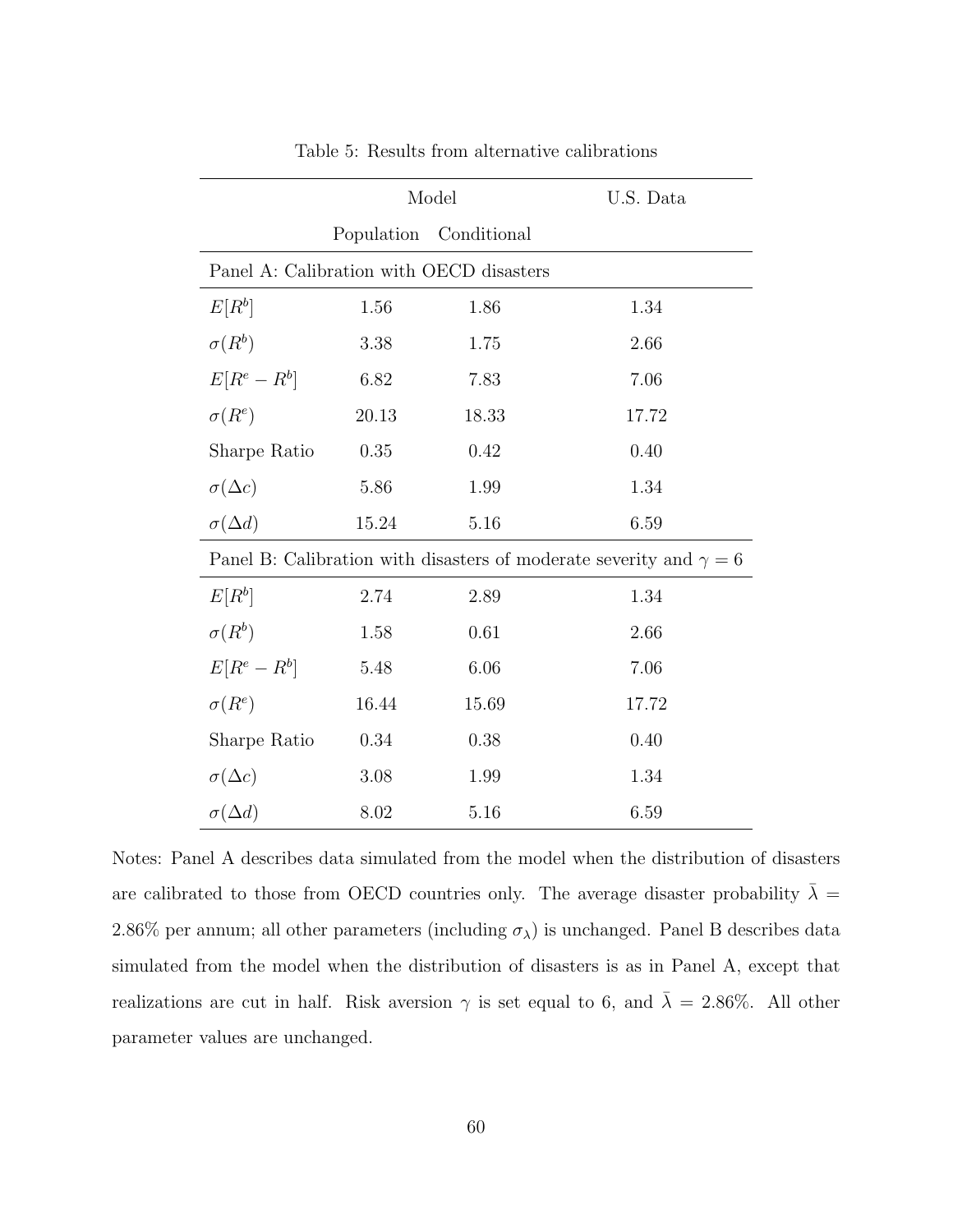

Figure 1: Distribution of the disaster probability,  $\lambda_t$ 

Notes: The top panel shows the probability density function for  $\lambda_t$ , the time-varying intensity (per year) of a disaster. The solid vertical line is located at the unconditional mean of the process. The bottom panel shows the probability that  $\lambda$  exceeds a value x, for x ranging from 0 to 0.25. The y-axis on the bottom panel uses a  $log$  (base–10) scale. Parameter values are given in Table 1.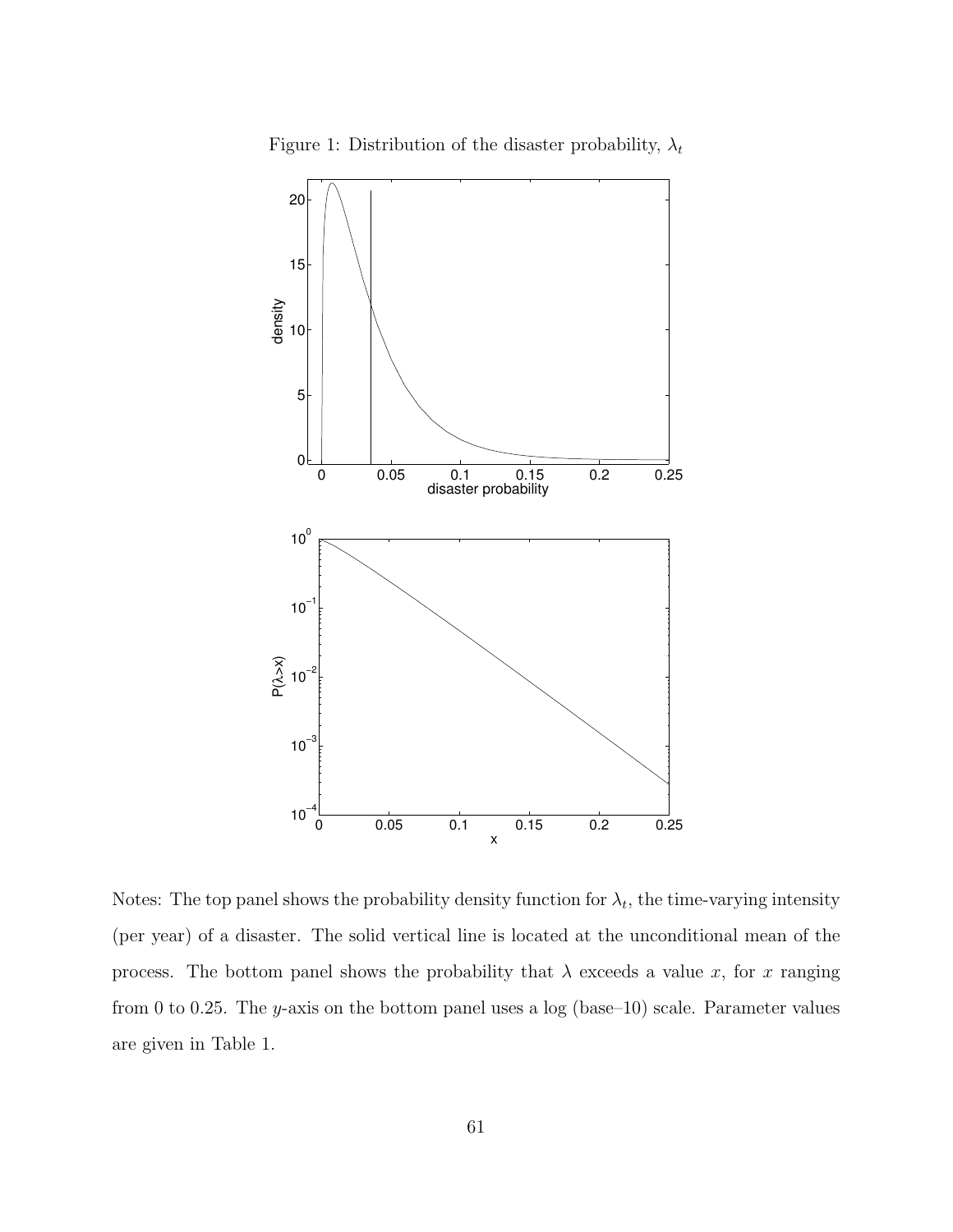

Notes: Histograms show the distribution of large consumption declines (in percentages). Panel A shows data for 22 countries, 17 of which are OECD countries and 5 of which are not; Panel B shows data for the subsample of OECD countries. Data are from Barro and Ursua (2008). Panel A is the distribution of  $1-e^Z$  in the baseline calibration, while Panel B is the distribution of  $1 - e^Z$  in the calibration discussed in Section 3.4.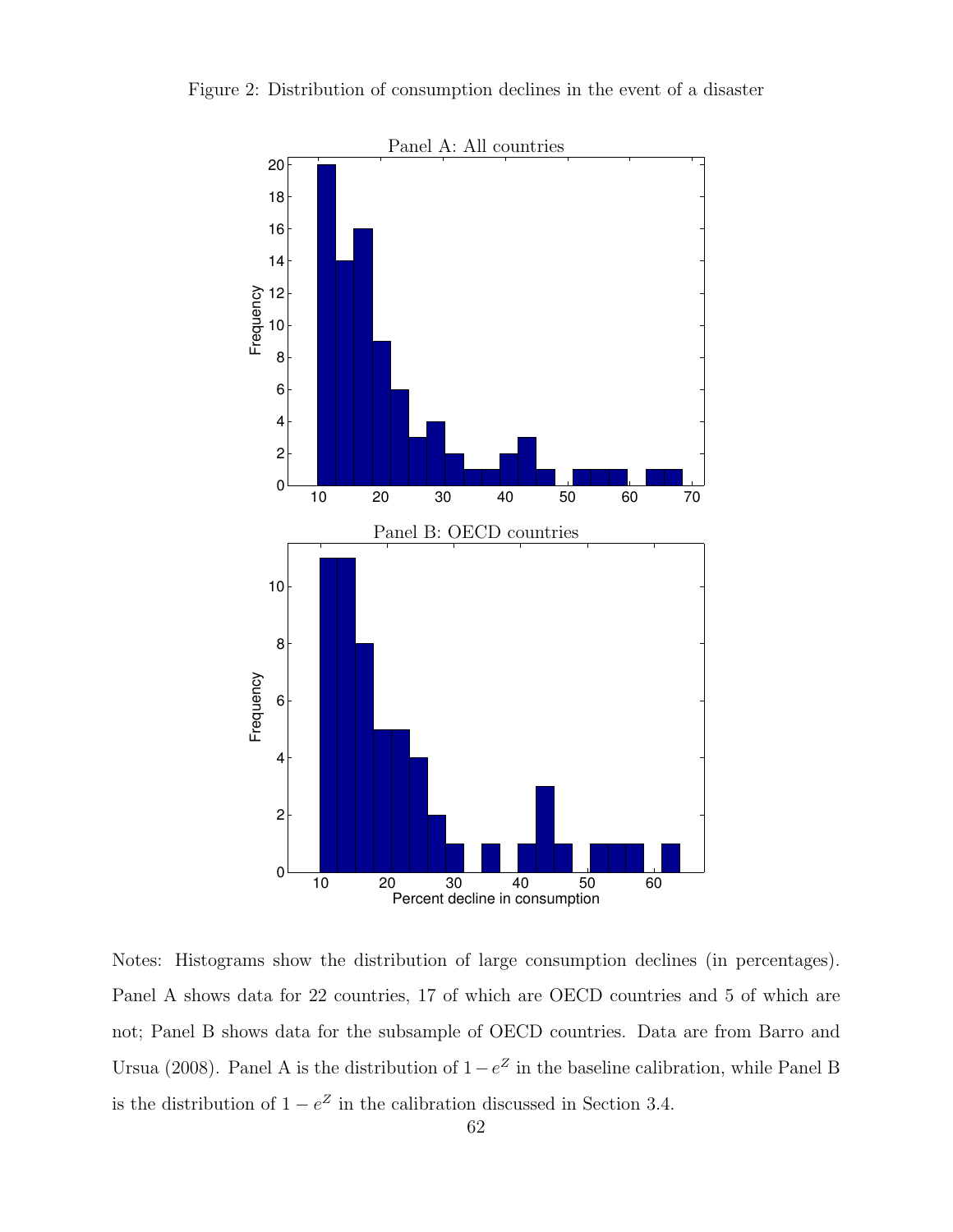



Notes: This figure shows  $r^b$ , the instantaneous expected return on a government bill;  $r^L$ , the instantaneous expected return on the bill conditional on no default and  $r$ , the rate of return on a default-free security as functions of the disaster intensity  $\lambda$ . All returns are in annual terms.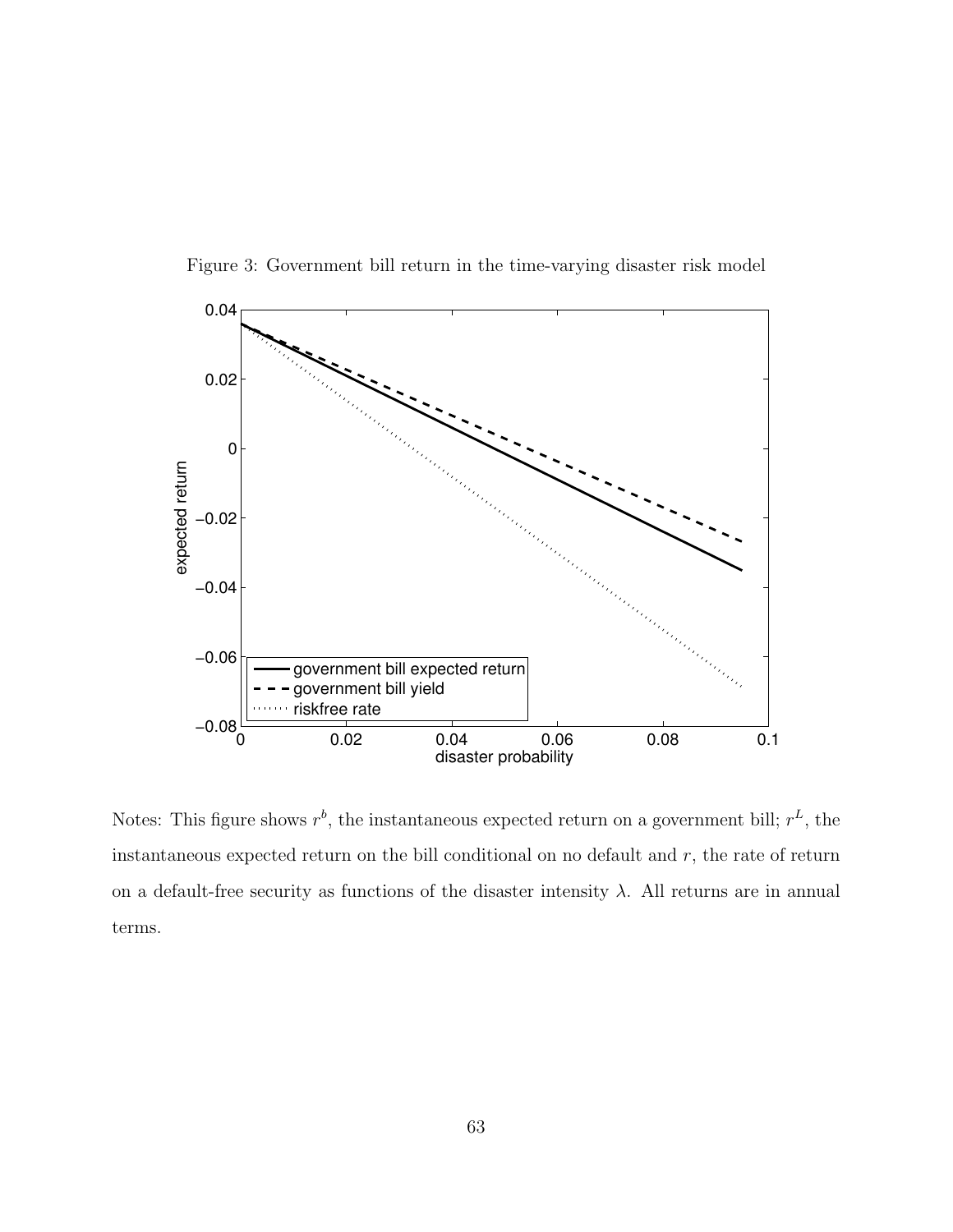

Figure 4: Decomposition of the equity premium in the time-varying disaster risk model

Notes: The solid line shows the instantaneous equity premium (the expected excess return on equity less the expected return on the government note), the dashed line shows the equity premium in a static model with disaster risk and the dotted line shows the what the equity premium would be if disaster risk were zero.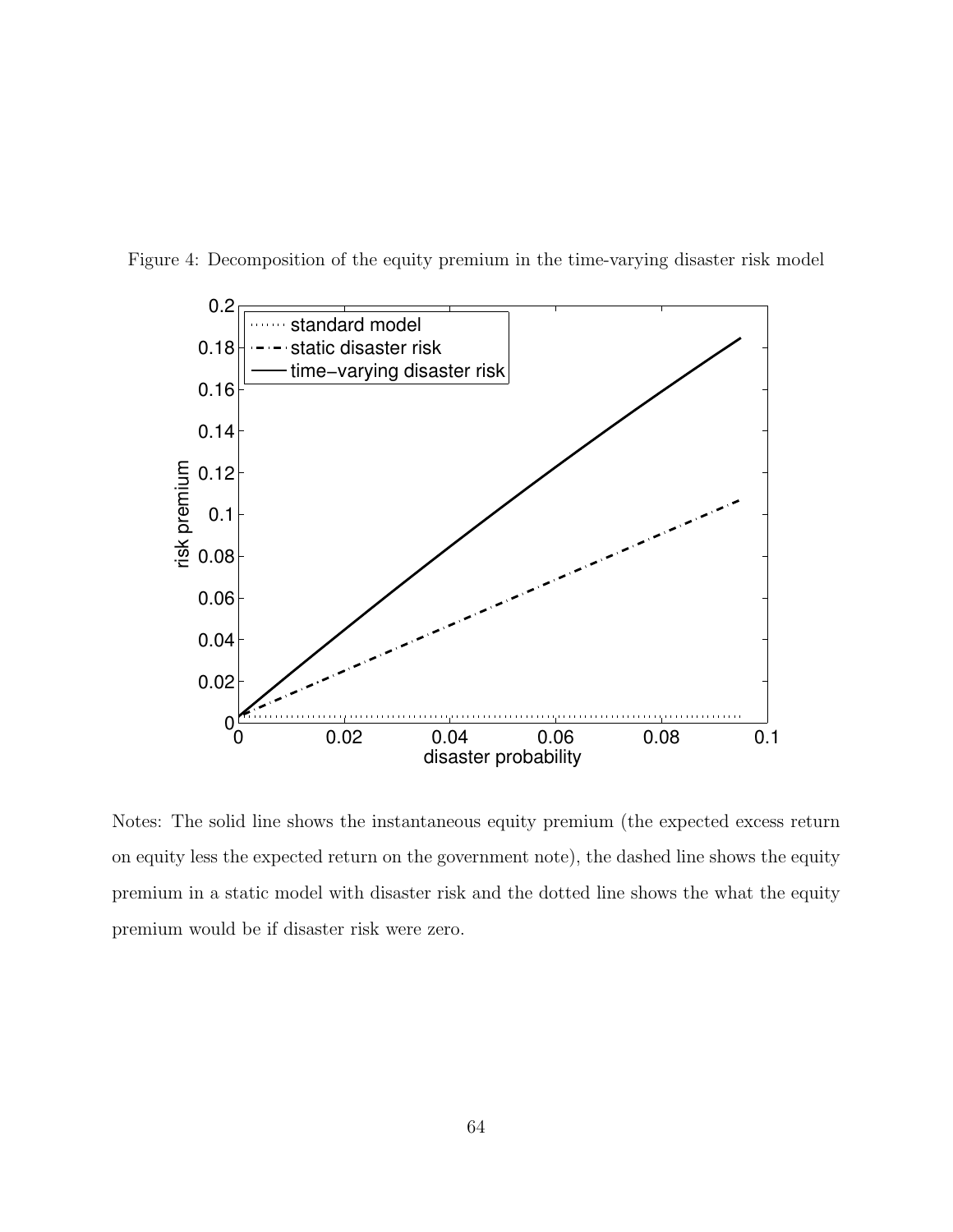

Figure 5: Equity volatility in the time-varying disaster risk model

Notes: The figure shows instantaneous equity return volatility as a function of the disaster probability  $\lambda_t$ . All quantities are in annual terms.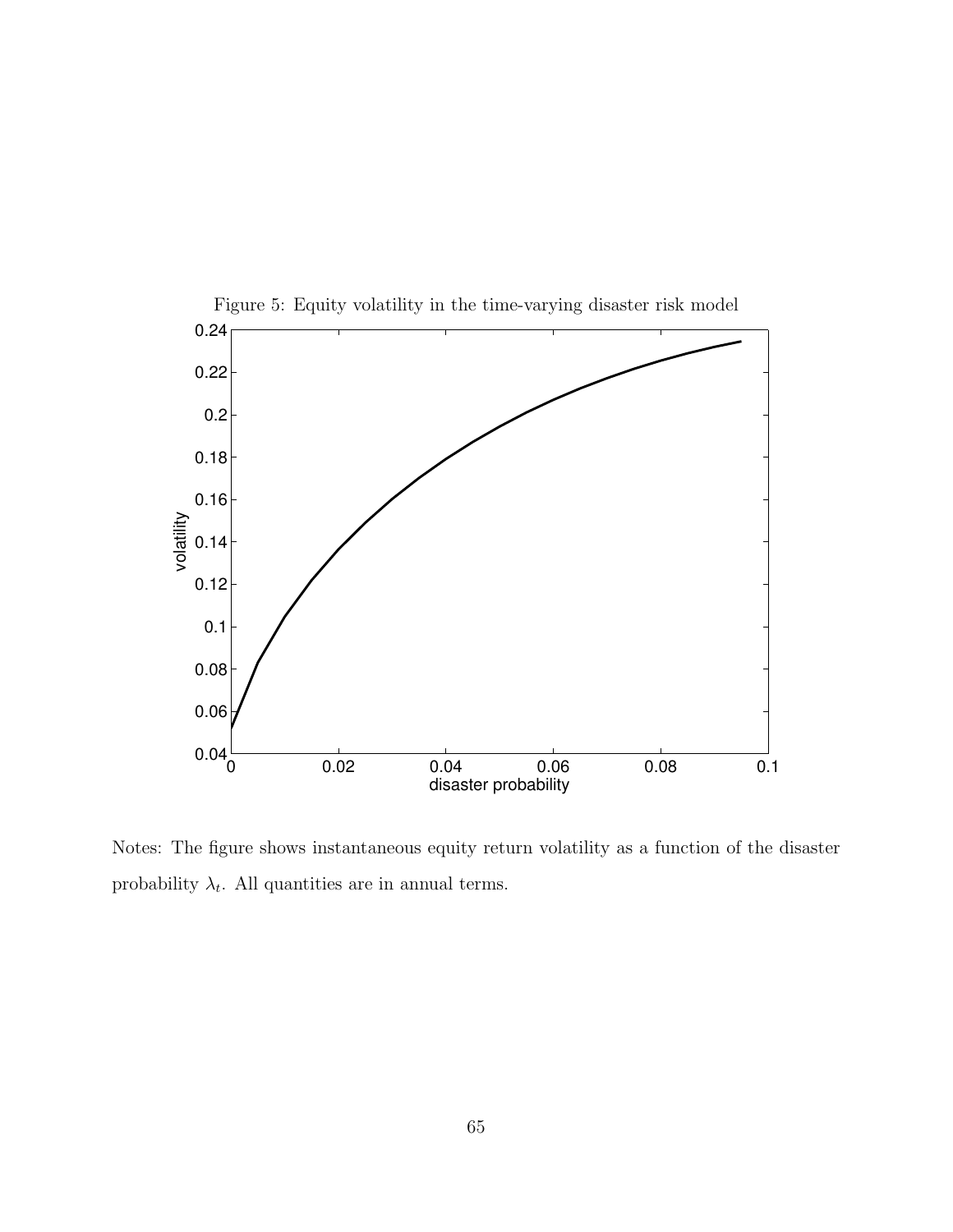

Notes: This figure shows the instantaneous equity premium over the government bill divided by the instantaneous equity return volatility (the Sharpe ratio) as a function of disaster probability  $\lambda_t$ . All quantities are in annual terms.